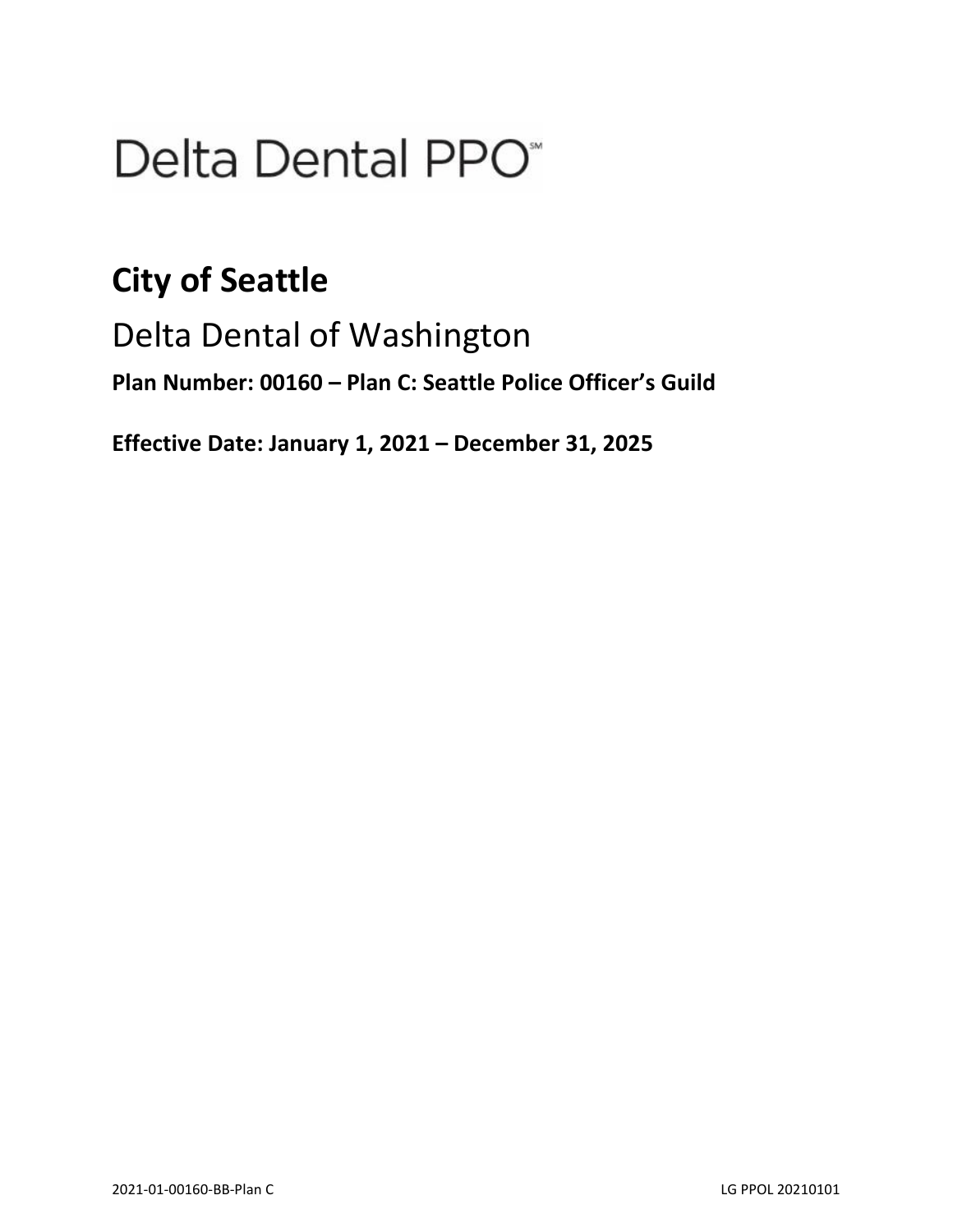Welcome to your Dental Plan, administered by Delta Dental of Washington, a founding member of the nationwide Delta Dental Plans Association.

We believe everyone can enjoy good oral and overall health, with no one left behind. It drives everything we do and has been our sole focus for over 60 years.

Your plan is a resource to make it easy for you to care for your smile. This benefit booklet summarizes your coverage and describes how your benefits may be used. Understanding your benefits is the first step to getting the most from your dental plan. Review this booklet before you visit your dentist and keep it for your reference.

You deserve a healthy smile. We're happy to help you protect it.

#### **Questions Regarding Your Plan**

If you have questions regarding your dental benefits plan, please call or email our Customer Service Department at:

800-554-1907

CService@DeltaDentalWA.com

Written inquiries may be sent to:

Delta Dental of Washington

Customer Service Department

P.O. Box 75983

Seattle, WA 98175-0983

For the most current listing of Delta Dental Participating Dentists, visit our online directory at www.DeltaDentalWA.com or call us at 800-554-1907.

# **Communication Access for Individuals who are Deaf, Hard of Hearing, Deaf-Blind or Speech-Disabled**

Communication with Delta Dental of Washington for people who are deaf, hard of hearing, deaf-blind and/or speech disabled is available through Washington Relay Service. This is a free telecommunications relay service provided by the Washington State Office of the Deaf and Hard of Hearing.

The relay service allows individuals who use a Teletypewriter (TTY) to communicate with Delta Dental of Washington through specially trained communications assistants.

Dial 711 (the statewide telephone relay number) or 800-833-6384 to connect with a Washington Relay Service communications assistant. Ask them to dial Delta Dental of Washington Customer Service at 800-554-1907. They will then relay the conversation between you and our customer service representatives.

This service is free of charge in local calling areas. Calls can be made anywhere in the world, 24 hours a day, 365 days a year, with no restrictions on the number, length or type of calls. All calls are confidential, and no records of any conversation are maintained.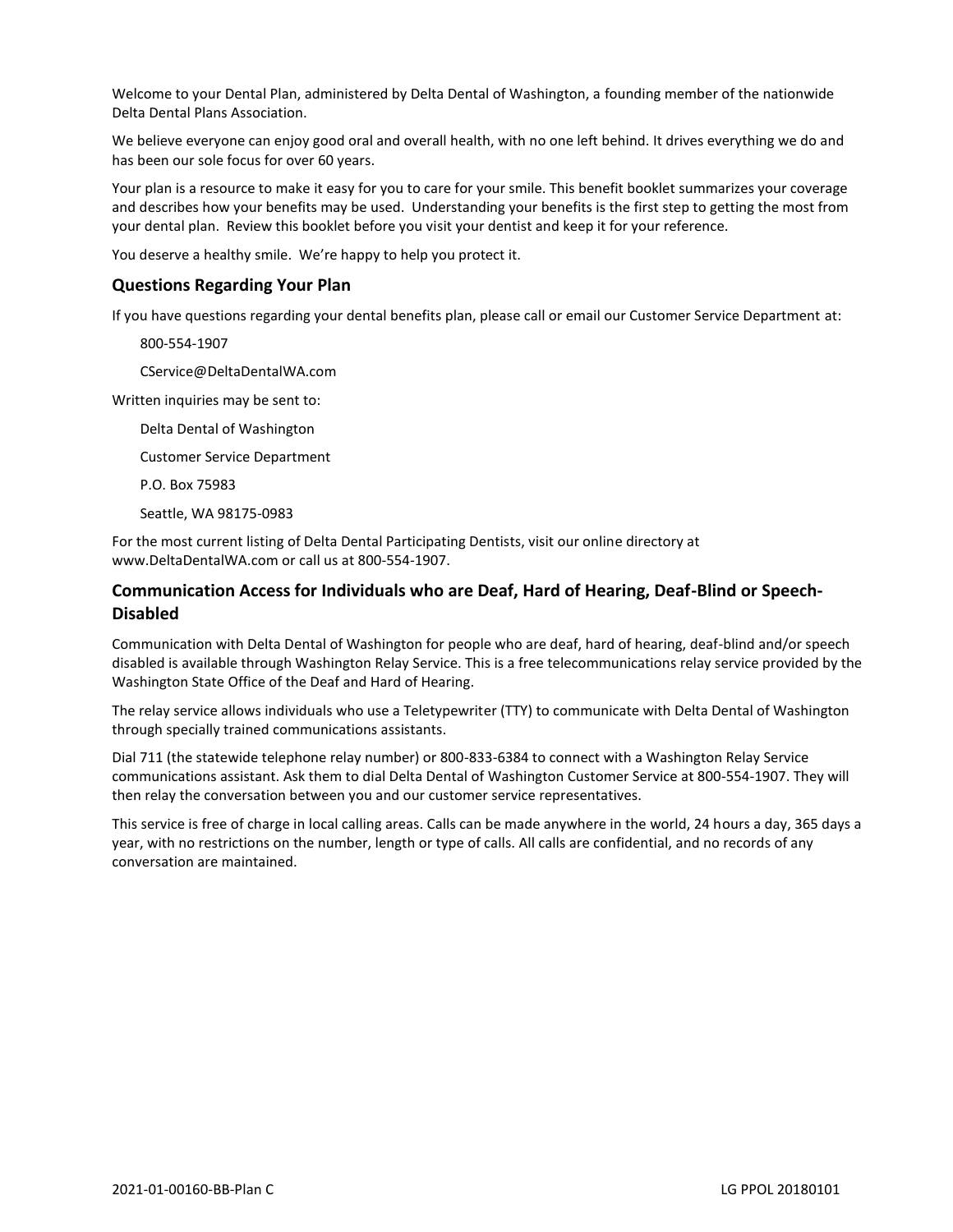# **Table of Contents**

| If Both Husband and Wife are Covered by DDWA, either as City Employees or by Different Employers, What is the |  |
|---------------------------------------------------------------------------------------------------------------|--|
|                                                                                                               |  |
|                                                                                                               |  |
|                                                                                                               |  |
|                                                                                                               |  |
|                                                                                                               |  |
|                                                                                                               |  |
|                                                                                                               |  |
|                                                                                                               |  |
|                                                                                                               |  |
|                                                                                                               |  |
|                                                                                                               |  |
|                                                                                                               |  |
|                                                                                                               |  |
|                                                                                                               |  |
|                                                                                                               |  |
|                                                                                                               |  |
|                                                                                                               |  |
|                                                                                                               |  |
|                                                                                                               |  |
|                                                                                                               |  |
|                                                                                                               |  |
|                                                                                                               |  |
|                                                                                                               |  |
|                                                                                                               |  |
|                                                                                                               |  |
|                                                                                                               |  |
|                                                                                                               |  |
|                                                                                                               |  |
|                                                                                                               |  |
|                                                                                                               |  |
|                                                                                                               |  |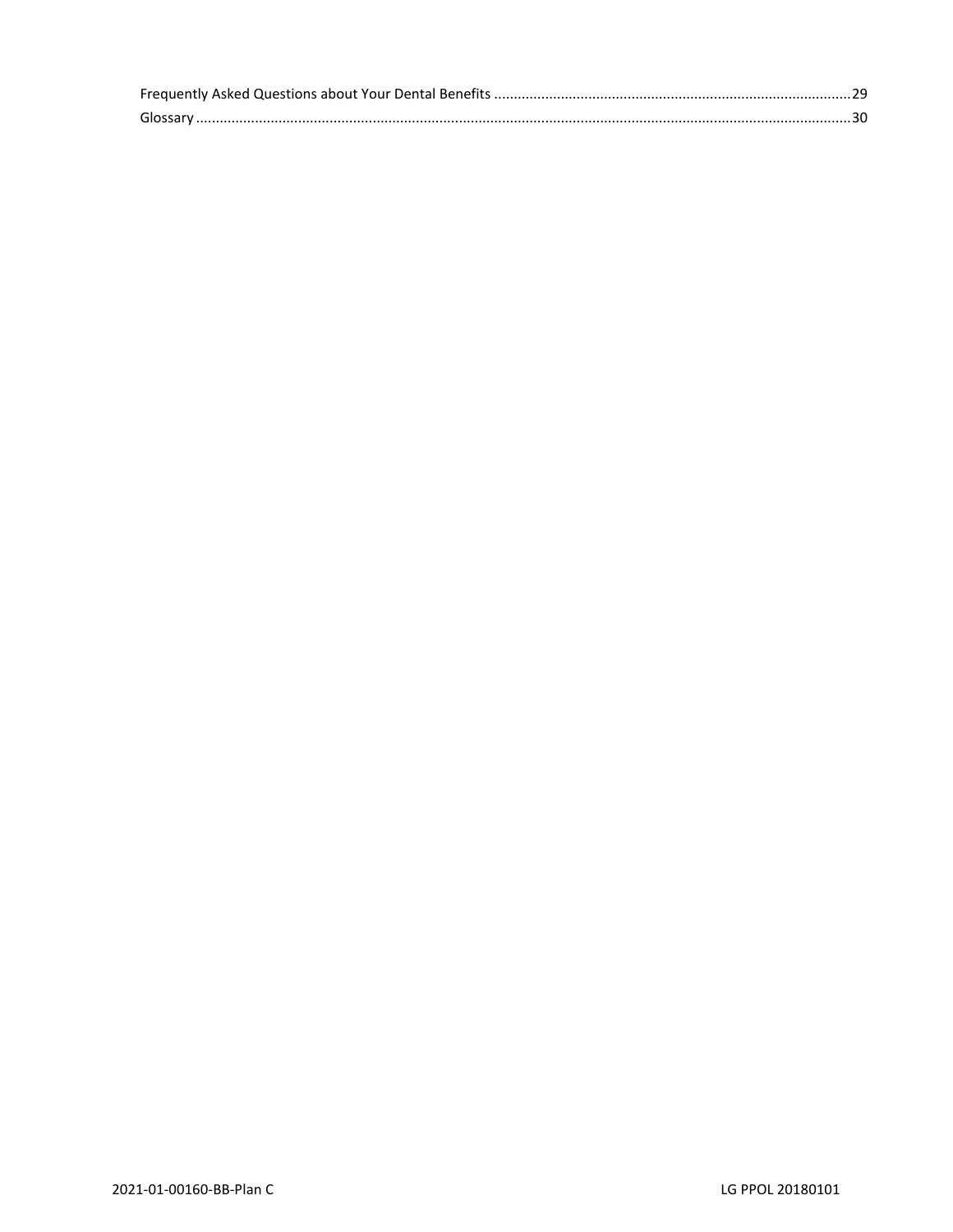# **Section A – Summary of Benefits**

# <span id="page-4-1"></span><span id="page-4-0"></span>**To All Eligible Employees**

This booklet describes the Group Dental Plan available to employees and dependents of the City of Seattle. Currently the City pays all or a major portion of the costs of the plan for enrolled employees and their dependents. Enrolled employees may be required to contribute to the plan on a cost-sharing basis or may not be eligible for certain benefits in accordance with collective bargaining agreements.

The Delta Dental of Washington Incentive Plan described in this booklet is designed to encourage you and your dependents to utilize the services of a dentist each year. Through such usage you receive greater benefits.

You are urged to have regular checkups and preventive treatment to promote continuing dental health for yourself and your family.

#### <span id="page-4-2"></span>**How to use your Plan**

The best way to take full advantage of your dental Plan is to know its features. You can learn them by reading this benefit booklet before you go to the dentist. This benefit booklet is designed to give you a clear understanding of how your dental coverage works and how to make it work for you. It also answers some common questions, or if you do not understand something, give us a call at 800-554-1907. We're more than happy to help.

Consult your provider regarding any charges that may be your responsibility before treatment begins.

# <span id="page-4-3"></span>**Who Is Covered?**

All enrolled employees and their enrolled dependents are covered.

#### <span id="page-4-4"></span>**What Is Covered?**

Your plan provides basic dental care necessary for good dental health. It does not allow all procedures. If you desire care not covered by your plan, you must arrange this between yourself and your dentist. The basic plan will assist you in meeting additional costs through payment of the basic cost.

#### <span id="page-4-5"></span>**How Do I Apply?**

An application form must be completed by you and returned to your Department Human Resources or Payroll Representative. All eligible family members are to be listed on the application form.

Whenever a change occurs in the number of dependents becoming eligible or ineligible, or if your name changes, a revised application form listing current dependents, or the name change, should always be submitted to your Department Human Resources or Payroll Representative.

#### <span id="page-4-6"></span>**Coinsurance**

DDWA will pay a percentage of the cost of your treatment and you are responsible for paying the allowable balance. The part you pay is called the coinsurance. You are responsible for the coinsurance even after a deductible is met.

Please see your "Reimbursement Levels for Allowable Benefits" under the "Summary of Benefits" section for details on the coinsurance required by your plan.

# <span id="page-4-7"></span>**Benefit Period**

Most dental benefits are calculated within a "benefit period," which is typically for one year. For this Plan, the benefit period is the 12-month period starting the first day of January and ending the last day of December.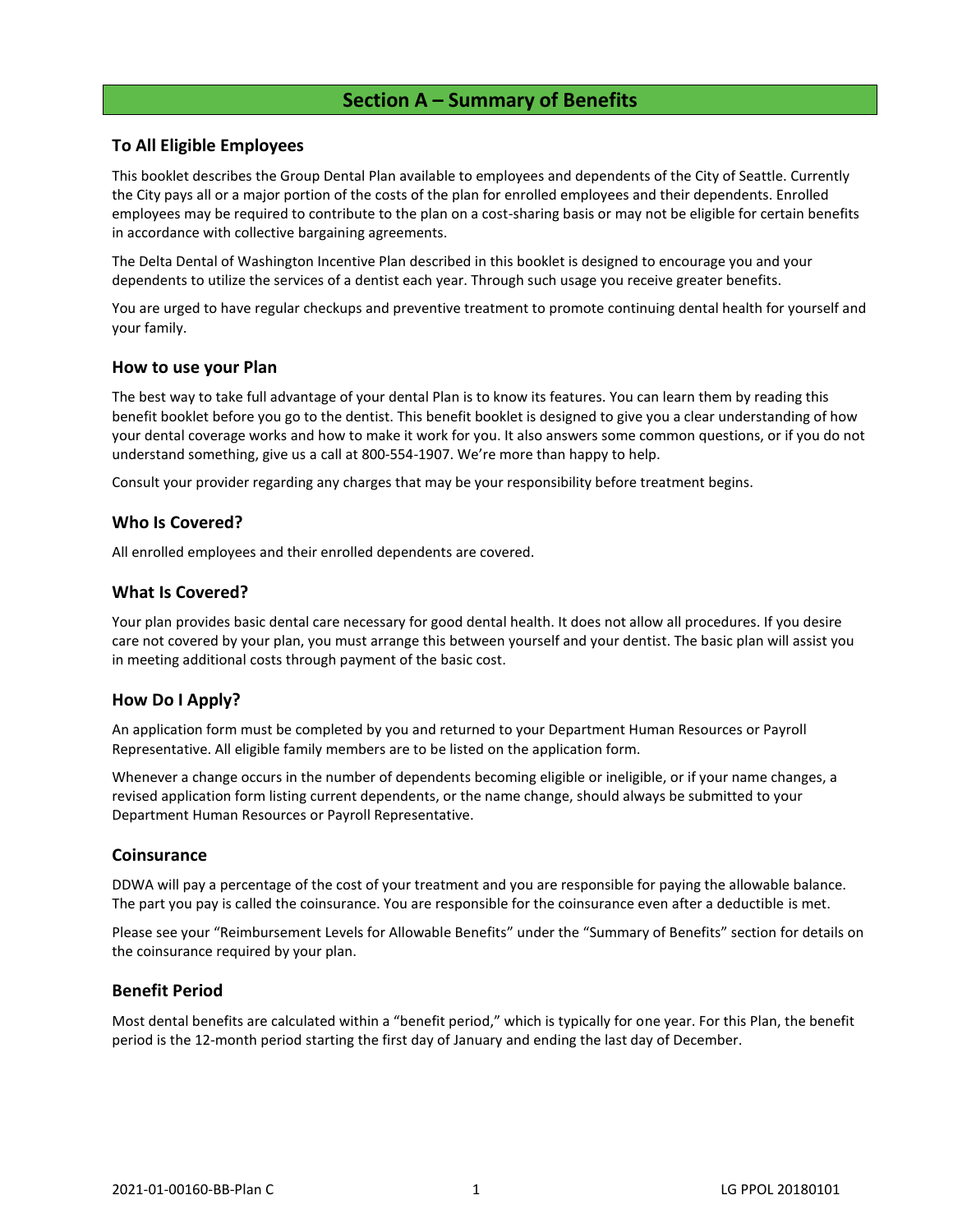# <span id="page-5-0"></span>**Is there A Plan Maximum?**

Yes. The maximum amount payable by DDWA for Class I, II & III Covered Dental Benefits for each eligible person is \$2,500 per calendar year (January 1 through December 31). Charges for dental procedures requiring multiple treatment dates shall be considered incurred on the date the service is completed. Amounts paid for such procedures will be applied to the plan maximum based on such incurred date.

Orthodontic benefits are limited to a \$3,000 lifetime maximum and such benefits are in addition to the \$2,500 calendar year maximum.

# <span id="page-5-1"></span>**If Both Husband and Wife are Covered by DDWA, either as City Employees or by Different Employers, What is the Calendar Year Maximum?**

In such instances the calendar year maximum for each of the enrolled employees and for an enrolled dependent of both employees will equal the total of the maximum(s) specified in each of the two plans.

In either of the situations above, the amount paid by DDWA, together with amounts from other group plans, will not *exceed 100 percent of dental expenses incurred.*

# <span id="page-5-2"></span>**Is there A Plan Deductible?**

No.

# <span id="page-5-3"></span>**How the Plan Works**

This plan is designed to encourage regular dental care. Each calendar year (January 1 through December 31) DDWA pays an increasing share of dental costs. The calendar year is also referred to as your benefit period.

*Please be sure to consult your provider regarding any charges that may be your responsibility before treatment begins.*

# <span id="page-5-4"></span>**Reimbursement Level for Class I, Class II Procedures and Crowns**

The payment level for covered and allowable Class I (diagnostic and preventive), Class II (basic) procedures and Crowns for the first incentive period is set by your employer at the minimum payment level. This payment level increases 10 percentage points each successive incentive period in which the covered person uses the benefits under this Plan up to the maximum incentive level. Once you reach your maximum level, the plan will stay at the maximum level if you use your benefit during each consecutive incentive period.



If a covered person fails to use benefits during an incentive period, the payment level will be decreased by 10 percentage points from the level you were at when you last used your benefits. An additional 10 percentage point decrease will happen for each successive incentive period during which benefits are not used until you reach the minimum payment level set by your employer.

Each Enrolled Person establishes his or her own payment levels through utilization during incentive periods.

# <span id="page-5-5"></span>**Reimbursement Levels for Class III Procedures**

The payment level for covered and allowable Class III Procedures is 50 percent. The incentive provision described above does not apply to Class III Procedures.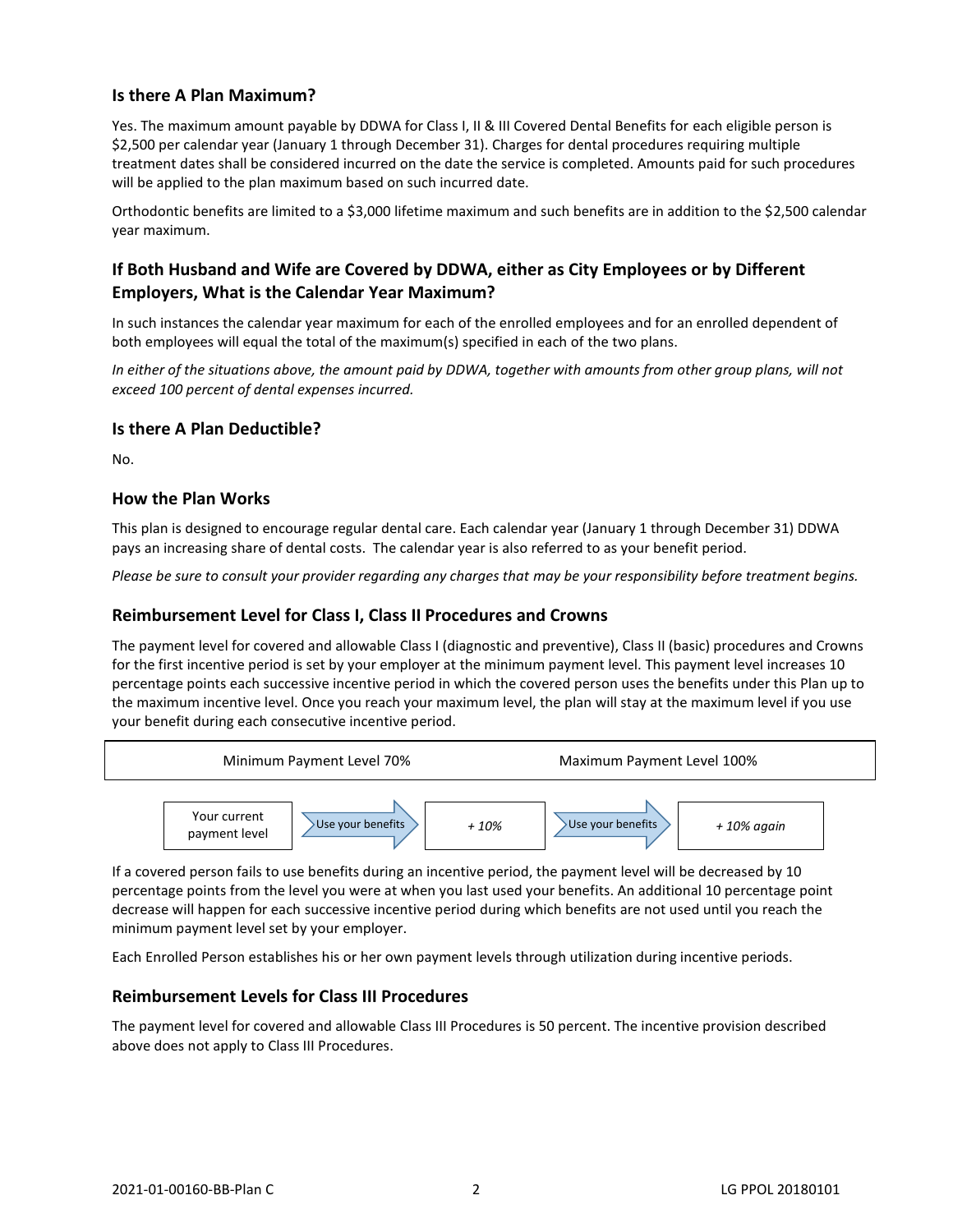# <span id="page-6-0"></span>**Reimbursement Levels for Other Procedures**

The payment level for covered Orthodontic procedures is 50 percent. The incentive provision described above does not apply to Orthodontic procedures.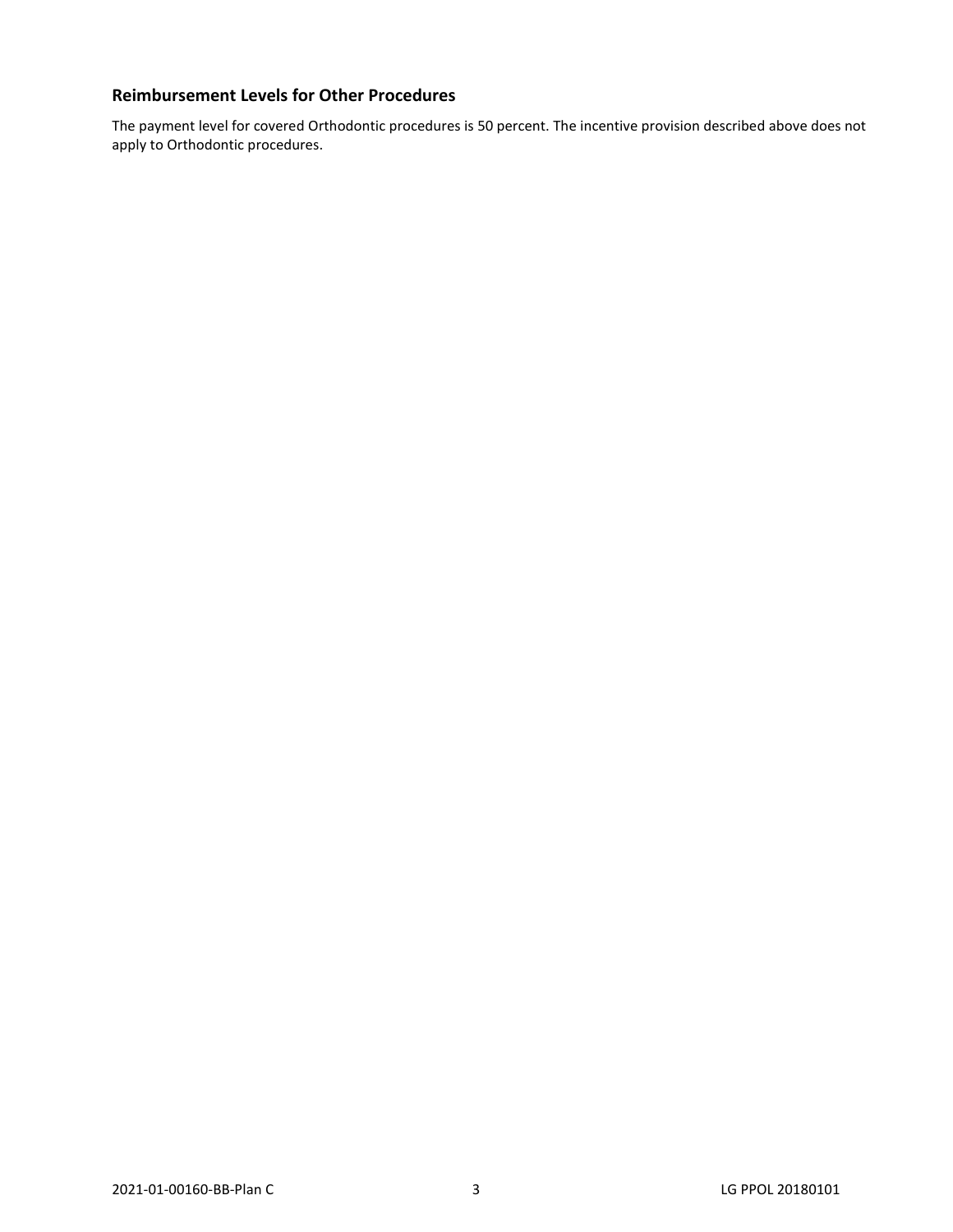# **Section B – Your Benefits**

#### <span id="page-7-0"></span>**Benefits Covered By Your Plan**

The following are the Covered Dental Benefits under this Plan and are subject to the limitations and exclusions (refer also to "General Exclusions" section) contained in this benefit booklet. Such benefits (as defined) are available only when provided by a licensed dentist or other licensed professional when appropriate and necessary as determined by the standards of generally accepted dental practice and DDWA.

Note: Please be sure to consult your provider before treatment begins regarding any charges that may be your responsibility.

The amounts payable by DDWA for Covered Dental Benefits are described on your Summary of Benefits section of this benefit booklet.

# **Class I Benefits**

#### **Class I Diagnostic**

#### **Covered Dental Benefits**

- Comprehensive, or detailed and extensive oral evaluation.
- Diagnostic evaluation for routine or emergency purposes (dental exam).
- X-rays.

#### **Limitations**

- ♦ Comprehensive, or detailed and extensive oral evaluation is covered once in the patient's lifetime by the same dentist. Subsequent comprehensive or detailed and extensive oral evaluations from the same dentist are paid as a periodic oral evaluation.
- ♦ Routine evaluation is covered twice in a benefit period from the date of service. Routine evaluation includes all evaluations except limited problem-focused evaluations.
- ⧫ Limited problem-focused evaluations are covered twice in a benefit period.
- ⧫ Bitewing X-rays are covered twice in a benefit period from the date of service.
- ◆ A complete series or panoramic X-ray is covered once in a three-year period from the date of service.
	- $\Diamond$  Any number or combination of X-rays, billed for the same date of service, which equals or exceeds the allowed fee for a complete series, is considered a complete series for payment purposes.

#### **Exclusions**

- Consultations diagnostic service provided by a dentist other than the requesting dentist.
- Study models
- ⧫ Diagnostic services and X-rays related to temporomandibular joints (jaw joints) are not a Class I paid Covered Dental Benefit.

#### **Class I Preventive**

#### **Covered Dental Benefits**

- Prophylaxis (cleaning).
- Periodontal maintenance.
- ⧫ Topical application of fluoride including fluoridated varnishes.
- Sealants.
- Space maintainers.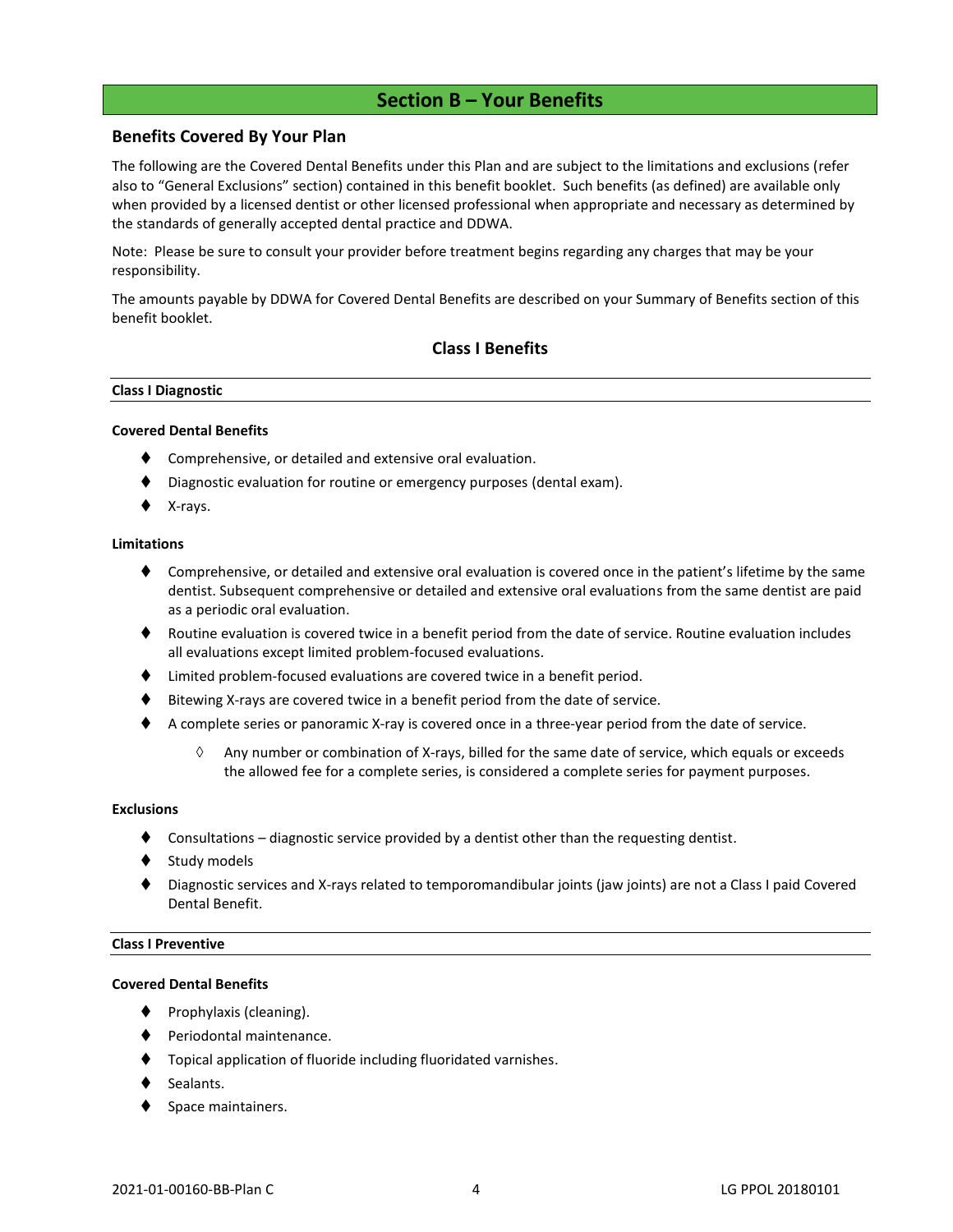⧫ Preventive resin restoration.

#### **Limitations**

- ⧫ Any combination of prophylaxis and periodontal maintenance is covered twice in a benefit period from the date of service.
	- $\Diamond$  Periodontal maintenance procedures are covered only if a patient has completed active periodontal treatment.
- ♦ For any combination of adult prophylaxis (cleaning) and periodontal maintenance, third and fourth occurrences may be covered if your gums have Pocket depth readings of 5mm or greater.
- ⧫ Topical application of fluoride is limited to two covered procedures in a benefit period from the date of service.
- The application of a sealant is a Covered Dental Benefit once in a three-year period per tooth from the date of service.
	- $\Diamond$  Available for children through the age 14.
	- $\Diamond$  Benefit coverage for application of sealants is limited to permanent molars that have no restorations (includes preventive resin restorations) on the occlusal (biting) surface.
	- $\Diamond$  If eruption of permanent molars is delayed, sealants will be allowed if applied within 12-months of eruption with documentation from the attending Dentist.
- Space maintainers are covered once in a patient's lifetime through age 17 for the same quadrant.
- ⧫ The application of a preventive resin restoration is a Covered Dental Benefit once in a three-year period per tooth from the date of service.
	- $\Diamond$  Available for children through age 14.
	- $\Diamond$  If eruption of permanent molars is delayed, preventive resin restorations will be allowed if applied within 12 months of eruption with documentation from the attending Dentist.
	- $\Diamond$  Payment for a preventive resin restorations will be for permanent molars with no restorations on the occlusal (biting) surface.
	- $\Diamond$  The application of a preventive resin restoration is not a Covered Dental Benefit for three years after a sealant or preventive resin restoration on the same tooth.

\*Note: These benefits are available only under certain conditions of oral health. It is strongly recommended that you have your dentist submit a Confirmation of Treatment and Cost request to determine if treatment is a covered dental benefit. A Confirmation of Treatment and Cost is not a guarantee of payment. See the "Confirmation of Treatment and Cost" section for additional information.

#### **Exclusions**

⧫ Plaque control program (oral hygiene instruction, dietary instruction and home fluoride kits).

# **Class II Benefits**

#### **Class II Sedation**

#### **Covered Dental Benefits**

- ⧫ General Anesthesia.
- ⧫ Intravenous moderate sedation.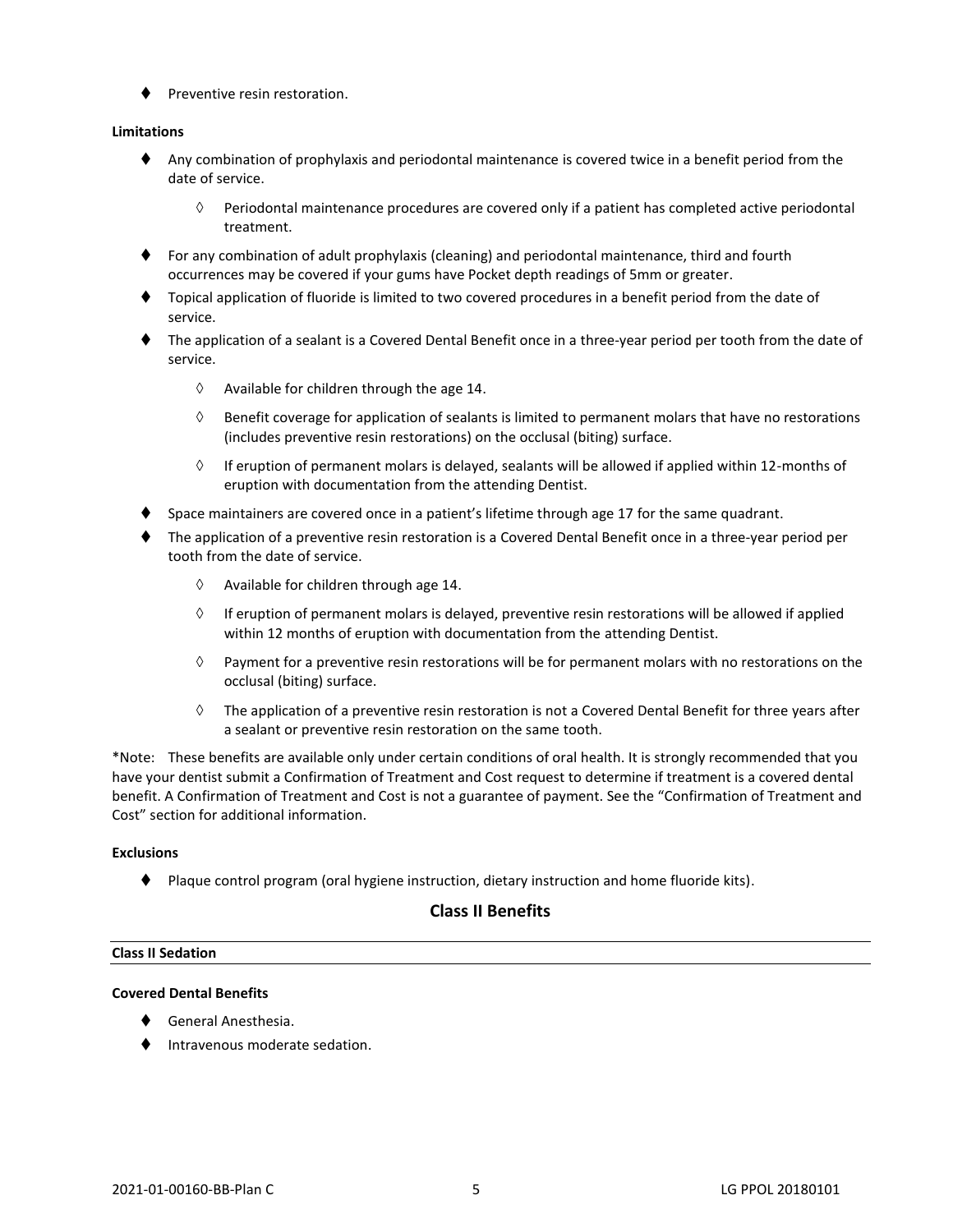#### **Limitations**

- ⧫ General anesthesia is a Covered Dental Benefit only in conjunction with certain covered endodontic, periodontic and oral surgery procedures, as determined by DDWA, or when medically necessary, for children through age six, or a physically or developmentally disabled person, when in conjunction with Class I, II, III or Orthodontic Covered Dental Benefits.\*
- ⧫ Intravenous Sedation is covered in conjunction with certain covered endodontic, periodontic and oral surgery procedures, as determined by DDWA.\*
- ◆ Sedation, which is either General Anesthesia or Intravenous Sedation, is a Covered Dental Benefit only once per day.

\*Note: These benefits are available only under certain conditions of oral health. It is strongly recommended that you have your dentist submit a Confirmation of Treatment and Cost request to determine if the treatment is a covered dental benefit. A Confirmation of Treatment and Cost is not a guarantee of payment. See the "Confirmation of Treatment and Cost" section" for additional information.

#### **Exclusions**

◆ General Anesthesia or Intravenous Sedation for routine post-operative procedures is not a paid Covered Dental Benefit except as described above for children through the age of six or a physically or developmentally disabled person.

#### **Class II Palliative Treatment**

#### **Covered Dental Benefits**

◆ Palliative treatment for pain.

#### **Limitations**

⧫ Postoperative care and treatment of routine post-surgical complications are included in the initial cost for surgical treatment if performed within 30 days.

#### **Class II Restorative**

#### **Covered Dental Benefits**

- Restorations (fillings).
- Stainless steel crowns.

#### **Limitations**

- ♦ Restorations on the same surface(s) of the same tooth are covered once in a two-year period from the date of service.
- ♦ Restorations are covered for the following reasons:
	- $\Diamond$  Treatment of carious lesions (visible destruction of hard tooth structure resulting from the process of dental decay)
	- $\Diamond$  Fracture resulting in significant loss of tooth structure (missing cusp)
	- $\Diamond$  Fracture resulting in significant damage to an existing restoration
- ♦ If a resin-based composite or glass ionomer restoration is placed in a posterior tooth (except those placed in the buccal (facial) surface of bicuspids), it will be considered an elective procedure and an amalgam allowance will be made, with any difference in cost being the responsibility of the patient.
- ◆ Stainless steel crowns are covered once in a two-year period from the seat date.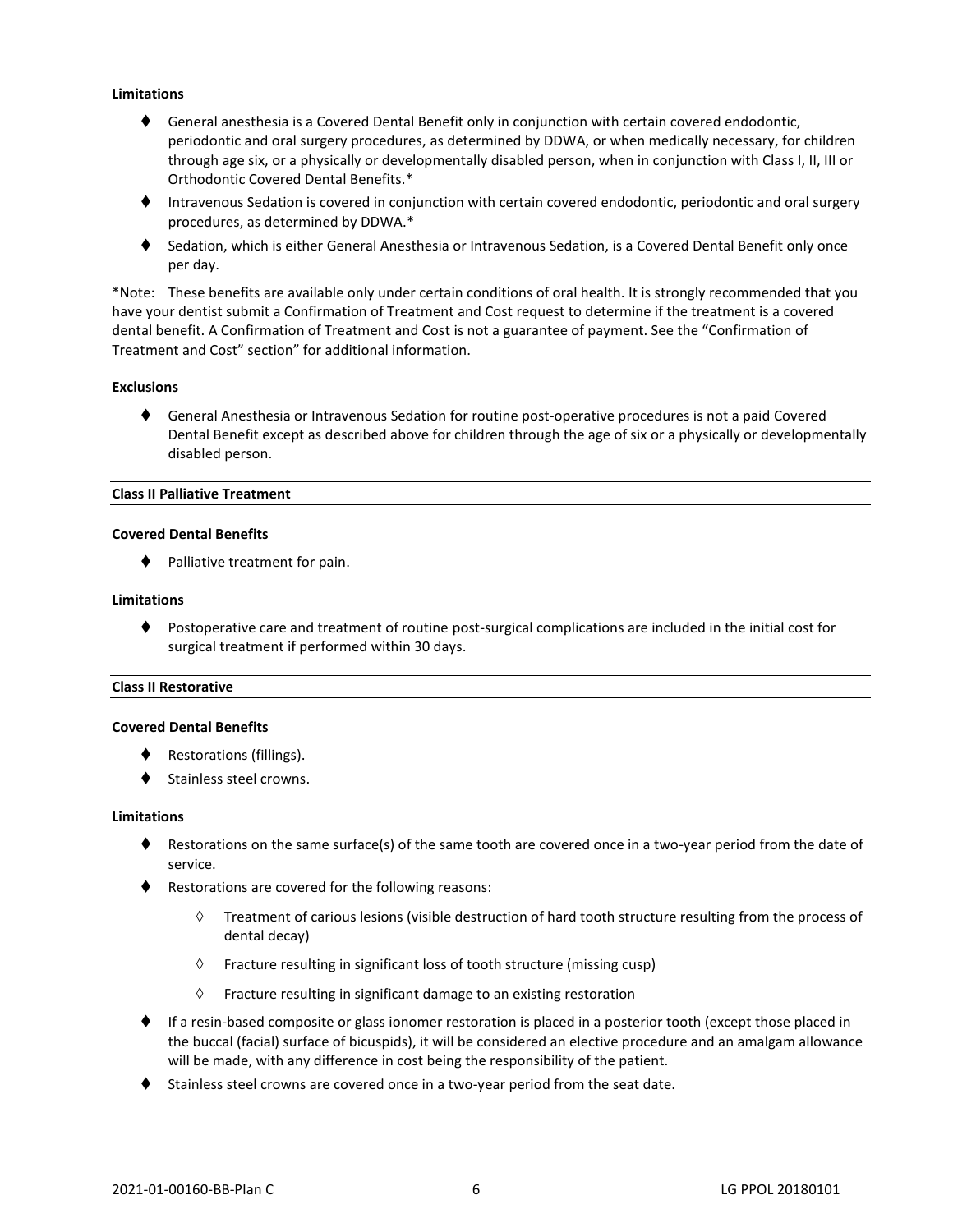#### **Exclusions**

- Overhang removal.
- Copings.
- ◆ Re-contouring or polishing of a restoration.
- Restorations necessary to correct vertical dimension or to alter the morphology (shape) or occlusion.

#### **Please also see:**

⧫ Refer to "Crowns" for more information regarding coverage for crowns (other than stainless steel), inlays, veneers or onlays.

#### **Class II Oral Surgery**

#### **Covered Dental Benefits**

- Removal of teeth.
- Preparation of the mouth for insertion of dentures.
- ⧫ Treatment of pathological conditions and traumatic injuries of the mouth.

#### **Exclusions**

- ♦ Bone replacement graft for ridge preservation.
- ♦ Bone grafts, of any kind, to the upper or lower jaws not associated with periodontal treatment of teeth.
- ♦ Orthognathic surgery or treatment.
- ◆ Tooth transplants.
- ⧫ Materials placed in tooth extraction sockets for the purpose of generating osseous filling.

#### **Please also see:**

⧫ "Class II Sedation "section for additional information.

#### **Class II Periodontics**

#### **Covered Dental Benefits**

- ⧫ Surgical and nonsurgical procedures for treatment of the tissues supporting the teeth.
- ◆ Periodontal scaling/root planing.
- ◆ Periodontal surgery.
- ⧫ Limited adjustments to occlusion (eight teeth or fewer).
- ⧫ Localized delivery of antimicrobial agents.\*
- ⧫ Gingivectomy.

#### **Limitations**

- ♦ Periodontal scaling/root planing is covered once in a 36-month period from the date of service.
- ♦ Limited occlusal adjustments are covered once in a 12-month period from the date of service.
- ◆ Periodontal surgery (per site) is covered once in a three-year period from the date of service.
	- $\Diamond$  Periodontal surgery must be preceded by scaling and root planing done a minimum of six weeks and a maximum of six months prior to treatment, or the patient must have been in active supportive periodontal therapy.
- Soft tissue grafts (per site) are covered once in a three-year period from the date of service.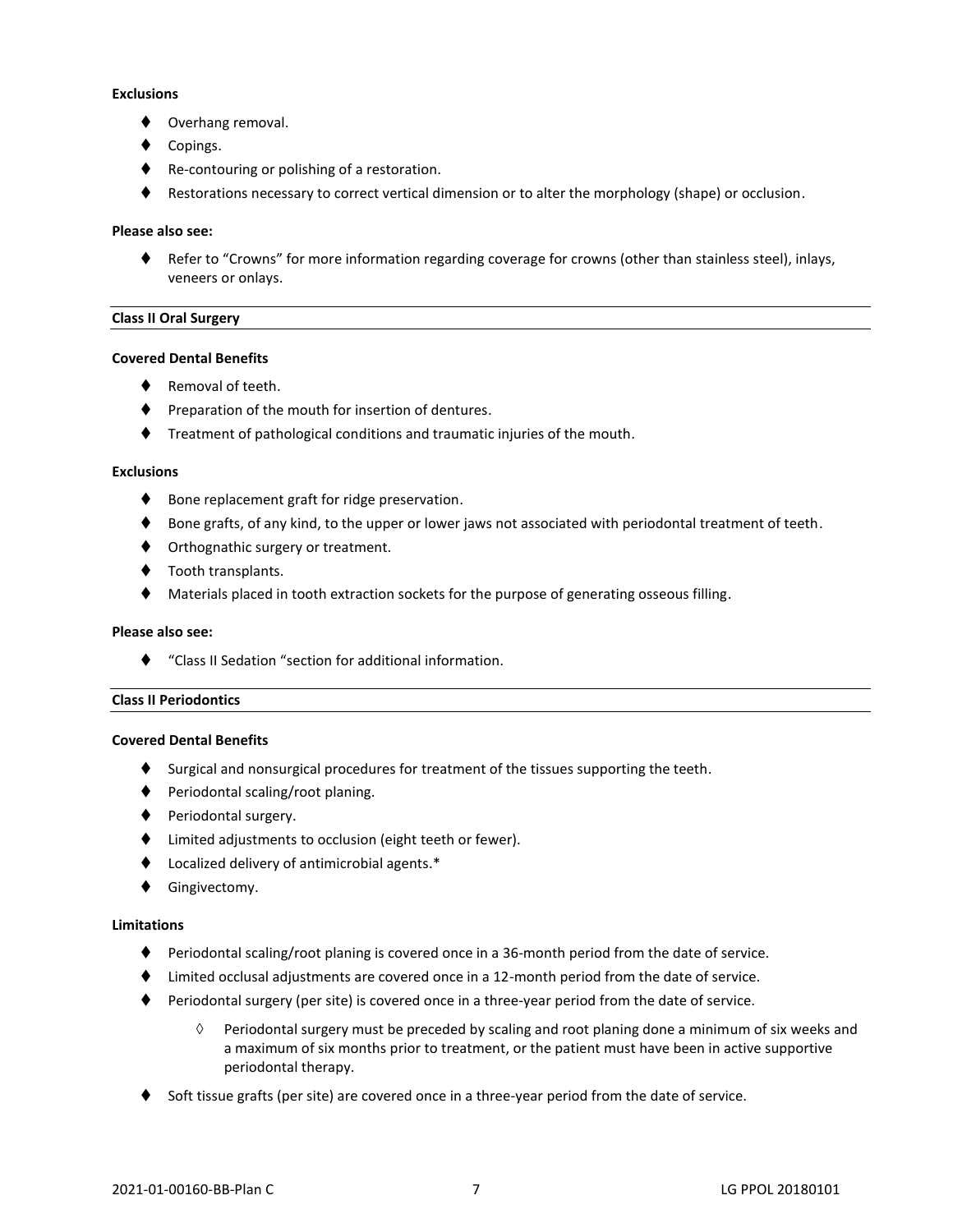- ⧫ Localized delivery of antimicrobial agents is a Covered Dental Benefit under certain conditions of oral health, such as periodontal Case Type III or IV, and five mm (or greater) pocket depth readings.\*
	- $\Diamond$  When covered, localized delivery of antimicrobial agents is limited to two teeth per quadrant and up to two times (per tooth) in a benefit period.
	- $\Diamond$  When covered, localized delivery of antimicrobial agents must be preceded by scaling and root planing done a minimum of six weeks and a maximum of six months prior to treatment, or the patient must have been in active supportive periodontal therapy.

\*Note: Some benefits are available only under certain conditions of oral health. It is strongly recommended that you have your dentist submit a Confirmation of Treatment and Cost request to determine if the treatment is a Covered Dental Benefit. A Confirmation of Treatment and Cost is not a guarantee of payment. See the "Confirmation of Treatment and Cost "section for additional information.

#### **Please also see:**

- ⧫ "Class I Preventive" section for periodontal maintenance.
- ⧫ "Class II Sedation" section for additional information.
- ⧫ "Class III Periodontics" section for complete occlusal equilibration or occlusal guard.

#### **Class II Endodontics**

#### **Covered Dental Benefits**

◆ Procedures for pulpal and root canal treatment, including pulp exposure treatment, pulpotomy, and apicoectomy.

#### **Limitations**

- Root canal treatment on the same tooth is covered once in a two-year period from the date of service.
- ♦ Re-treatment of the same tooth is allowed only when performed by a dentist other than the dentist who performed the original treatment and only if the re-treatment is performed in a dental office other than the office where the original treatment was performed.

#### **Exclusions**

◆ Bleaching of teeth.

#### **Please also see:**

⧫ "Class II Sedation" section for additional information.

#### **Crowns**

#### **Covered Dental Benefits**

- ⧫ Crowns, veneers, and onlays for treatment of carious lesions (visible destruction of hard tooth structure resulting from the process of removing dental decay) or fracture resulting in significant loss of tooth structure (e.g., missing cusps or broken incisal edge).
- ♦ Crown buildups.
- ◆ Post and core on endodontically-treated teeth.
- ⧫ Implant-supported crown.

#### **Limitations**

◆ A crown, veneer, or onlay on the same tooth is covered once in a five-year period from the seat date.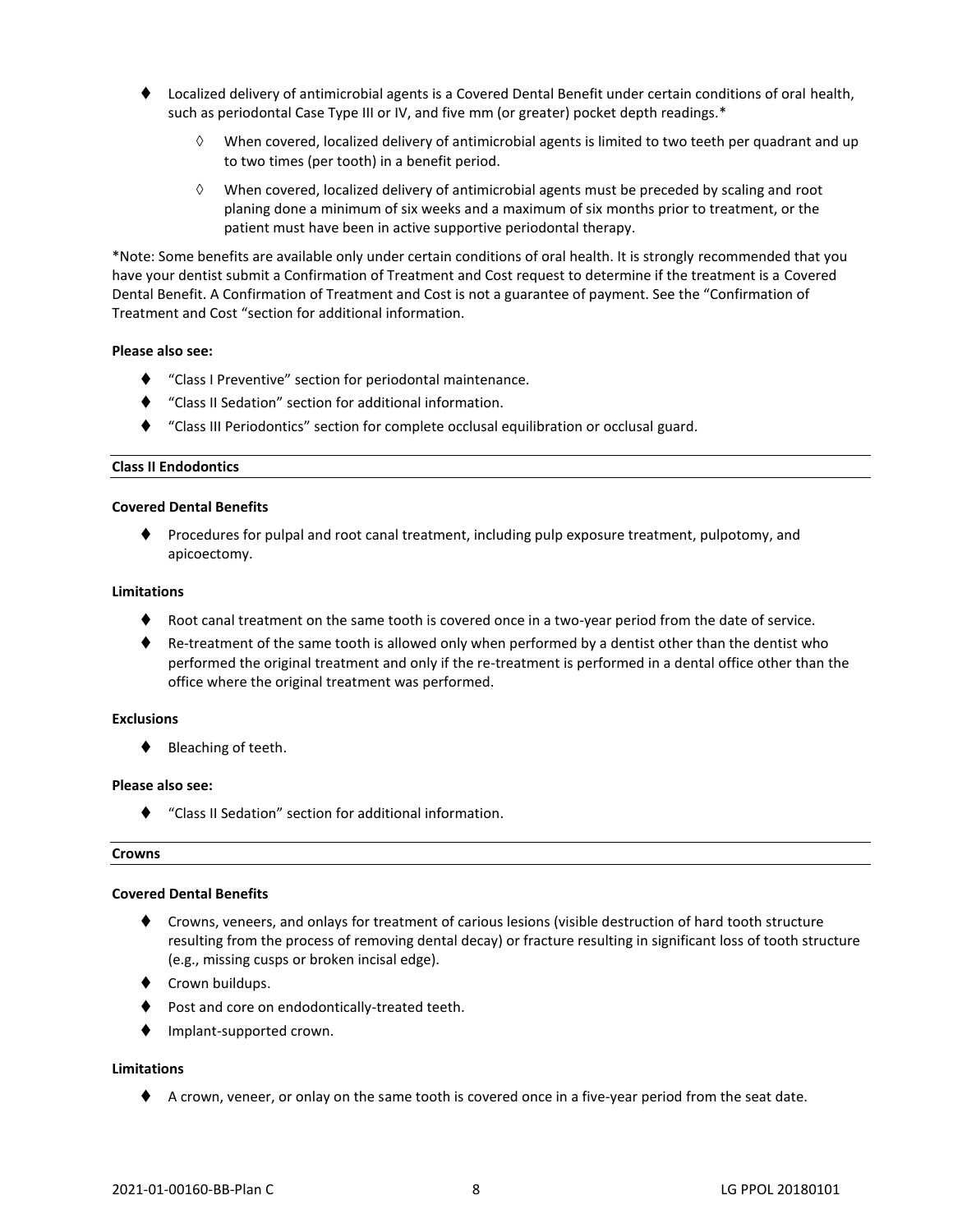- An implant-supported crown on the same tooth is covered once in a five-year period from the original seat date of a previous crown on the same tooth.
- ♦ An inlay (as a single tooth restoration) will be considered as elective treatment and an amalgam allowance will be made, with any difference in cost being the responsibility of the Enrolled Person, once in a two-year period from the seat date.
- ⧫ Payment for a crown, veneer, inlay, or onlay shall be paid based upon the date that the treatment or procedure is completed.
- ♦ A crown buildup is covered for a non-endodontically treated posterior (back) tooth only when one cusp is missing down to, or closer than, 2mm from the gum tissue in preparation for a restorative crown.
- ♦ A crown buildup is covered for an endodontically or a non-endodontically treated anterior (front) tooth only when more than 1/2 of the mesial-distal width of the incisal edge is missing down past the junction of the incisal and middle third of the tooth in preparation for a restorative crown.
- ⧫ A crown buildup is covered once in a five-year period on the same tooth from the date of service.
- ♦ A post and core is covered once in a five-year period on the same tooth from the date of service.
- ⧫ Crown buildups or post and cores are not a paid Covered Dental Benefit within two years of a restoration on the same tooth from the date of service.
- ♦ A crown used for purposes of re-contouring or repositioning a tooth to provide additional retention for a removable partial denture is not a paid Covered Dental Benefit unless the tooth is decayed to the extent that a crown would be required to restore the tooth whether or not a removable partial denture is part of the treatment.

#### **Exclusions**

- ◆ Copings.
- ◆ A core buildup is not billable with placement of an onlay, 3/4 crown, inlay or veneer.
- ♦ A crown or onlay is not a paid Covered Dental Benefit when used to repair micro-fractures of tooth structure when the tooth is asymptomatic (displays no symptoms) or there is an existing restoration with no evidence of decay or other significant pathology.
- ◆ A crown or onlay placed because of weakened cusps or existing large restorations.

# **Class III Benefits**

#### **Class III Periodontics**

These benefits are available for patients with periodontal Pocket depth readings of 5mm or greater only, as determined by your dentist. It is strongly recommended that prior to treatment you have your dentist submit a Confirmation of Treatment and Cost to determine if the planned treatment is a Covered Dental Benefit. A Confirmation of Treatment and Cost is not a guarantee of payment.

#### **Covered Dental Benefits**

- ◆ Occlusal guard (nightguard).
- ◆ Repair and relines of occlusal guard.
- ⧫ Complete occlusal equilibration.

#### **Limitations**

- ⧫ Occlusal guard is covered once in a three-year period from the date of service.
- ⧫ Repair and relines done more than six months after the date of initial placement are covered.
- ◆ Complete occlusal equilibration is covered once in a lifetime.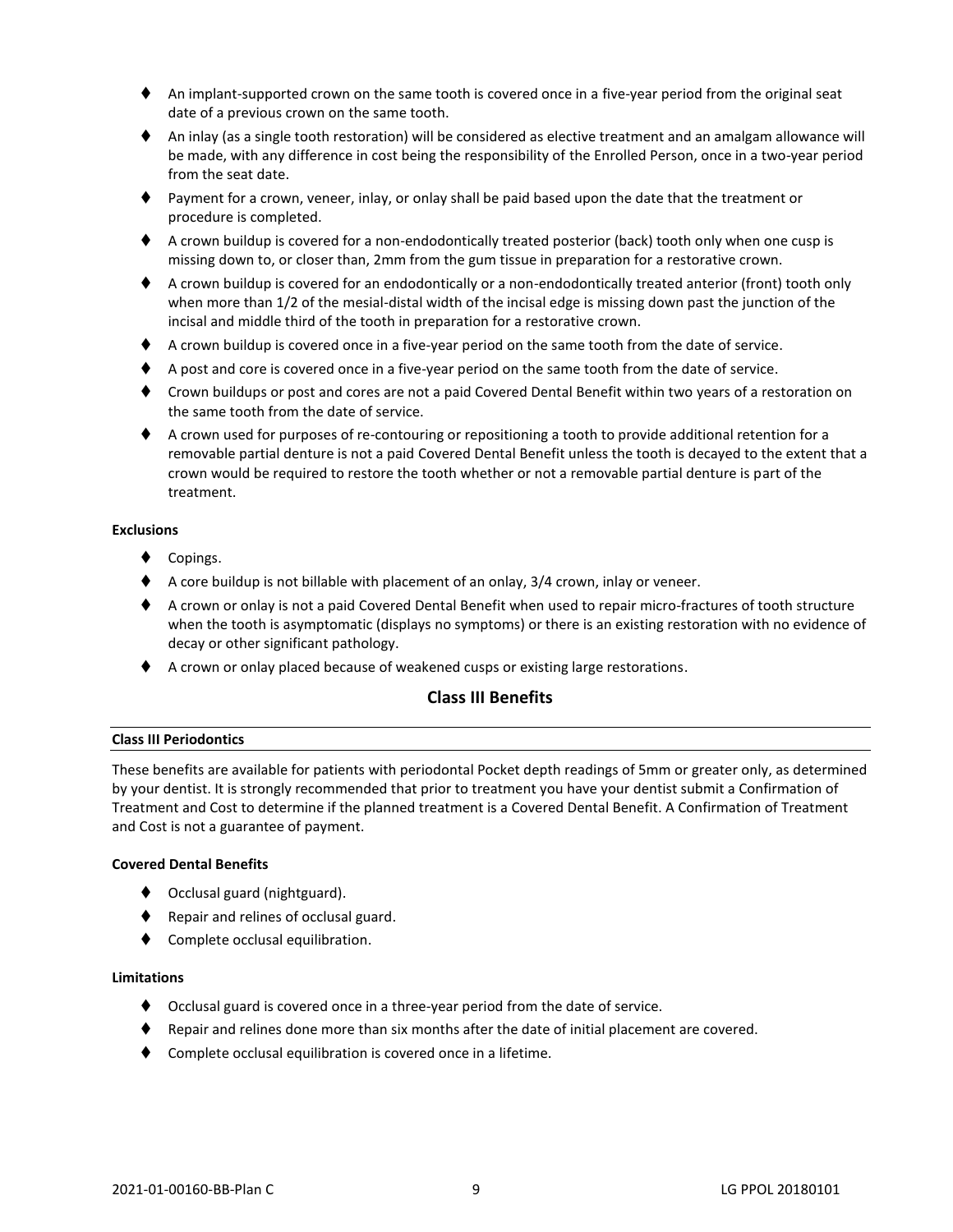#### **Class III Prosthodontics**

#### **Covered Dental Benefits**

- Dentures.
- ⧫ Fixed partial dentures (fixed bridges.)
- Inlays when used as a retainer for a fixed partial denture (fixed bridge).
- ⧫ Removable partial dentures.
- ◆ Adjustment or repair of an existing prosthetic appliance.
- ⧫ Surgical placement or removal of implants or attachments to implants.

#### **Limitations**

- ♦ Replacement of an existing fixed or removable partial denture is covered once every five years from the delivery date and only then if it is unserviceable and cannot be made serviceable.
- ⧫ Payment for dentures, fixed partial dentures (fixed bridges), inlays (only when used as a retainer for a fixed bridge), and removable partial dentures shall be paid upon the seat/delivery date.
- ⧫ Implants and superstructures are covered once every five years.
- ⧫ **Temporary Denture -** DDWA will allow the amount of a reline toward the cost of an interim partial or full denture. After placement of the permanent prosthesis, an initial reline will be a benefit after six months.
- ⧫ **Denture adjustments and relines –** Denture adjustments and relines done more than six months after the initial placement are covered. Subsequent relines or rebases (but not both) will be covered once in a 12 month period from the date of service.

#### **Exclusions**

- ◆ Crowns in conjunction with overdentures.
- Duplicate dentures.
- ⧫ Personalized dentures.
- ◆ Copings.
- Maintenance or cleaning of a prosthetic appliance.

# **Other Benefits**

#### **Orthodontic Benefits for Covered Adults and Children**

Orthodontic treatment is the appliance therapy necessary for the correction of teeth or jaws that are positioned improperly.

The lifetime maximum amount payable by DDWA for orthodontic benefits provided to an Enrolled Person shall be \$3,000. Not more than \$1,500 of the maximum, or one-half of DDWA's total responsibility shall be payable at the time of initial banding. The final payment of DDWA's responsibility shall be made during the  $7<sup>th</sup>$  month following the initial banding, providing the employee is enrolled and the dependent is in compliance with the age limitation.

#### **Covered Dental Benefits**

- Fixed or removable appliance therapy for the treatment of teeth or jaws.
- ⧫ Orthodontic records: exams (initial, periodic, comprehensive, detailed and extensive), X-rays (intraoral, extraoral, diagnostic radiographs, panoramic), diagnostic photographs, diagnostic casts (study models) or cephalometric films.

#### **Limitations**

◆ Payment is limited to: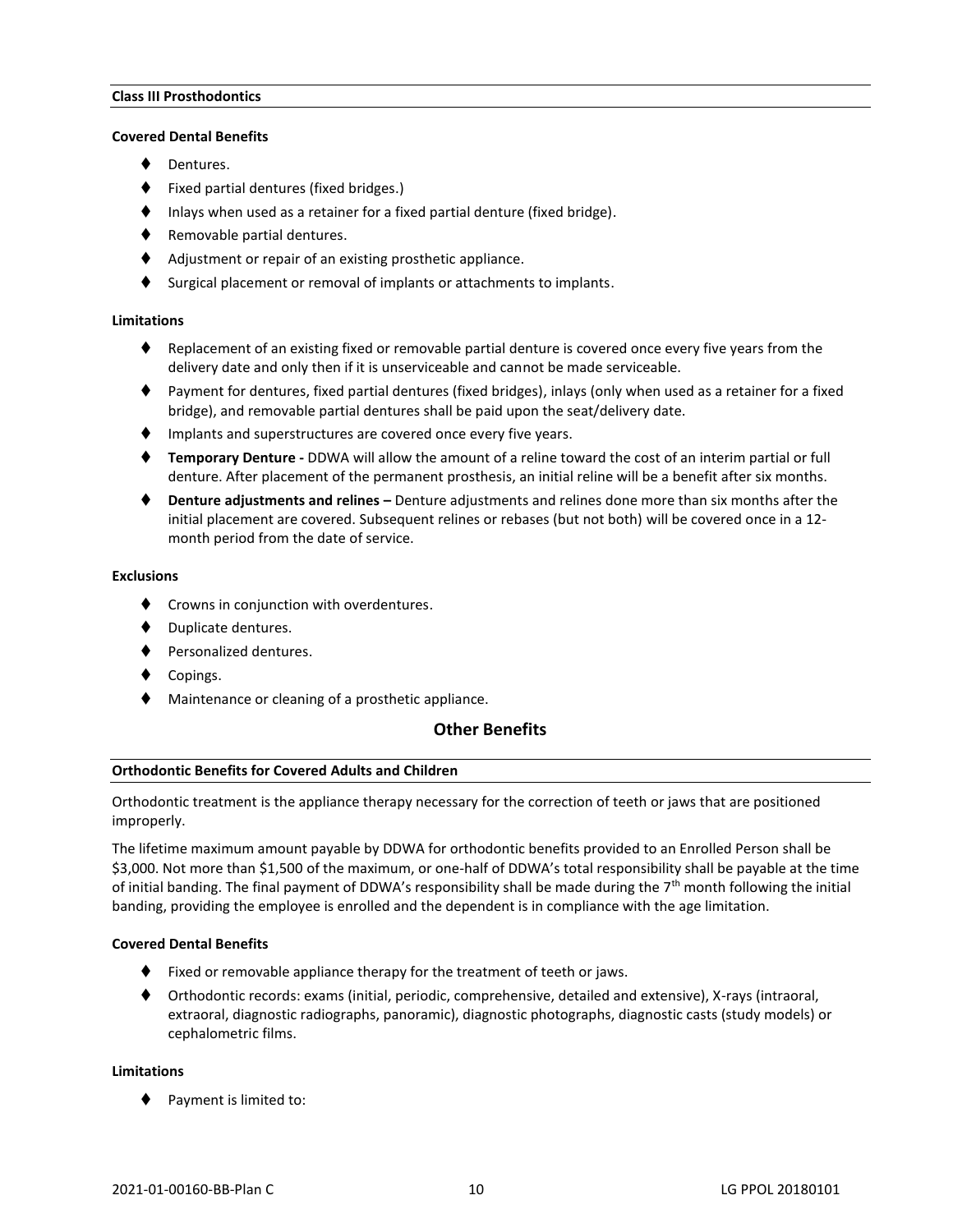- $\Diamond$  Completion of the treatment plan, or any treatment that is completed through the plan's limiting age for Orthodontics, whichever occurs first.
- $\Diamond$  Treatment received after coverage begins (claims must be timely submitted to DDWA). For orthodontia claims, the initial banding date is the treatment date considered in the timely filing.
- ⧫ Treatment that began prior to the start of coverage will be prorated. Allowable payment will be calculated based on the balance of treatment costs remaining on the date of eligibility.
- ⧫ In the event of termination of the treatment plan prior to completion of the case, or termination of this plan, no subsequent payments will be made for treatment incurred after such termination date.

#### **Exclusions**

- ◆ Charges for replacement or repair of an appliance.
- ⧫ Self-Administered Orthodontics.
- ⧫ No benefits shall be provided for services considered inappropriate and unnecessary, as determined by DDWA.

*It is strongly suggested that an orthodontic treatment plan be submitted to, and a Confirmation of Treatment and Cost be made by, DDWA prior to commencement of treatment. A Confirmation of Treatment and Cost is not a guarantee of payment. Additionally, payment for orthodontic benefits is based upon your eligibility. If you become ineligible prior to the subsequent payment of benefits, subsequent payment is not covered. If you have any questions about your Covered Dental Benefits or plan maximums please see the "Questions Regarding Your Plan" section on how to contact Customer Service.*

#### **Well Baby Checkups**

For your infant child (three years of age and under), Delta Dental of Washington offers coverage for an oral evaluation and fluoride treatment through your family physician. Please ensure your infant child is enrolled in your dental plan to receive these benefits. Many physicians are trained to offer these evaluations, so please inquire when scheduling an appointment to be sure your physician offers this type of service. When visiting a physician with your infant, DDWA will reimburse the physician as a Non-Participating Provider, on your behalf for Oral Evaluation and Topical Application of Fluoride services performed. Reimbursement will be based on 100 percent of the applicable Non-Participating Provider fee for either Oral Evaluation or Topical Application of Fluoride, or both, depending on actual services provided.

Please see the "Benefits Covered by Your Plan" section of this booklet for any other limitations. Also, please be aware that Delta Dental of Washington has no control over the charges or billing practices of non-dentist providers which may affect the amount Delta Dental of Washington will pay and your financial responsibility.

If your provider has received training regarding Well Baby Checkups from DDWA they will have been provided instructions on how to submit a claim form. If your provider has not received training from DDWA, or if any provider has questions regarding how to file a claim they may contact us at 800-554-1907 for information on submitting a standard claim form for this service. If you have paid your provider directly and have a receipt for these services, please call us at 800-554-1907 for information on how to obtain reimbursement.

#### **General Exclusions**

The benefits covered under this plan are subject to limitations and exclusions listed in the benefits sections above which affect the type or frequency of procedures which will be covered. Additionally, this Plan does not cover every aspect of dental care. There are exclusions to the type of services that are covered, which are detailed in this "General Exclusions" section. All limitations and exclusions warrant careful reading. These items are not paid Covered Dental Benefits under this Plan.

- 1) Dentistry for cosmetic reasons.
- 2) Restorations or appliances necessary to correct vertical dimension or to restore the occlusion, which include restoration of tooth structure lost from attrition, abrasion or erosion, and restorations for malalignment of teeth.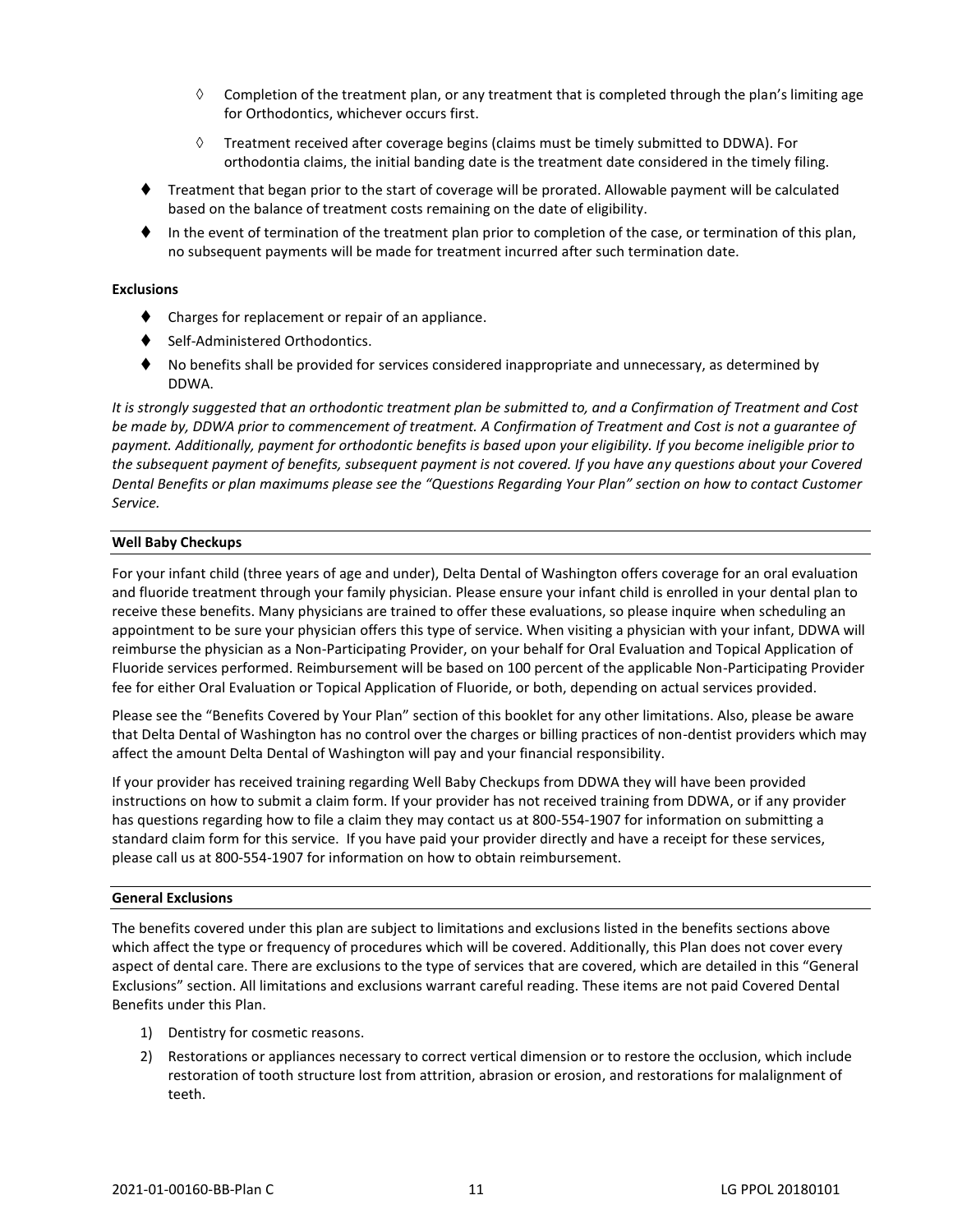- 3) Services for injuries or conditions that are compensable under Worker's Compensation or Employers' Liability laws, and services that are provided to the covered person by any federal, state or provincial government agency or provided without cost to the covered person by any municipality, county, or other political subdivision, other than medical assistance in this state, under medical assistance RCW 74.09.500, or any other state, under 42 U.S.C., Section 1396a, section 1902 of the Social Security Act.
- 4) Application of desensitizing agents (treatment for sensitivity or adhesive resin application).
- 5) Experimental services or supplies
	- a) This includes:
		- i) Procedures, services or supplies are those whose use and acceptance as a course of dental treatment for a specific condition is still under investigation/observation. In determining whether services are experimental, DDWA, in conjunction with the American Dental Association, will consider them if:
			- (1) The services are in general use in the dental community in the state of Washington;
			- (2) The services are under continued scientific testing and research;
			- (3) The services show a demonstrable benefit for a particular dental condition; and
			- (4) They are proven to be safe and effective.
	- b) Any individual whose claim is denied due to this experimental exclusion clause will be notified of the denial within 20 working days of receipt of a fully documented request.
	- c) Any denial of benefits by DDWA on the grounds that a given procedure is deemed experimental may be appealed to DDWA. DDWA will respond to such an appeal within 20 working days after receipt of all documentation reasonably required to make a decision. The 20-day period may be extended only with written consent of the covered person.
	- d) Whenever DDWA makes an adverse determination and delay would jeopardize the covered person's life or materially jeopardize the covered person's health, DDWA shall expedite and process either a written or an oral appeal and issue a decision no later than 72 hours after receipt of the appeal. If the treating Licensed Professional determines that delay could jeopardize the covered person's health or ability to regain maximum function, DDWA shall presume the need for expeditious determination in any independent review.
- 6) Analgesics such as nitrous oxide, conscious sedation, euphoric drugs or injections of anesthetic not in conjunction with a dental service; or injection of any medication or drug not associated with the delivery of a covered dental service.
- 7) Prescription drugs.
- 8) Hospitalization charges and any additional fees charged by the dentist for hospital treatment.
- 9) Charges for missed appointments.
- 10) Behavior management.
- 11) Completing claim forms.
- 12) Habit-breaking appliances which are, fixed or removable device(s) fabricated to help prevent potentially harmful oral health habits (e.g., chronic thumb sucking appliance, tongue thrusting appliance etc.), does not include Occlusal Guard, see "Class III Periodontics" for benefit information.
- 13) TMJ services or supplies.
- 14) Accidental Injury Benefits.
- 15) This Plan does not provide benefits for services or supplies to the extent that those services and supplies are payable under any motor vehicle medical, motor vehicle no-fault, uninsured motorist, underinsured motorist, personal injury protection (PIP), commercial liability, homeowner's policy, or other similar type of coverage.

DDWA shall determine whether services are Covered Dental Benefits in accordance with a standard dental practice and the Limitations and Exclusions shown in this benefits booklet. Should there be a disagreement regarding the interpretation of such benefits, the subscriber shall have the right to appeal the determination in accordance with the non-binding appeals process in this benefit booklet and may seek judicial review of any denial of coverage of benefits.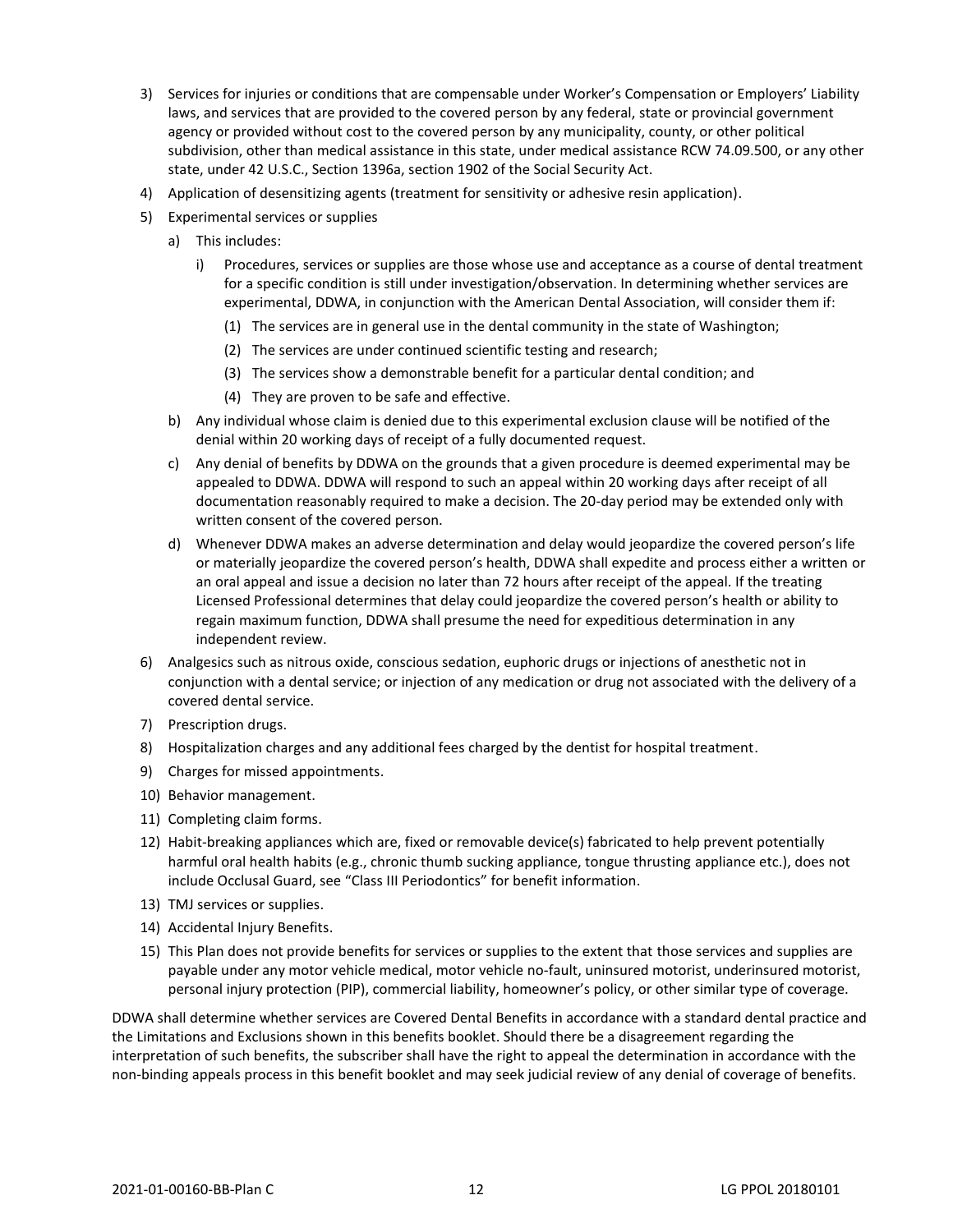#### **Necessary vs. Not Covered Treatment**

Your dentist may recommend a treatment plan that includes services which may not be covered by this Plan. DDWA does not specify which treatment should be performed, only which treatment will be paid for under your Plan. While a treatment may be appropriate for managing a specific condition of oral health, it must still meet the provisions of the dental Plan in order to be a paid Covered Dental Benefit. Prior to treatment, you and your dentist should discuss which services may not be covered as well as any fees that are your responsibility. For further information see the "Confirmation of Treatment and Cost" section.

#### **Confirmation of Treatment and Cost**

A Confirmation of Treatment and Cost is a request made by your dentist to DDWA to determine your benefits for a particular service. This Confirmation of Treatment and Cost will provide you and your dentist with general coverage information regarding your benefits and your potential out-of-pocket cost for services.

A Confirmation of Treatment and Cost is not an authorization for services but a notification of Covered Dental Benefits available at the time the Confirmation of Treatment and Cost is made and is not a guarantee of payment (please refer to the "Initial Benefit Determination" section regarding claims requirements).

A standard Confirmation of Treatment and Cost is processed within 15 days from the date of receipt of all appropriate information. If the information received is incomplete DDWA will notify you and your Dentist in writing that additional information is required in order to process the Confirmation of Treatment and Cost. Once the additional information is available your Dentist should submit a new request for a Confirmation of Treatment and Cost to DDWA.

In the event your benefits are changed, terminated, or you are no longer covered under this Plan, the Confirmation of Treatment and Cost is no longer valid. DDWA will make payments based on your coverage at the time treatment is provided.

#### **Urgent Confirmation of Treatment and Cost Requests**

Should a Confirmation of Treatment and Cost request be of an urgent nature, whereby a delay in the standard process may seriously jeopardize life, health, the ability to regain maximum function, or could cause severe pain in the opinion of a physician or dentist who has knowledge of the medical condition, DDWA will review the request within 72 hours from the receipt of the request and all supporting documentation. When practical, DDWA may provide notice of the determination orally with written or electronic confirmation to follow within 72 hours.

Immediate treatment is allowed without a requirement to obtain a Confirmation of Treatment and Cost in an emergency situation subject to the contract provisions.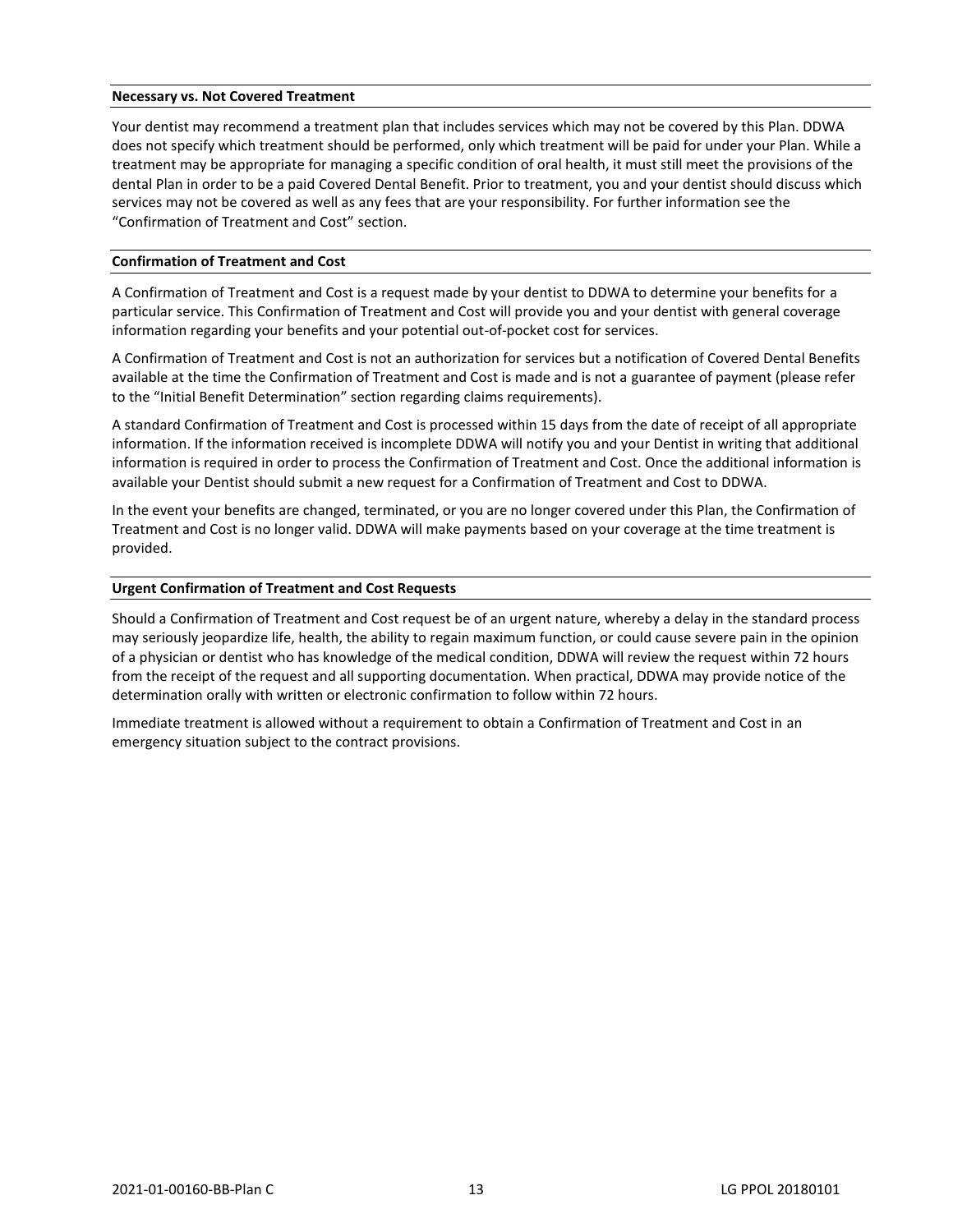# **Section C – Choosing a Dentist**

<span id="page-17-0"></span>You may select any licensed dentist to provide services under this Plan; however, if you choose a dentist outside of the Delta Dental PPO Network, your costs may be higher than if you were to choose a Delta Dental PPO Dentist. Dentists that do not participate in the Delta Dental PPO Network have not contracted with DDWA to charge our established PPO fees for covered services. As a result, your choice of dentists could substantially impact your out-of-pocket costs.

Once you choose a dentist, tell them that you are covered by a DDWA dental plan and provide them the name and number of your group and your member identification number. Your group information can be found on the identification card document provided to you at enrollment, or printed from www.DeltaDentalWA.com. Additionally, you may obtain your group information and your member identification number by calling our customer service number at 800-554-1907 or through our website at www.DeltaDentalWa.com.

Delta Dental of Washington uses randomly selected identification numbers or universal identifiers to ensure the privacy of your information and to help protect against identity theft. Please note that ID cards are not required to see your dentist, but are provided for your convenience.

# <span id="page-17-1"></span>**Delta Dental Participating Dentists**

Dentists who have agreed to provide treatment to patients covered by a DDWA plan are called 'Participating' Dentists, because they participate in our program of plans. For your Plan, Participating Dentists may be either Delta Dental Premier Dentists or Delta Dental PPO Dentists. You can find the most current listing of Participating Dentists by going online to the Delta Dental of Washington website at www.DeltaDentalWA.com. You may also call us at 800-554-1907.

# **Delta Dental Premier Dentists**

Premier Dentists have agreed to provide services for their filed fee under our standard agreement.

# **Delta Dental PPO Dentists**

Our PPO Dentists have agreed to provide services at a fee lower than their original filed fee. Because of this, selecting a PPO Dentist may be a more cost effective option for you.

If you select a Delta Dental Participating Dentist they will complete and submit claim forms, and receive payment directly from DDWA on your behalf. You will not be charged more than the Participating Dentist's approved fee. You will be responsible only for stated coinsurances, deductibles, any amount over the plan maximum and for any elective care you choose to receive outside the Covered Dental Benefits.

# <span id="page-17-2"></span>**Non-Participating Dentists**

If you select a dentist who is not a Delta Dental Participating Dentist, you are responsible for ensuring either you or your dentist completes and submit a claim form. We accept any American Dental Association-approved claim form that you or your dentist may provide. You can also download claim forms from our website at www.DeltaDentalWA.com or obtain a form by calling us at 800-554-1907.

Payment for services performed by a Non-Participating Dentist will be based on their actual charges or DDWA's maximum allowable fees for Non-Participating Dentists, whichever is less. You will be responsible for paying any balance remaining to the dentist. Please be aware that DDWA has no control over Non-Participating Dentist's charges or billing practices.

#### **Out-of-State Dentists**

If you receive treatment from a Non-Participating Dentist outside of the state of Washington, your coinsurance amounts will be based on the coinsurance percentage established for a Delta Dental PPO Dentist. Allowable amounts paid for covered services will be based on the maximum allowable fee for a Participating Dentist in that state, or their actual fee, whichever is less.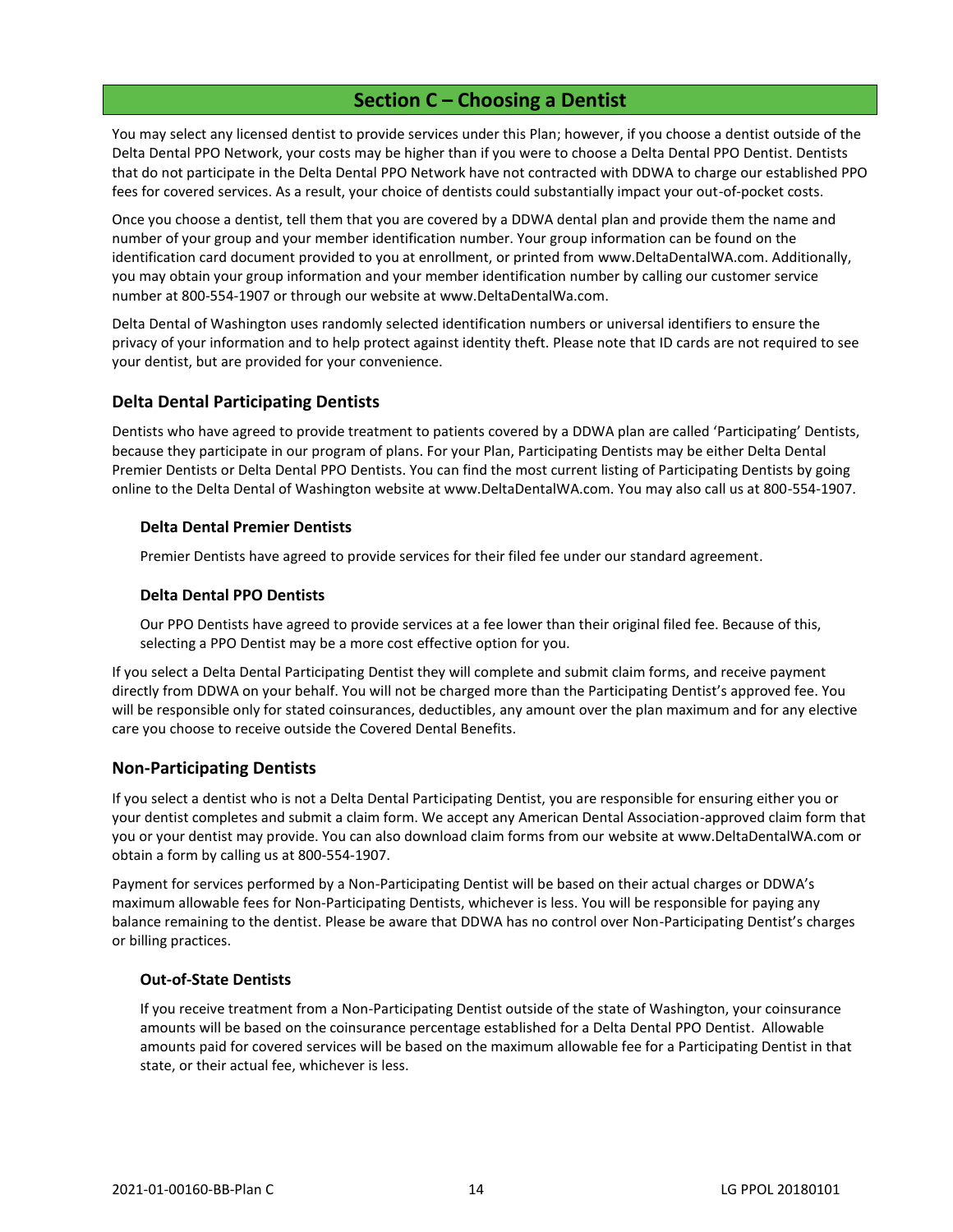# **Section D – Eligibility and Termination**

# <span id="page-18-1"></span><span id="page-18-0"></span>**Employee Eligibility**

You are in an Eligible Class if you: (a) work at least 80 hours per month and are an active, regular full-time employee or a temporary employee in a benefits-eligible assignment and work at least 80 hours per month, or (b) are a temporary employee who is not in a benefits-eligible assignment, but have worked at least 1,040 cumulative non-overtime hours and at least 800 non-overtime hours in the previous 12 month period. You must not be represented by a bargaining group for which a separate Summary of Coverage is available. Your Employer will provide you with this information.

Your Eligibility Date is the effective date of this Plan if you were a regular employee in an Eligible Class on the date the Plan became effective. Otherwise, coverage begins for you and your dependents on your first day of employment if that date is: (a) the first calendar day of the month designated as a City business day, or (b) the first calendar day of the month designated/recognized as the first working day for the shift to which you are assigned, whichever is later. If your employment begins after said date, your coverage will begin the following month.

Your Eligibility Date if you are a temporary employee in an Eligible Class but not in a benefits-eligible assignment, is the first day of the calendar month following the date application is made and the rate is paid, or the date designated by your Employer if application is made during an open enrollment period. If you are a temporary employee in a benefitseligible assignment, your coverage begins the first calendar day of the month designated as a City business day. If your employment begins after said date, your coverage will begin the following month.

An employee for whom coverage already became effective, but who is absent without pay on the first day of the calendar month and returns by the 15th of the month will not have a lapse in coverage. Coverage for an employee who returns after the 15th of the month will begin the first day of the following calendar month. However, an employee who is absent without pay for 15 consecutive calendar days or less will not have a lapse in coverage.

# <span id="page-18-2"></span>**Employee Termination**

Eligibility and Coverage terminates at the end of the month in which you cease to be an employee or at the end of the month for which timely payment of monthly Premiums was made by Group on your behalf to DDWA, or upon termination of Group's Contract with DDWA, whichever occurs first.

In the event of a suspension or termination of compensation, directly or indirectly as a result of a strike, lockout, or other labor dispute, an Enrolled Employee may continue coverage by paying the applicable Premium directly to the employer for a period not to exceed six months. Payments of premiums must be made when due, or DDWA may terminate the coverage.

The benefits under your DDWA dental Plan may be continued provided you are eligible for Federal Family and Medical Leave Act (FMLA) and you are on a leave of absence that meets the FMLA criteria. For further information, contact your employer.

# <span id="page-18-3"></span>**Dependent Eligibility**

Eligible Dependents include:

- ⧫ The employee's legal spouse/state registered domestic partner or non-registered domestic partner named on the Affidavit of Marriage/Domestic Partnership on file with the City.
- ⧫ Natural, adopted, legally placed ward or stepchild from birth through 25. Spouses and children of married dependents are not eligible for coverage under this plan.
- ⧫ In the case of divorced parents, children are eligible and may be enrolled by the parent (an eligible employee) who is legally responsible for health care benefits, regardless of whether or not the child is primarily dependent upon the employee for support. The child shall be eligible from birth through 25

A child will be considered an Eligible Dependent as an adopted child if one of the following conditions are met: 1) the child has been placed with the eligible Enrolled Employee for the purpose of adoption under the laws of the state in which the employee resides; or 2) the employee has assumed a legal obligation for total or partial support of the child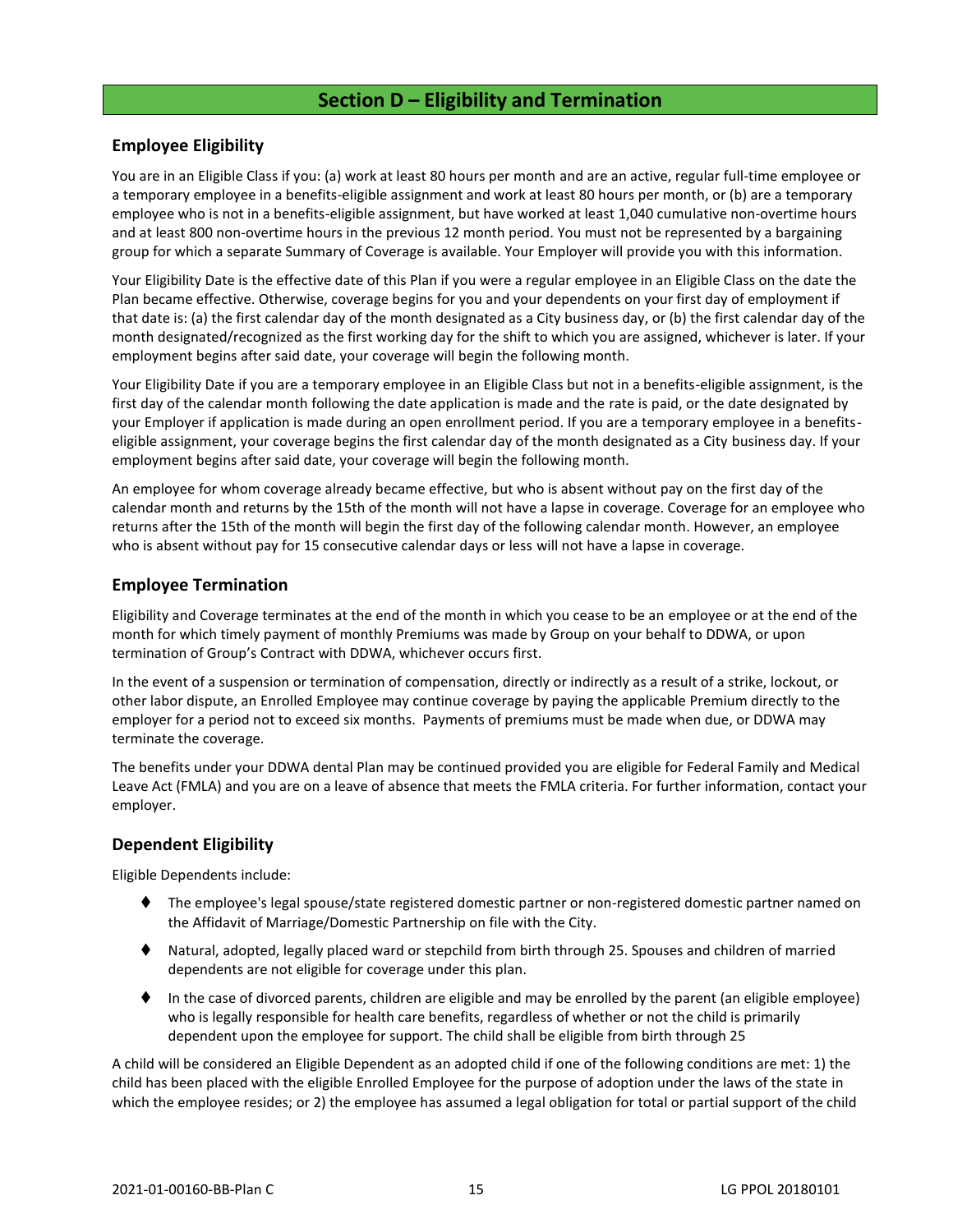in anticipation of adoption. When additional Premium is not required, we encourage enrollment as soon as possible to prevent delays in the claims processing. See the "Special Enrollment" section for additional information.

An enrolled dependent is an Eligible Dependent that has completed the enrollment process.

A new family member, with the exception of newborns and adopted children, should be enrolled on the first day of the month following the date he or she qualifies as an Eligible Dependent.

A newborn shall be covered from and after the moment of birth, and an adopted child or child placed in anticipation of adoption shall be covered from the date of assumption of a legal obligation for total or partial support or upon placement of the child in anticipation of adoption.

When additional premium is required for a newborn or adopted child or child placed in anticipation of adoption, enrollment must be received by DDWA within the timeframe listed under "Marriage, Birth and Adoption" section, which is no less than 60 days from the date of the qualifying event.

When additional premium is not required, we encourage enrollment as soon as possible to prevent delays in claims processing but coverage will be provided in any event. Dental coverage provided shall include, but is not limited to, coverage for congenital anomalies of infant children.

Enrolled employees who choose not to enroll an Eligible Dependent during the initial enrollment period of the dental Plan may enroll the Eligible Dependent only during an Open Enrollment, except under special enrollment. See the "Special Enrollment" section for more information. An enrolled dependent is an Eligible Dependent that has completed the enrollment process.

# <span id="page-19-0"></span>**Dependent Termination**

Enrolled dependent coverage terminates at the end of the month in which the enrolled employee's coverage terminates, or when the dependent ceases to be eligible, whichever occurs first.

Unless otherwise indicated, an Enrolled Dependent shall cease to be enrolled in this Plan on the last day of the month of the Enrolled Employee's employment, or when the person no longer meets the definition of an Eligible Dependent, or the end of the calendar month for which Group has made timely payment of the monthly Premiums on behalf of the Enrolled Employee to DDWA, or upon termination of Group's Contract with DDWA, whichever occur first.

A Dependent may be enrolled or terminated from coverage under this Plan during Open Enrollment or during a Special Enrollment Period following a qualifying event as defined in the "Special Enrollment" section.

# <span id="page-19-1"></span>**Coverage for Temporary Employees**

Temporary employees may in certain circumstances be eligible to participate in this plan on a self-pay basis. A temporary employee who a) is in a benefits-eligible assignment, and works at least 80 hours per month is eligible to obtain City-paid contributions for coverage or b) has worked at least 1,040 hours cumulative non-overtime hours and at least 800 non-overtime hours in the previous 12-month period is eligible to purchase dental benefits.

Enrollment for temporary employees begins the first of the calendar month following the date application is made and the rate is paid, or the date designated by the Group if application is made during an open enrollment period. Enrollment for eligible temporary employees in a benefits-eligible assignment will begin the first calendar day of the month designated as a City business day. If employment begins after said date, the coverage for the temporary employee in a benefits eligible assignment will begin the following month. See your Department Human Resources or Payroll Representative for further information.

# <span id="page-19-2"></span>**Other Dependent Eligibility Topics**

Coverage for an enrolled dependent child who attains the limiting age while covered under this Plan will not be terminated if the child is and continues to be both 1) incapable of self-sustaining employment by reasons of developmental disability (attributable to intellectual disability or related conditions which include cerebral palsy, epilepsy, autism, or another neurological condition which is closely related to intellectual disability or which requires treatment similar to that required for intellectually disabled individuals) or physical handicap; and 2) chiefly dependent upon the Enrolled Person for support and maintenance. Continued coverage requires that proof of incapacity and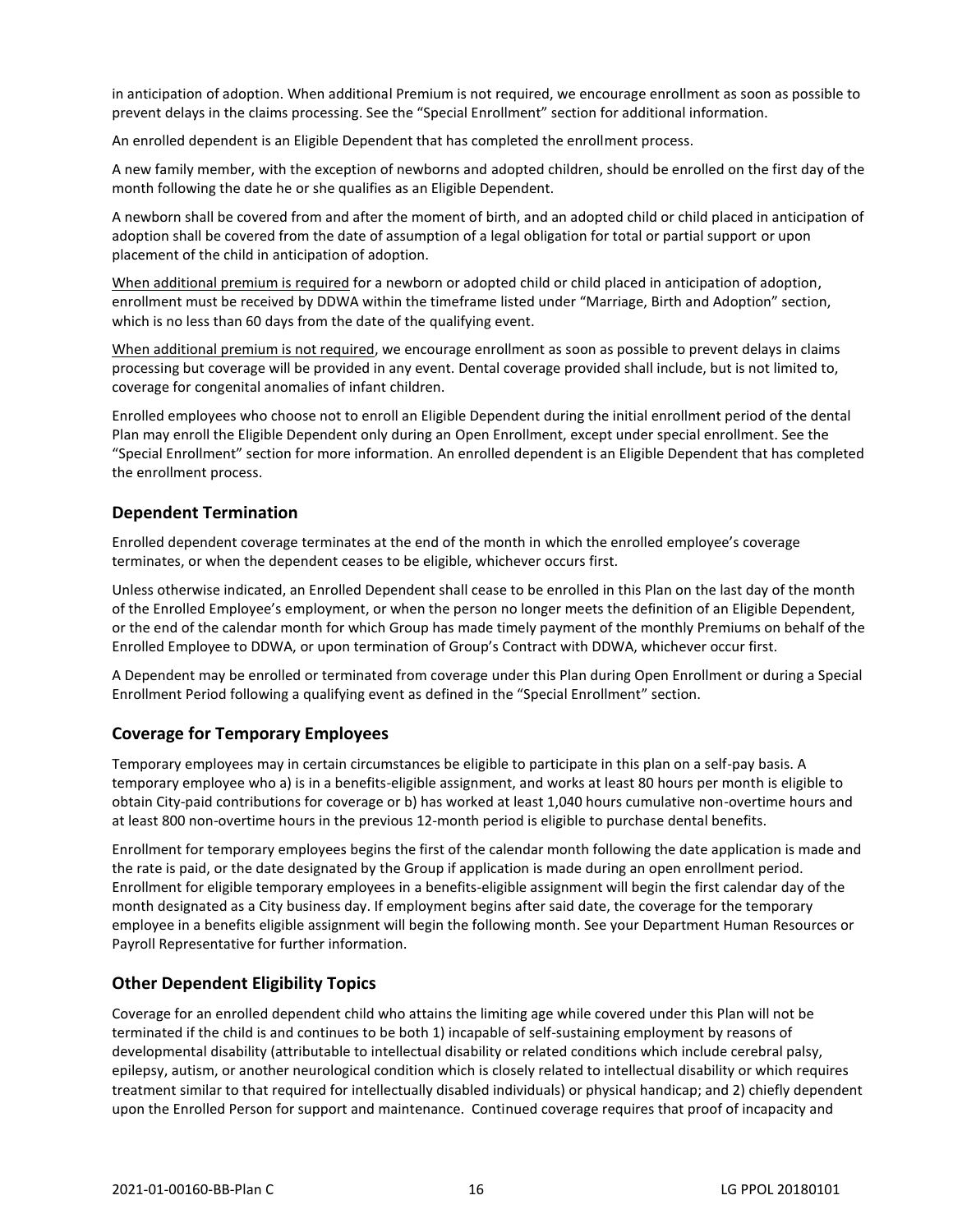dependency be furnished to DDWA within 31 days of the dependent's attainment of the limiting age. DDWA reserves the right to periodically verify the disability and dependency but not more frequently than annually after the first two years.

Pursuant to the terms of a Qualified Medical Child Support Order (QMCSO), the Plan also provides coverage for a child, even if the parent does not have legal custody of the child or the child is not dependent on the parent for support. This applies regardless of any enrollment season restrictions that might otherwise exist for dependent coverage. A QMCSO may be either a National Medical Child Support Notice issued by a state child support agency or an order or judgment from a state court or administrative body directing the company to cover a child under the Plan. Federal law provides that a QMCSO must meet certain form and content requirements to be valid. If the parent is not enrolled in the Plan, the parent must enroll for coverage for both the parent and the child. If the plan receives a valid QMCSO and the parent does not enroll the dependent child, the custodial parent or state agency may do so. A child who is eligible for coverage through a QMCSO may not enroll dependents for coverage under the plan.

# <span id="page-20-0"></span>**Special Enrollment Periods**

Enrollment or termination of you or your Eligible Dependent is allowed at Open Enrollment times, and also during Special Enrollment Periods, which are triggered by the following situations:

# **Loss of Other Coverage**

If you and/or your Eligible Dependents involuntarily lose coverage under another dental plan, you may change coverage under this Plan if you or your Eligible Dependent lose eligibility in another health Plan or your coverage is terminated due the following:

- ⧫ You declined enrollment in this Plan.
- You lose eligibility in another health Plan or your coverage is terminated due to the following:
	- Legal separation or divorce
	- $\Diamond$  Cessation of dependent status
	- $\Diamond$  Death of Employee
	- $\Diamond$  Termination of employment or employer contributions
	- $\Diamond$  Reduction in hours
	- $\Diamond$  Loss of individual or group market coverage because of move from Plan area or termination of benefit plan
	- Exhaustion of COBRA coverage
- Your application to enroll in this Plan must be received by DDWA within 31 days of losing other coverage. Coverage will be effective the first day of the month following receipt of application.

If these conditions are not met, you must wait until the next Open Enrollment Period, or the occurrence of another valid qualifying election event, to apply for coverage.

DDWA or Group may require confirmation that when initially offered coverage the Eligible Person submitted a written statement declining because the Eligible Person or Eligible Dependent has other coverage. DDWA requests that the application for coverage under this Plan must be made within 31 days of the termination of previous coverage. If an additional Premium for coverage is required and enrollment and payment is not completed within the 31 days, such Eligible Dependent may be enrolled during the next Open Enrollment or upon the occurrence of another valid qualifying election change event.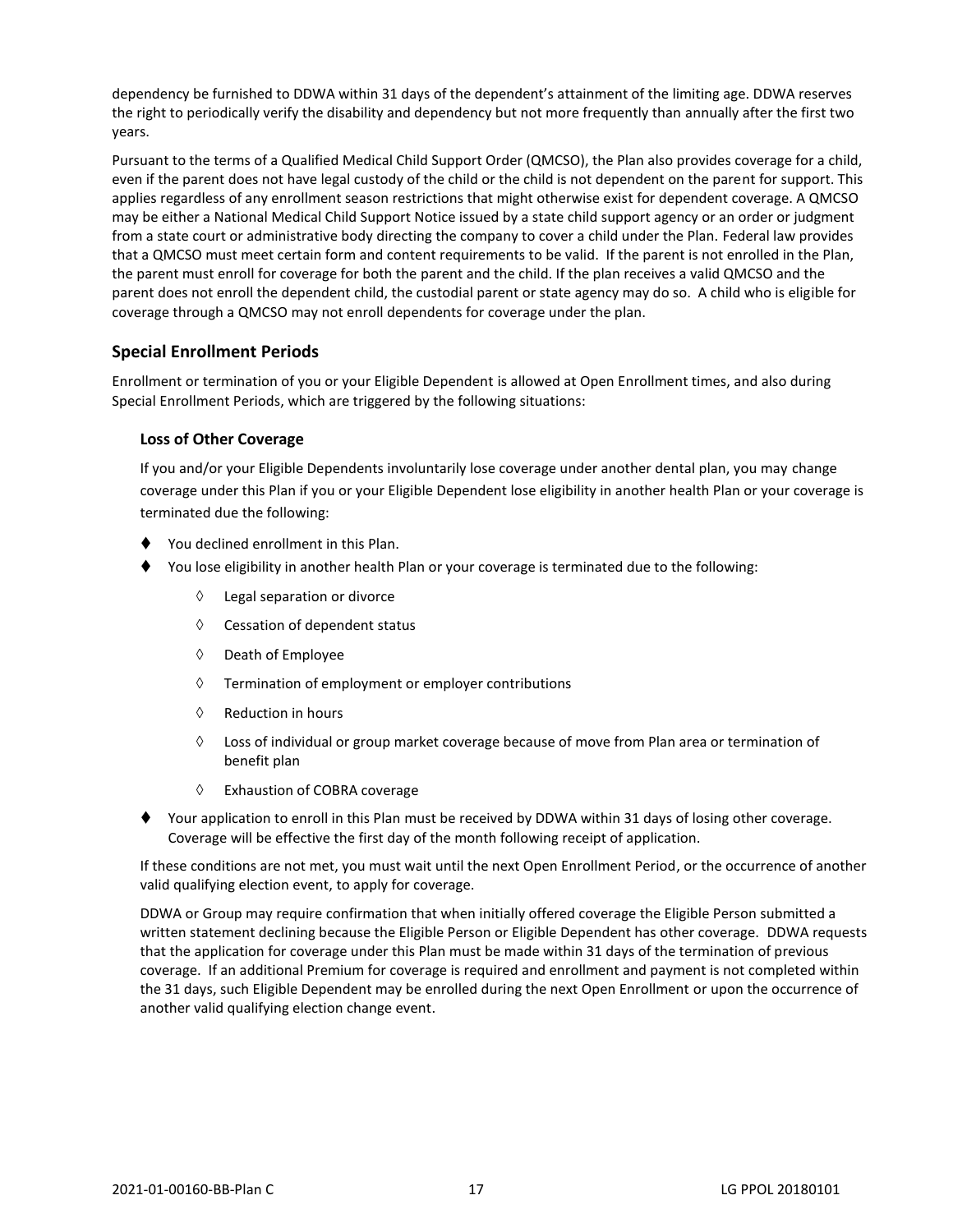# **Marriage, Birth or Adoption**

If you declined enrollment in this Plan, you may apply for coverage for yourself and your Eligible Dependents in the event of marriage, birth of a child(ren), or when you or your spouse assume legal obligation for total or partial support or upon placement of a child(ren) in anticipation of adoption.

Marriage or Domestic Partner Registration – DDWA requests the application for coverage be made within 30 days of the date of marriage/registration. If enrollment and payment are not completed within the 30 days, the Eligible Dependent may be enrolled during the next Open Enrollment or upon the occurrence of another valid qualifying election change event.

DDWA considers the terms spouse, marriage, marital, husband, wife, widow, widower, next of kin, and family to apply equally to domestic partnerships or individuals in domestic partnerships, as well as to marital relationships and married persons. References to dissolution of marriage will apply equally to domestic partnerships that have been terminated, dissolved or invalidated. Where necessary, gender-specific terms such as husband and wife used in any part of this benefit booklet will be considered as gender neutral and applicable to individuals in domestic partnerships. DDWA and the group will follow all applicable state and federal requirements, including any applicable regulations.

- ♦ Birth A newborn shall be covered from and after the moment of birth. DDWA requests the application for coverage be made within 60 days of the date of birth. If an additional Premium for coverage is required and enrollment and payment is not completed within the 60 days, the Eligible Dependent may be enrolled during the next Open Enrollment or upon the occurrence of another valid qualifying election change event.
- ⧫ Adoption DDWA requests the application for coverage be made within 60 days of the date of assumption of a legal obligation for total or partial support or upon placement of the child in anticipation of adoption. If an additional Premium for coverage is required and enrollment and payment is not completed within the 60 days, the Eligible Dependent may be enrolled during the next Open Enrollment or upon the occurrence of another valid qualifying election change event.

# <span id="page-21-0"></span>**Uniformed Services Employment & Re-Employment Rights Act (USERRA)**

Enrolled Employees who join a branch of military service have the right to continue dental coverage for up to 24 months by paying the monthly Premiums, even if they are employed by groups that are too small to comply with COBRA. For further information on your rights under this act, please contact your legal counsel.

# **Family and Medical Leave Act (FMLA) and Paid Family Medical Leave (PFML)**

The benefits for an enrolled member under this DDWA dental Plan may be continued provided the employee is eligible for the Federal Family and Medical Leave Act (FMLA) or Washington State's Paid Family Medical Leave Act (PFML) and is on a leave of absence that meets the appropriate criteria. For further information, contact your employer.

#### <span id="page-21-1"></span>**Consolidated Omnibus Budget Reconciliation Act (COBRA)**

DDWA supports the Federal Health Benefit Continuation Provisions of The Consolidated Omnibus Budget Reconciliation Act known as "COBRA" which are applicable to this Plan.

An employee and any enrolled family members affected by the above law should be aware of the following terms, conditions and limitations as they apply to temporary continuation of group dental care coverage upon the occurrence of certain qualifying events.

An employee covered by this group dental care Plan has a right to choose this continuation coverage if group dental care coverage is lost because of reduced employment hours or terminated of employment for reasons other than gross misconduct on the part of the employee.

The dependents of an employee covered by a group dental care plan have the right to choose continuation coverage, if group coverage under the group dental care plan is lost for any of the following five reasons:

1) The death of the employee;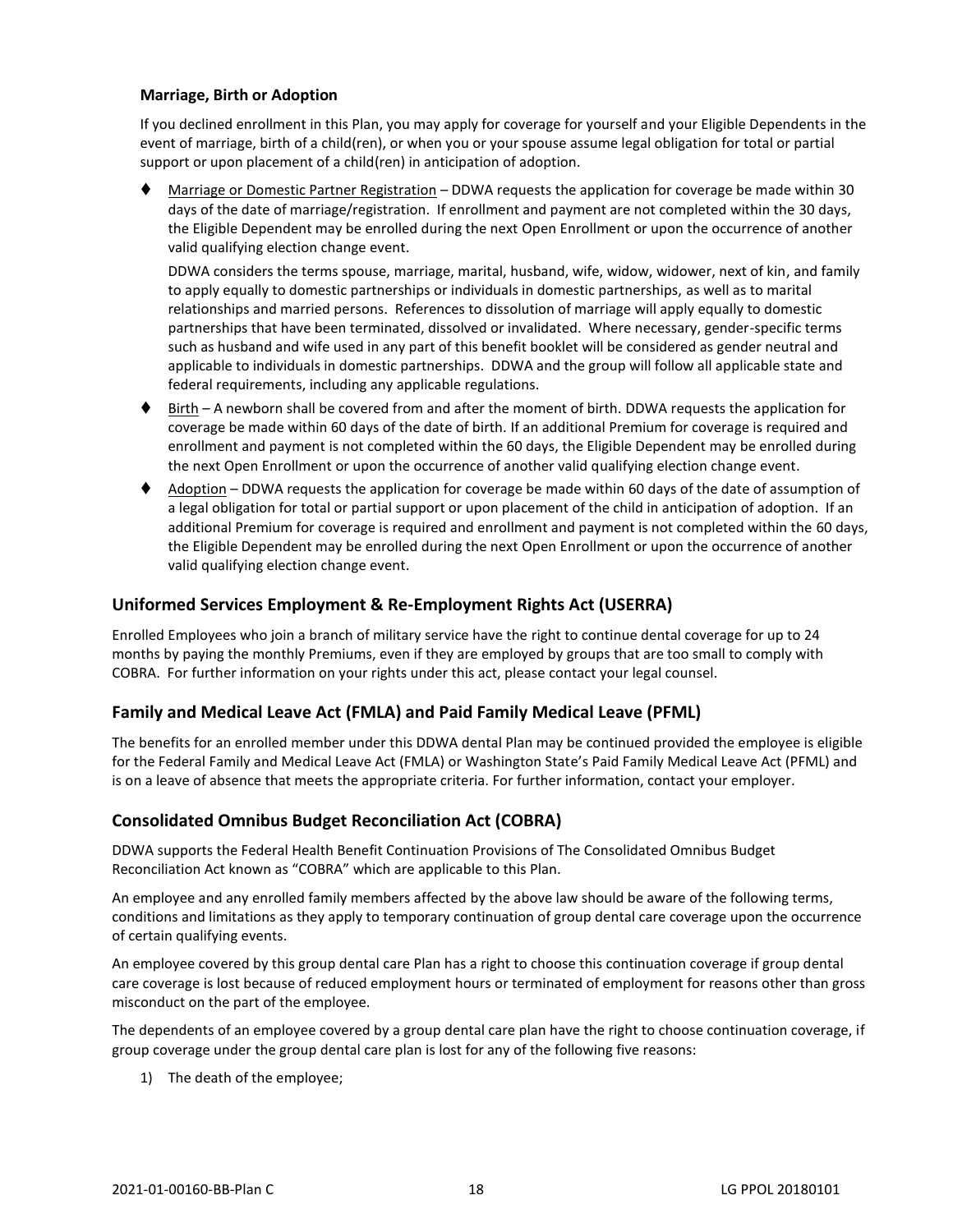- 2) A termination of the employee's employment (for reasons other than gross misconduct) or reduction in the employee's hours of employment;
- 3) Divorce or legal separation from the employee;
- 4) The employee becomes entitled to Medicare; or
- 5) The dependent ceases to be an "Eligible Dependent" under the group dental care plan.

Under the law, the employee or a family member has the responsibility to inform the employer of a divorce or legal separation, or of a child losing dependent status under the group dental care plan.

COBRA coverage begins on the date that coverage would otherwise have ended due to a qualifying event. Coverage will end at the end of the maximum period as defined below.

When the employer is notified of a qualifying event, the employer in turn notifies the employee of his or her right to choose continuation coverage. The employee then has at least 60 days from the date they are furnished election notice, or the date that coverage would have ended, whichever is later, to inform the employer that continuation coverage has been chosen. The employer is required to notify the dental care Plan within 30 days of an employee's death, termination, reduction of hours or entitlement to Medicare.

If continuation coverage is not chosen, the group dental care coverage will end.

Covered employees are eligible to continue coverage for 18 months when coverage is lost due to termination of employment or from reduction in hours. If continuation of coverage is chosen, the employer is required to provide coverage that, as of the time coverage is being provided, is identical to the coverage provided under the Plan to similarly situated employees or family members.

If the covered employee's eligibility under this Contract ends when he or she becomes entitled to Medicare benefits, then COBRA coverage may not be continued for that employee. If a dependent is actively participating in COBRA and the covered employee becomes entitled to Medicare benefits then coverage may not be continued for the employee; however COBRA coverage may be continued for any dependent's for up to 36 months form the covered employee's Medicare entitlement date. If the covered employee's eligibility under the Contract continues beyond Medicare entitlement, but later ends upon termination of employment or retirement, then any dependents may continue coverage for up to 1) 36 months form the covered employee's Medicare entitlement date, or 2) 18 months form the date the insured person's employment ended, whichever is later.

Employees or dependents who are disabled at the time the employee terminates employment or reduces hours or if they become disabled at any time during the first 60 days of COBRA coverage, are eligible for an additional 11 months of continued coverage from the date of the qualifying event. The total continued coverage period will not exceed 29 months from the date of the qualifying event. The individual must be determined as disabled by the Social Security Administration and must notify Group within 60 days of Social Security's determination date.

If the covered employee has a child or adopts a child during the period of COBRA coverage, such employee may elect to cover that child.

Generally, COBRA participants lost coverage when they become eligible under another group plan. However, if the new Plan has pre-existing limitations or exclusions, affected individuals may continue coverage under the former Plan until the pre-existing condition(s) is no longer limited or the continuation coverage period ends, whichever is earlier.

COBRA payments are due within 45 days from the date of application. Payments must be made retroactively from the date of COBRA eligibility up through the current month of eligibility.

Dependents experiencing second qualifying events while under COBRA may extend coverage for an additional 18 months.

Continuation coverage may be ended for any of the following reasons:

- 1) The employer no longer provides group dental care coverage to any of its employees;
- 2) The Premium for continuation coverage is not paid, or not paid on time, as provided by law;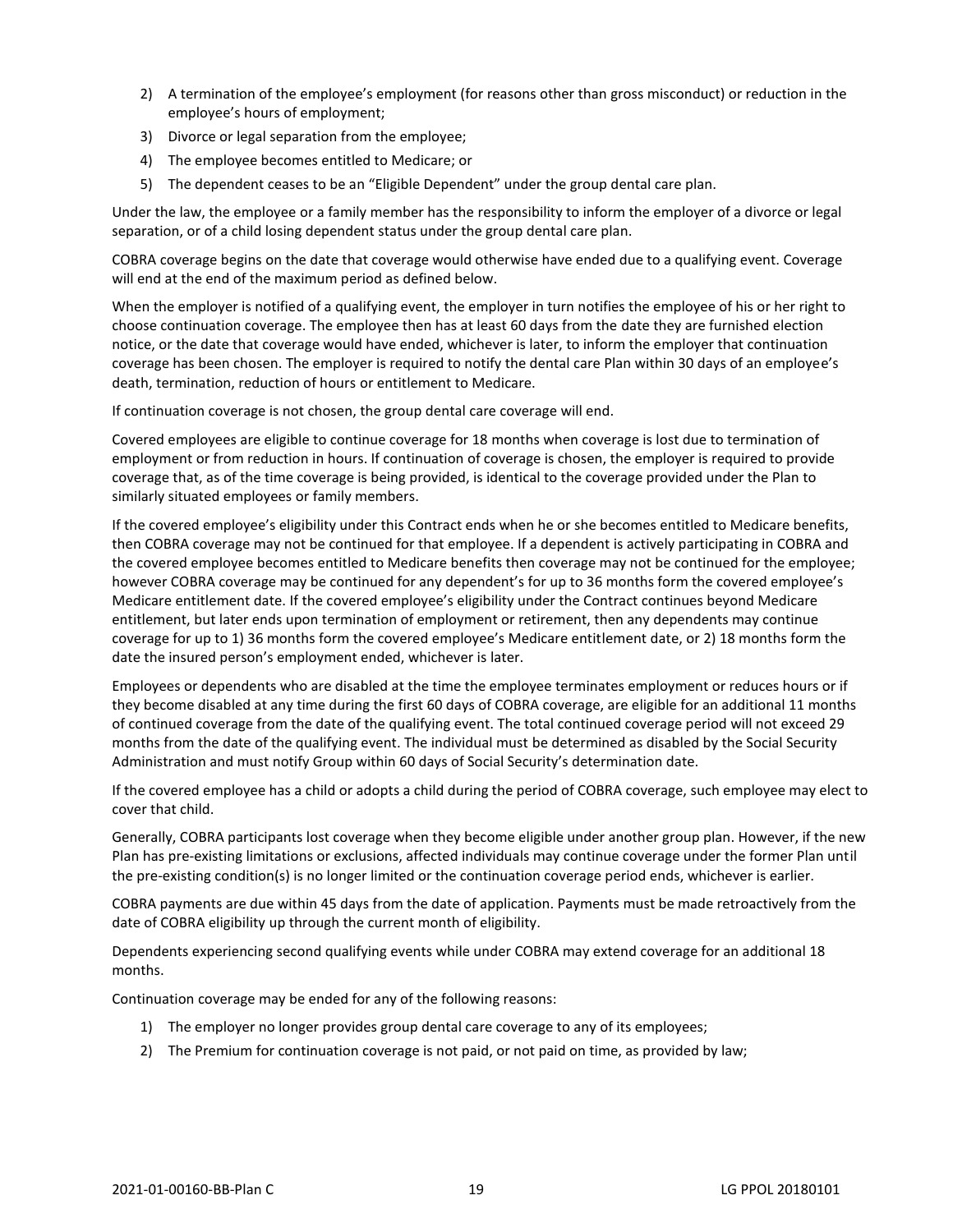- 3) You became covered under another group dental care Plan after the date you elect COBRA coverage. If, however, the new Plan contains an exclusion or limitation for a pre-existing condition (as explained above), coverage does not end for this reason until the exclusion or limitation no longer applies;
- 4) You become entitled to Medicare after the date you elect COBRA coverage, or
- 5) The spouse is divorced from a covered employee and subsequently remarries and is covered under any group dental care Plan unless a pre-existing condition described above takes precedence.

Proof of insurability is not required to choose continuation coverage. However, the employee may have to pay all or part of the Premium for the continuation coverage.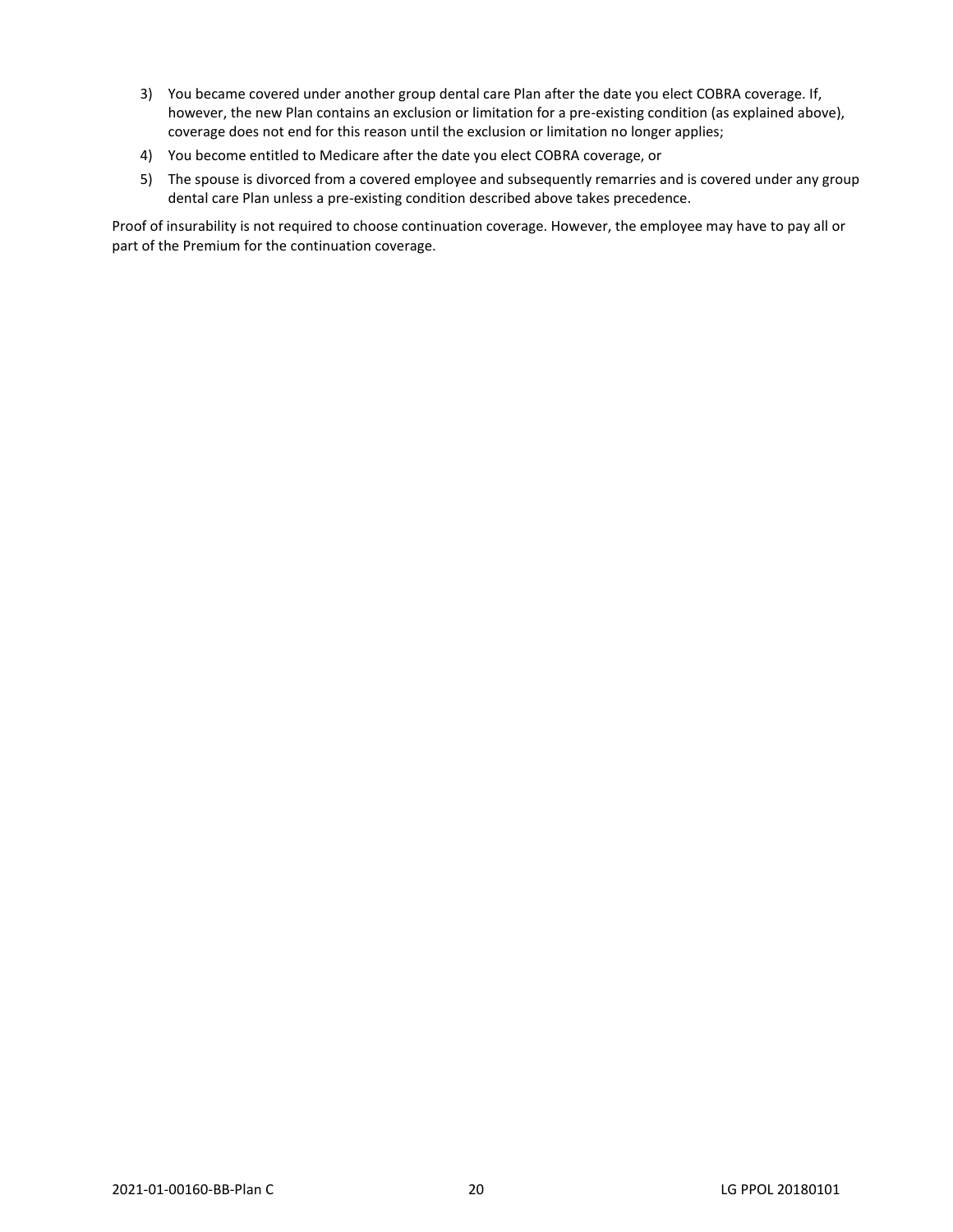# **Section E – Claim Review**

# <span id="page-24-1"></span><span id="page-24-0"></span>**Claim Forms**

American Dental Association-approved claim forms may be obtained from your dentist. You may also download claim forms from our website at www.DeltaDentalWA.com or call us at 800-554-1907 to have forms sent to you.

DDWA is not obligated to pay for treatment performed for which claim forms are submitted for payment more than 12 months after the date of such treatment. For orthodontia claims, the initial banding date, which is the date the appliance is placed, is the treatment date used to start this 12 month period.

# <span id="page-24-2"></span>**Initial Benefit Determinations**

An initial benefit determination is conducted at the time of claim submission to DDWA for payment modification or denial of payment. In accordance with regulatory requirements, DDWA processes all clean claims within 30 days from the date of receipt. Clean claims are claims that have no defect or impropriety, including a lack of any required substantiating documentation, or particular circumstances requiring special treatment that prevents timely payments from being made on the claim. Claims not meeting this definition are paid or denied within 60 days of receipt.

If a claim is denied, in whole or in part, or is modified, you will be furnished with a written Explanation of Benefits (EOB) that will include the following information:

- ⧫ The specific reason for the denial or modification
- Reference to the specific plan provision on which the determination was based
- ⧫ Your appeal rights should you wish to dispute the original determination

# <span id="page-24-3"></span>**Appeals of Denied Claims**

#### **How to contact us**

We will accept notice of an Urgent Care, Grievance, or Appeal if made by you, your covered dependent, or an authorized representative of your covered dependent orally by contacting us at the telephone number below or in writing directed to Delta Dental of Washington, P.O. Box 75983, Seattle, WA 98175-0983. You may include any written comments, documents or other information that you believe supports your claim. For more information please call 800-554-1907.

#### **Authorized Representative**

You may authorize another person to represent you or your dependent and receive communications from DDWA regarding you or your dependent's specific appeal. The authorization must be in writing and signed by you. If an appeal is submitted by another party without this authorization, a request will be made to obtain a completed authorized representative form. The appeal process will not commence until this form is received. Should the form, or any other document confirming the right of the individual to act on your behalf, i.e., power of attorney, not be returned, the appeal will be closed.

#### **Informal Review**

If your claim for dental benefits has been completely or partially denied, or you have received any other adverse benefit determination, you have the right to initiate an appeal. Your first step in the appeal process is to request an informal review of the decision. Either you, or your authorized representative (see the "Authorized Representative" section), must submit your request for a review within 180 days from the date of the adverse benefit determination (please see your Explanation of Benefits form). A request for a review may be made orally or in writing and must include the following information:

- ⧫ Your name, the patient's name (if different) and ID number
- The claim number (from your Explanation of Benefits)
- The name of the dentist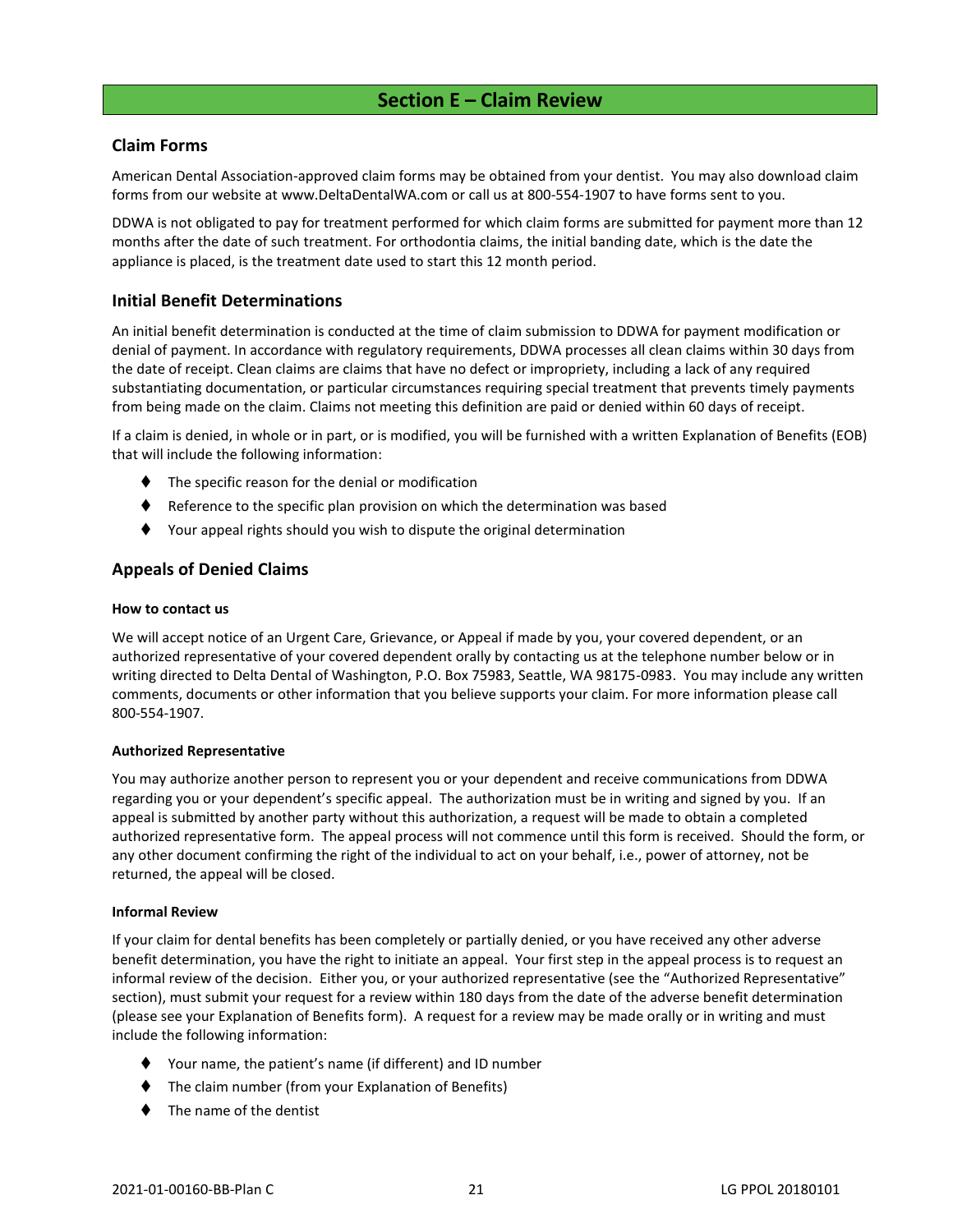DDWA will review your request and send you a notice within 14 days of receiving your request. This notice will either be the determination of our review or a notification that we will require an additional 16 days, for a total of 30 days. When our review is completed, DDWA will send you a written notification of the review decision and provide you information regarding any further appeal rights available should the result be unfavorable to you. Upon request, you will be granted access to, and copies of, all relevant information used in making the review decision. Informal reviews of wholly or partially denied claims are conducted by persons not involved in the initial claim determination.

#### **Formal Review**

If you are dissatisfied with the outcome of the informal review, you may request a formal appeal. Your formal appeal will be reviewed by the DDWA Appeals Committee. This Committee includes only persons who were not involved in either the original decision or the previous review.

Your request for a review by the Appeals Committee must be made within 90 days of the date of the letter notifying you of the informal review decision. Your request should include the information submitted with your informal review request plus a copy of the informal review decision letter. You may also submit any other documentation or information you believe supports your case.

The Appeals Committee will review your claim within 30 days of receiving your request. Upon completion of their review the Appeals Committee will send you written notification of their decision. Upon request, you will be granted access to, and copies of, all relevant information used in making the review decision.

Whenever DDWA makes an adverse determination and delay would jeopardize the covered person's life or materially jeopardize the covered person's health, DDWA shall expedite and process either a written or an oral appeal and issue a decision no later than 72 hours after receipt of the appeal. If the treating Licensed Professional determines that delay could jeopardize the eligible person's health or ability to regain maximum function, DDWA shall presume the need for expeditious review, including the need for an expeditious determination in any independent review consistent with applicable regulations.

# <span id="page-25-0"></span>**How to Report Suspicion of Fraud**

If you suspect a dental provider, an insurance producer or an individual might be committing insurance fraud, please contact DDWA at 800-554-1907. You may also want to alert any of the appropriate law enforcement authorities including:

- ⧫ The National Insurance Crime Bureau (NICB). You can reach the NICB at 800-835-6422 (callers do not have to disclose their names when reporting fraud to the NICB).
- ⧫ The Office of the Insurance Commissioner (OIC). You can reach the OIC at 360-725-7263 or go to www.insurance.wa.gov for more information.

# <span id="page-25-1"></span>**Your Rights and Responsibilities**

We view our benefit packages as a partnership between DDWA, our subscribers, and our Participating Dentists. All partners in this process play an important role in achieving quality oral health services. We would like to take a moment and share our views of the rights and responsibilities that make this partnership work.

#### **You Have The Right To:**

- ♦ Seek care from any licensed dentist in Washington or nationally. Our reimbursement for such care varies depending on your choice (Delta Dental Participating Dentist or Non-Participating Dentist), but you can receive care from any dentist you choose.
- ⧫ Participate in decisions about your oral health care.
- Be informed about the oral health options available to you and your family.
- ♦ Request information concerning benefit coverage levels for proposed treatments prior to receiving services.
- ⧫ Have access to specialists when services are required to complete a treatment, diagnosis or when your primary care dentist makes a specific referral for specialty care.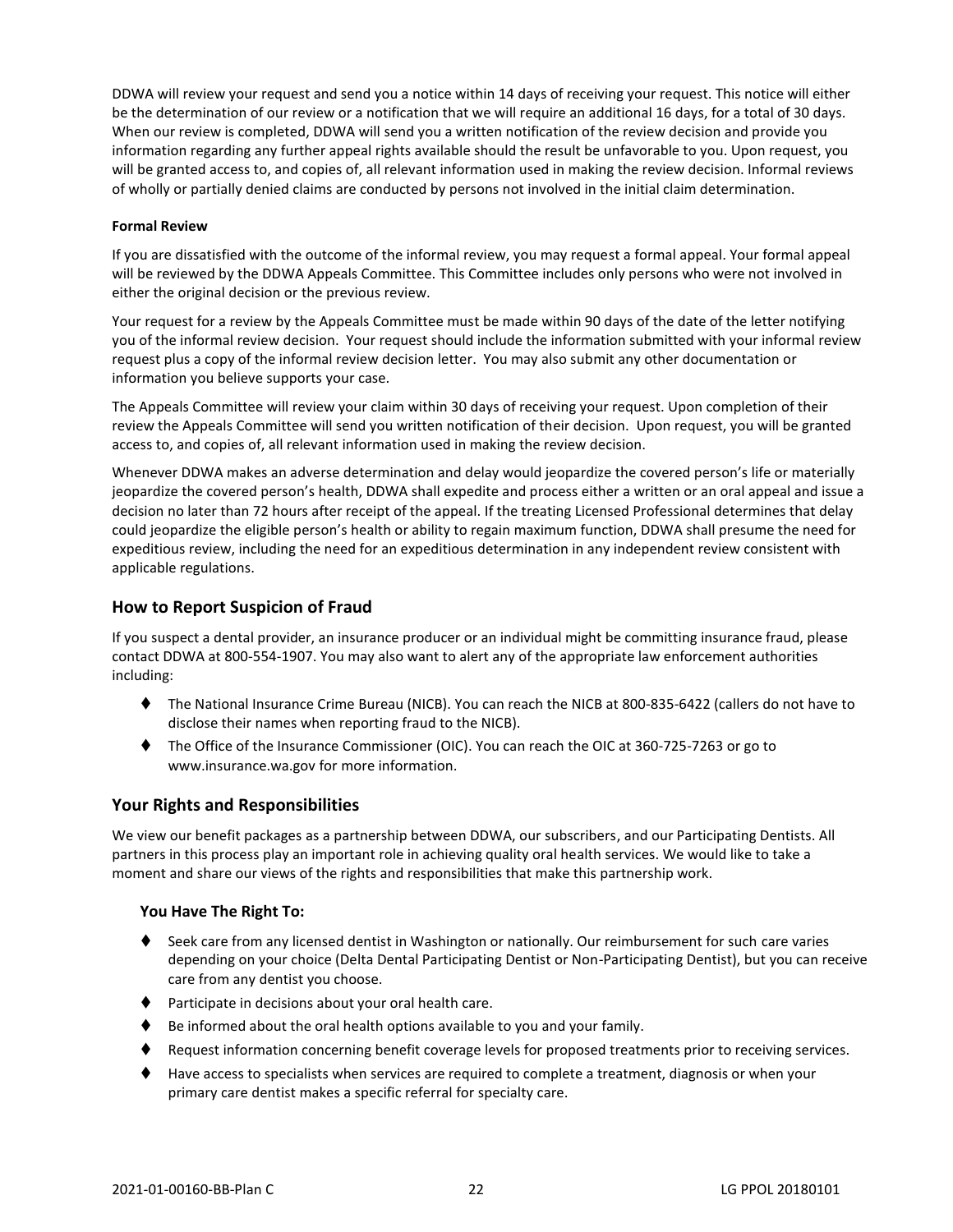- ⧫ Contact DDWA customer service personnel during established business hours to ask questions about your oral health benefits. Alternatively, information is available on our website at www.DeltaDentalWA.com.
- ♦ Appeal orally or in writing, decisions or grievances regarding your dental benefit coverage and have these issues resolved in a timely, professional and fair manner.
- ⧫ Have your individual health information kept confidential and used only for resolving health care decisions or claims.
- ⧫ Receive quality care regardless of your gender, race, sexual orientation, marital status, cultural, economic, educational or religious background.

#### **To Receive the Best Oral Health Care Possible, It Is Your Responsibility To:**

- ♦ Know your benefit coverage and how it works.
- ⧫ Arrive at the dental office on time or let the dental office know well in advance if you are unable to keep a scheduled appointment. Some offices require 24-hour notice for appointment cancellations before they will waive service charges.
- ♦ Ask questions about treatment options that are available to you regardless of coverage levels or cost.
- ♦ Give accurate and complete information about your health status and history and the health status and history of your family to all healthcare providers when necessary.
- ♦ Read carefully and ask questions about all forms and documents that you are requested to sign, and request further information about items you do not understand.
- ⧫ Follow instructions given by your dentist or their staff concerning daily oral health improvement or post service care.
- ♦ Send requested documentation to DDWA to assist with the processing of claims, Confirmation of Treatment and Costs, or appeals.
- ⧫ If applicable, pay the dental office any appropriate co-payment amounts at time of visit.
- Respect the rights, office policies and property of each dental office you have the opportunity to visit.
- Inform your dentist and your employer promptly of any change to your, or a family member's address, telephone, or family status.

#### <span id="page-26-0"></span>**Health Insurance Portability and Accountability Act (HIPAA)**

Delta Dental of Washington is committed to protecting the privacy of your dental health information in compliance with the Health Insurance Portability and Accountability Act. You can get our Notice of Privacy Practices by visiting www.DeltaDentalWA.com, or by calling DDWA at 800-554-1907.

#### <span id="page-26-1"></span>**Conversion Option**

If your dental coverage stops because your employment or eligibility ends, the group policy ends, or there is an extended strike, lockout or labor dispute, you may apply directly to DDWA to convert your coverage to a Delta Dental Individual and Family plan. You must apply within 31 days of termination of your group coverage or 31 days after you receive notice of termination of coverage, whichever is later. The benefits and premium costs of a Delta Dental Individual and Family plan may be different from those available under your current plan. You may learn about our Individual and Family plans and apply for coverage online at DeltaDentalCoversMe.com or by calling 888-899-3734.

#### <span id="page-26-2"></span>**Extension of Benefits**

In the event a person ceases to be eligible for enrollment, or ceases to be enrolled, or in the event of termination of this Plan, DDWA shall not be required to pay for services beyond the termination date. An exception will be made for the completion of procedures requiring multiple visits that were started while coverage was in effect, are completed within 30 days of the termination date, and are otherwise benefits under the terms of this Plan.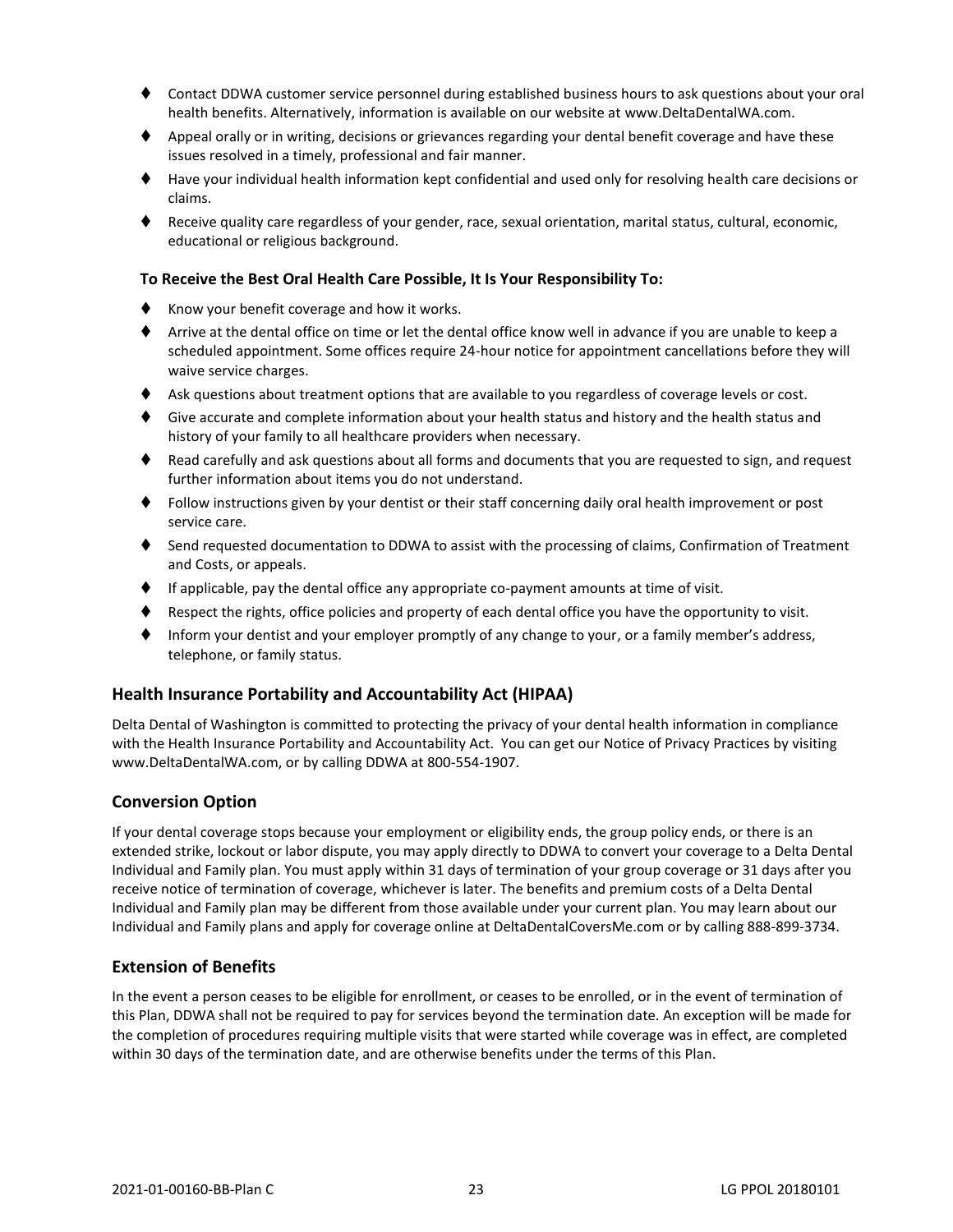# <span id="page-27-0"></span>**Coordination of Benefits**

Coordination of this Contract's Benefits with Other Benefits: The coordination of benefits (COB) provision applies when you have dental coverage under more than one *Plan*. *Plan* is defined below.

The order of benefit determination rules govern the order in which each *Plan* will pay a claim for benefits. The *Plan* that pays first is called the *Primary Plan*. The *Primary Plan* must pay benefits according to its policy terms without regard to the possibility that another *Plan* may cover some expenses. The *Plan* that pays after the *Primary Plan* is the *Secondary Plan*. The *Secondary Plan* may reduce the benefits it pays so that payments from all *Plan*s do not exceed 100 percent of the total *Allowable Expense*.

**Definitions:** For the purpose of this section, the following definitions shall apply:

A "*Plan*" is any of the following that provides benefits or services for dental care or treatment. If separate contracts are used to provide coordinated coverage for members of a group, the separate contracts are considered parts of the same *Plan* and there is no COB among those separate contracts. However, if COB rules do not apply to all contracts, or to all benefits in the same contract, the contract or benefit to which COB does not apply is treated as a separate *Plan*.

- *Plan* includes: group, individual or blanket disability insurance contracts, and group or individual contracts issued by health care service contractors or health maintenance organizations (HMO), *Closed Panel Plan*s or other forms of group coverage; medical care components of long-term care contracts, such as skilled nursing care; and Medicare or any other federal governmental *Plan*, as permitted by law.
- **■** *Plan* does not include: hospital indemnity or fixed payment coverage or other fixed indemnity or fixed payment coverage; accident only coverage; specified disease or specified accident coverage; limited benefit health coverage, as defined by state law; school accident and similar coverage that cover students for accidents only, including athletic injuries, either on a twenty-four-hour basis or on a "to and from school" basis; benefits for nonmedical components of long-term care policies; automobile insurance policies required by statute to provide medical benefits; Medicare supplement policies; A state Plan under Medicaid; A governmental *plan*, which, by law, provides benefits that are in excess of those of any private insurance Plan or other nongovernmental *plan*; benefits provided as part of a direct agreement with a direct patient-provider primary care practice as defined by law or coverage under other federal governmental *Plan*s, unless permitted by law.

Each contract for coverage under the above bullet points is a separate *Plan*. If a *Plan* has 2 parts and COB rules apply only to one of the 2, each of the parts is treated as a separate *Plan*.

"*This Plan*" means, in a COB provision, the part of the contract providing the dental benefits to which the COB provision applies and which may be reduced because of the benefits of other *Plan*s. Any other part of the contract providing dental benefits is separate from *This Plan*. A contract may apply one COB provision to certain benefits, such as dental benefits, coordinating only with similar benefits, and may apply another COB provision to coordinate other benefits.

The order of benefit determination rules determine whether *This Plan* is a *Primary Plan* or *Secondary Plan* when you have dental coverage under more than one *Plan*.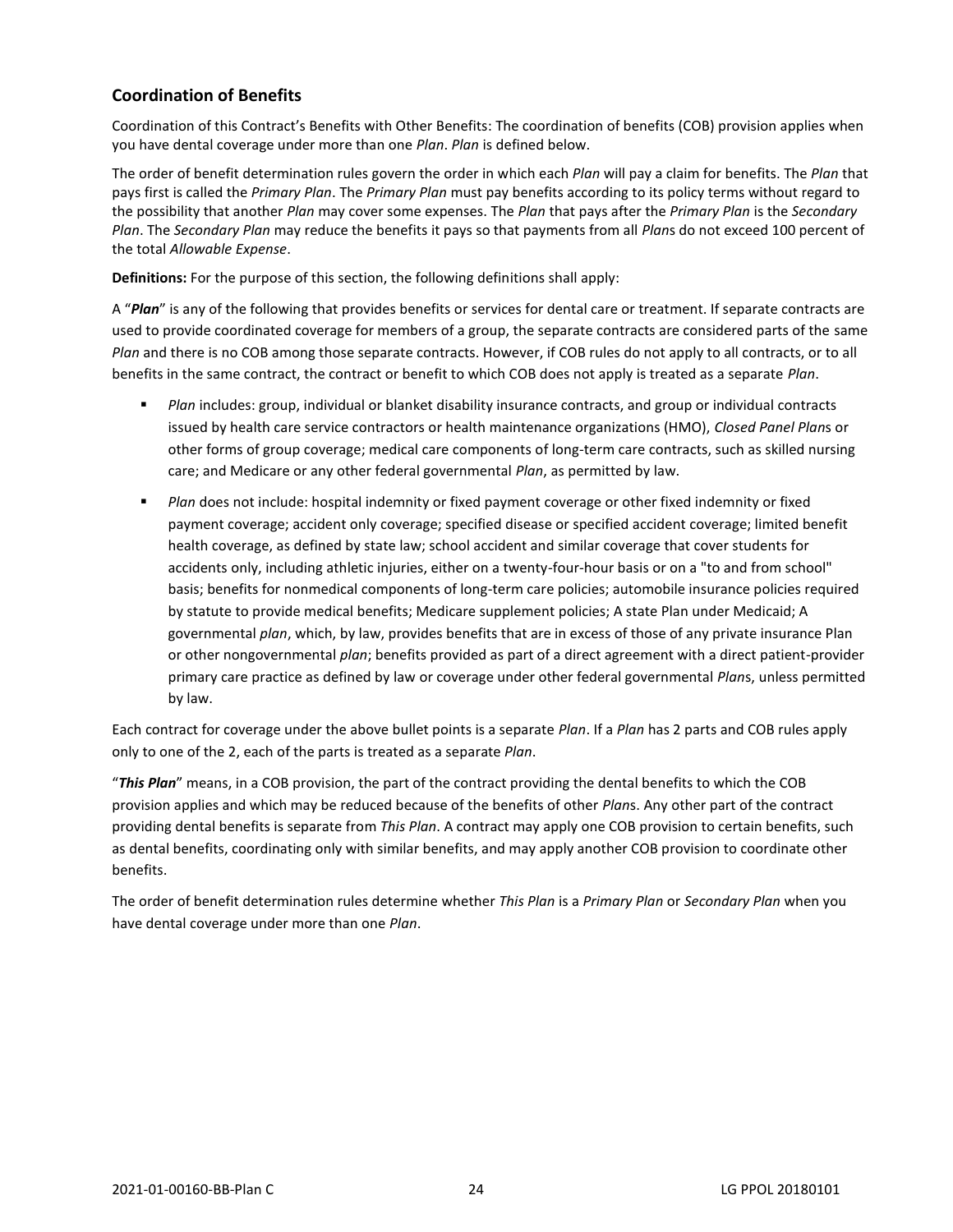When *This Plan* is primary, it determines payment for its benefits first before those of any other *Plan* without considering any other *Plan*'s benefits. When *This Plan* is secondary, it determines its benefits after those of another *Plan* and must make payment in an amount so that, when combined with the amount paid by the *Primary Plan*, the total benefits paid or provided by all *Plan*s for the claim are coordinated up to 100 percent of the total *Allowable Expense* for that claim. This means that when *This Plan* is secondary, it must pay the amount which, when combined with what the *Primary Plan* paid, does not exceed 100 percent of the *Allowable Expense*. In addition, if *This Plan* is secondary, it must calculate its savings (its amount paid subtracted from the amount it would have paid had it been the *Primary Plan*) and record these savings as a benefit reserve for you. This reserve must be used to pay any expenses during that calendar year, whether or not they are an *Allowable Expense* under *This Plan*. If *This Plan* is secondary, it will not be required to pay an amount in excess of its maximum benefit plus any accrued savings.

"**Allowable Expense**" except as outlined below, means any health care expense including coinsurance or copayments and without reduction for any applicable deductible, that is covered in full or in part by any of the plans covering you. When coordinating benefits as the secondary plan, Delta Dental of Washington must pay an amount which, together with the payment made by the primary plan, cannot be less than the same allowable expense as the secondary Plan would have paid if it was the primary plan. In no event will DDWA be required to pay an amount in excess of its maximum benefit plus accrued savings. When Medicare, Part A, Part B, Part C, or Part D is primary, Medicare's allowable amount is the allowable expense.

An expense or a portion of an expense that is not covered by any of the *plan*s is not an allowable expense. The following are examples of expenses that are not *Allowable Expense*s:

- **■** If you are covered by 2 or more Plans that compute their benefit payments on the basis of a maximum allowable amount, relative value schedule reimbursement method or other similar reimbursement method, any amount charged by the provider in excess of the highest reimbursement amount for a specific benefit is not an *Allowable Expense*.
- If you are covered by 2 or more *Plan*s that provide benefits or services on the basis of negotiated fees, an amount in excess of this plan's negotiated fee is not an *Allowable Expense*.

"*Closed Panel Plan*" is a *Plan* that provides dental benefits to you in the form of services through a panel of providers who are primarily employed by the *Plan*, and that excludes coverage for services provided by other providers, except in cases of emergency or referral by a panel member.

"*Custodial Parent*" is the parent awarded custody by a court decree or, in the absence of a court decree, is the parent with whom the child resides more than one-half of the calendar year without regard to any temporary visitation.

**Order of Benefit Determination Rules:** When you are covered by 2 or more *Plan*s, the rules for determining the order of benefit payments are as follows:

The *Primary Plan* must pay or provide its benefits as if the *Secondary Plan* or *Plans* did not exist.

A *Plan* that does not contain a coordination of benefits provision that is consistent with Chapter 284-51 of the Washington Administrative Code is always primary unless the provisions of both *Plan*s state that the complying *Plan* is primary, except coverage that is obtained by virtue of membership in a group that is designed to supplement a part of a basic package of benefits and provides that this supplementary coverage is excess to any other parts of the *Plan* provided by the contract holder.

A *Plan* may consider the benefits paid or provided by another *Plan* in calculating payment of its benefits only when it is secondary to that other *Plan*.

Each *Plan* determines its order of benefits using the first of the following rules that apply: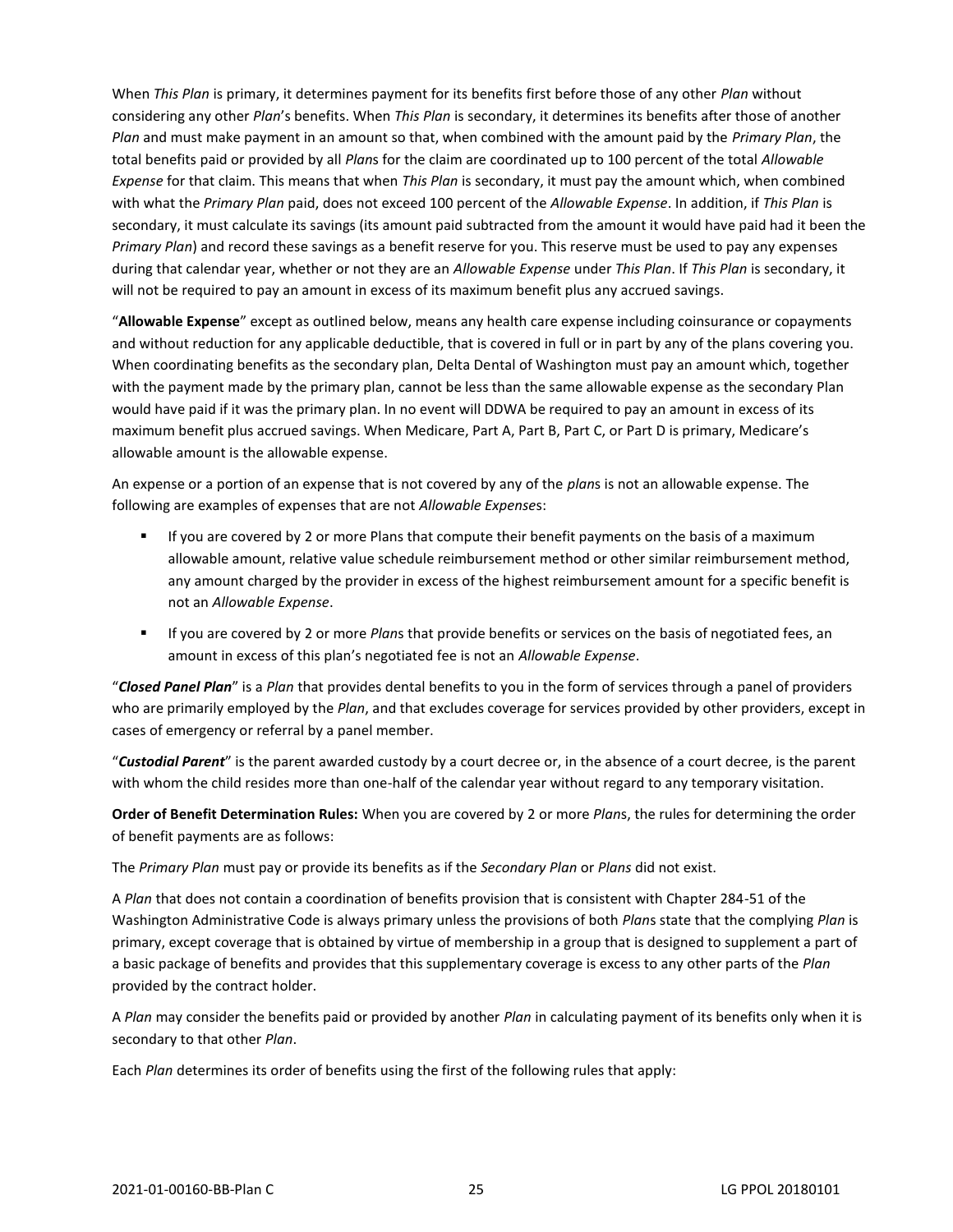"*Non-Dependent or Dependent*" The *Plan* that covers you other than as a *Dependent*, for example as an employee, member, policyholder, subscriber or retiree is the *Primary Plan* and the *Plan* that covers you as a *Dependent* is the *Secondary Plan*. However, if you are a Medicare beneficiary and, as a result of federal law, Medicare is secondary to the *Plan* covering you as a *Dependent*, and primary to the *Plan* covering you as other than a *Dependent* (e.g., a retired employee), then the order of benefits between the 2 *Plan*s is reversed so that the *Plan* covering you as an employee, member, policyholder, subscriber or retiree is the *Secondary Plan* and the other *Plan* is the *Primary Plan*.

"*Dependent Child Covered Under More Than One Plan*" Unless there is a court decree stating otherwise, when a *Dependent* child is covered by more than one *Plan* the order of benefits is determined as follows:

- 1) For a *Dependent* child whose parents are married or are living together, whether or not they have ever been married:
	- a) The *Plan* of the parent whose birthday falls earlier in the calendar year is the *Primary Plan*; or
	- b) If both parents have the same birthday, the *Plan* that has covered the parent the longest is the *Primary Plan*.
- 2) For a *Dependent* child whose parents are divorced or separated or not living together, whether or not they have ever been married:
	- a) If a court decree states that one of the parents is responsible for the Dependent child's dental expenses or dental coverage and the *Plan* of that parent has actual knowledge of those terms, that *Plan* is primary. This rule applies to claims determination periods commencing after the *Plan* is given notice of the court decree;
	- b) If a court decree states one parent is to assume primary financial responsibility for the Dependent child but does not mention responsibility for dental expenses, the *Plan* of the parent assuming financial responsibility is primary;
	- c) If a court decree states that both parents are responsible for the Dependent child's dental expenses or dental coverage, the provisions of point 1) above (for dependent child(ren) whose parents are married or are living together) determine the order of benefits;
	- d) If a court decree states that the parents have joint custody without specifying that one parent has responsibility for the dental expenses or dental coverage of the Dependent child, the provisions of point 1) above (for dependent child(ren) whose parents are married or are living together) determine the order of benefits; or
	- e) If there is no court decree allocating responsibility for the Dependent child's dental expenses or dental coverage, the order of benefits for the child is as follows:
		- I. The *Plan* covering the *Custodial Parent*, first;
		- II. The *Plan* covering the spouse of the *Custodial Parent*, second;
		- III. The *Plan* covering the non*custodial Parent*, third; and then
		- IV. The *Plan* covering the spouse of the non*custodial Parent*, last
- 3) For a *Dependent* child covered under more than one *Plan* of individuals who are not the parents of the child, the provisions of points 1) or 2) above (for *dependent* child(ren) whose parents are married or are living together or for *dependent* child(ren) whose parents are divorced or separated or not living together) determine the order of benefits as if those individuals were the parents of the child.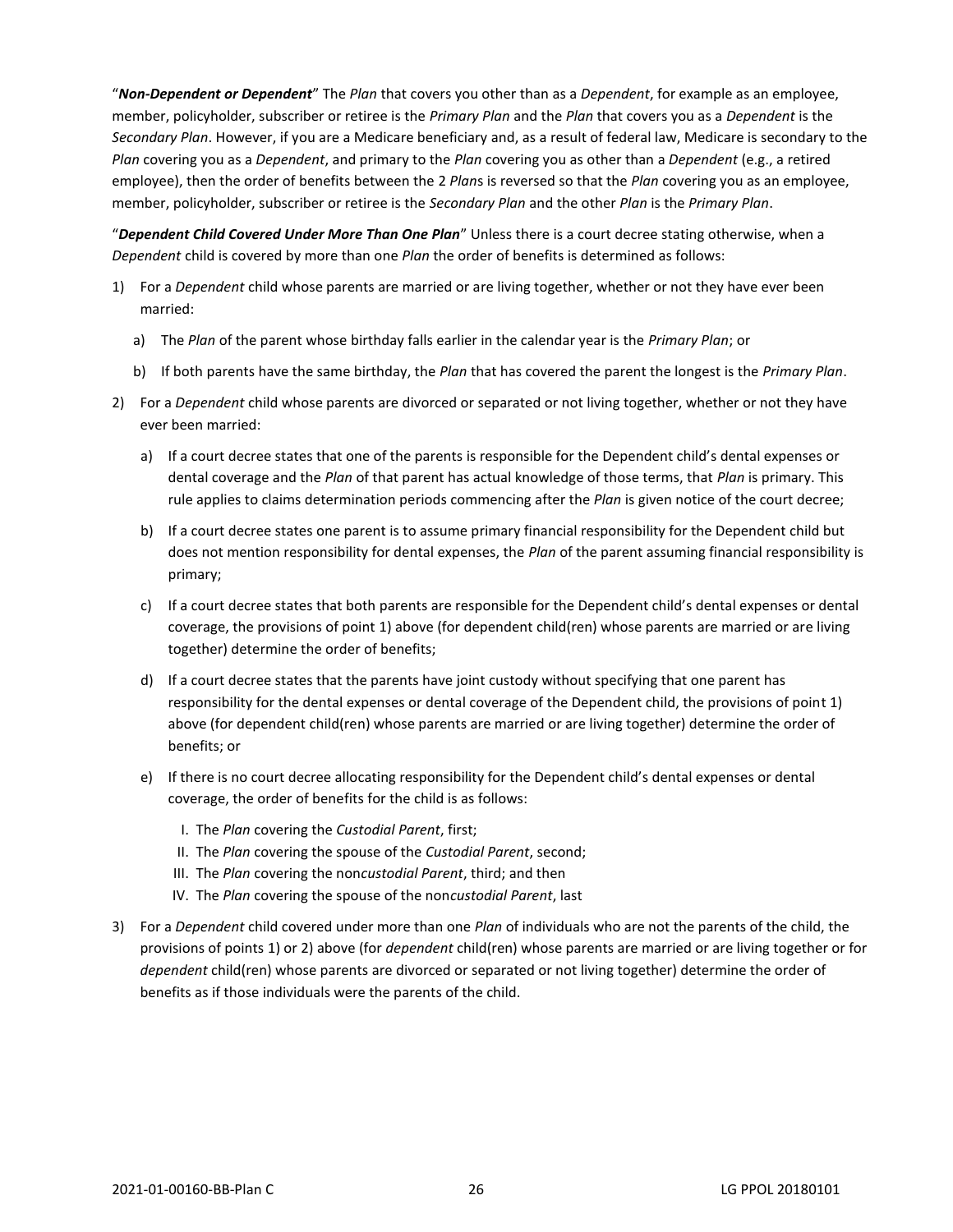"*Active Employee or Retired or Laid-off Employee*": The *Plan* that covers you as an active employee, that is, an employee who is neither laid off nor retired, is the *Primary Plan*. The *Plan* covering you as a retired or laid-off employee is the *Secondary Plan*. The same would hold true if you are a *Dependent* of an active employee and you are a *Dependent* of a retired or laid-off employee. If the other *Plan* does not have this rule, and as a result, the *Plan*s do not agree on the order of benefits, this rule is ignored. This rule does not apply if the rule under the *Non-Dependent* or *Dependent* provision above can determine the order of benefits.

"*COBRA or State Continuation Coverage*"**:** If your coverage is provided under COBRA or under a right of continuation provided by state or other federal law is covered under another *Plan*, the *Plan* covering you as an employee, member, subscriber or retiree or covering you as a *Dependent* of an employee, member, subscriber or retiree is the *Primary Plan* and the COBRA or state or other federal continuation coverage is the *Secondary Plan*. If the other *Plan* does not have this rule, and as a result, the *Plan*s do not agree on the order of benefits, this rule is ignored. This rule does not apply if the rule under the *Non-Dependent* or *Dependent* provision above can determine the order of benefits.

"*Longer or Shorter Length of Coverage*"**:** The *Plan* that covered you as an employee, member, policyholder, subscriber or retiree longer is the *Primary Plan* and the *Plan* that covered you the shorter period of time is the *Secondary Plan*.

If the preceding rules do not determine the order of benefits, the *Allowable Expense*s must be shared equally between the *Plan*s meeting the definition of *Plan*. In addition, *This Plan* will not pay more than it would have paid had it been the *Primary Plan*.

**Effect on the Benefits of** *This Plan***:** When *This Plan* is secondary, it may reduce its benefits so that the total benefits paid or provided by all *Plan*s during a claim determination period are not more than the *Total Allowable Expenses*. In determining the amount to be paid for any claim, the *Secondary Plan* must make payment in an amount so that, when combined with the amount paid by the *Primary Plan*, the total benefits paid or provided by all *Plan*s for the claim do not exceed 100 percent of the total *Allowable Expense* for that claim. Total *Allowable Expense* is the *Allowable Expense* of the *Primary Plan* or the *Secondary Plan up to this plan's allowable expense*. In addition, the *Secondary Plan* must credit to its *Plan* deductible any amounts it would have credited to its deductible in the absence of other dental coverage.

**How We Pay Claims When We Are Secondary:** When we are knowingly the *Secondary Plan*, we will make payment promptly after receiving payment information from your *Primary Plan*. Your *Primary Plan*, and we as your *Secondary Plan*, may ask you and/or your provider for information in order to make payment. To expedite payment, be sure that you and/or your provider supply the information in a timely manner.

If the *Primary Plan* fails to pay within 60 calendar days of receiving all necessary information from you and your provider, you and/or your provider may submit your claim for us to make payment as if we were your *Primary Plan*. In such situations, we are required to pay claims within 30 calendar days of receiving your claim and the notice that your *Primary Plan* has not paid. This provision does not apply if Medicare is the *Primary Plan*. We may recover from the *Primary Plan* any excess amount paid under the "right of recovery" provision in the *plan*.

If there is a difference between the amounts the *plans* allow, we will base our payment on the higher amount. However, if the *Primary Plan* has a contract with the provider, our combined payments will not be more than the amount called for in our contract. Health maintenance organizations (HMOs) and health care service contractors usually have contracts with their providers as do some other *plan*s.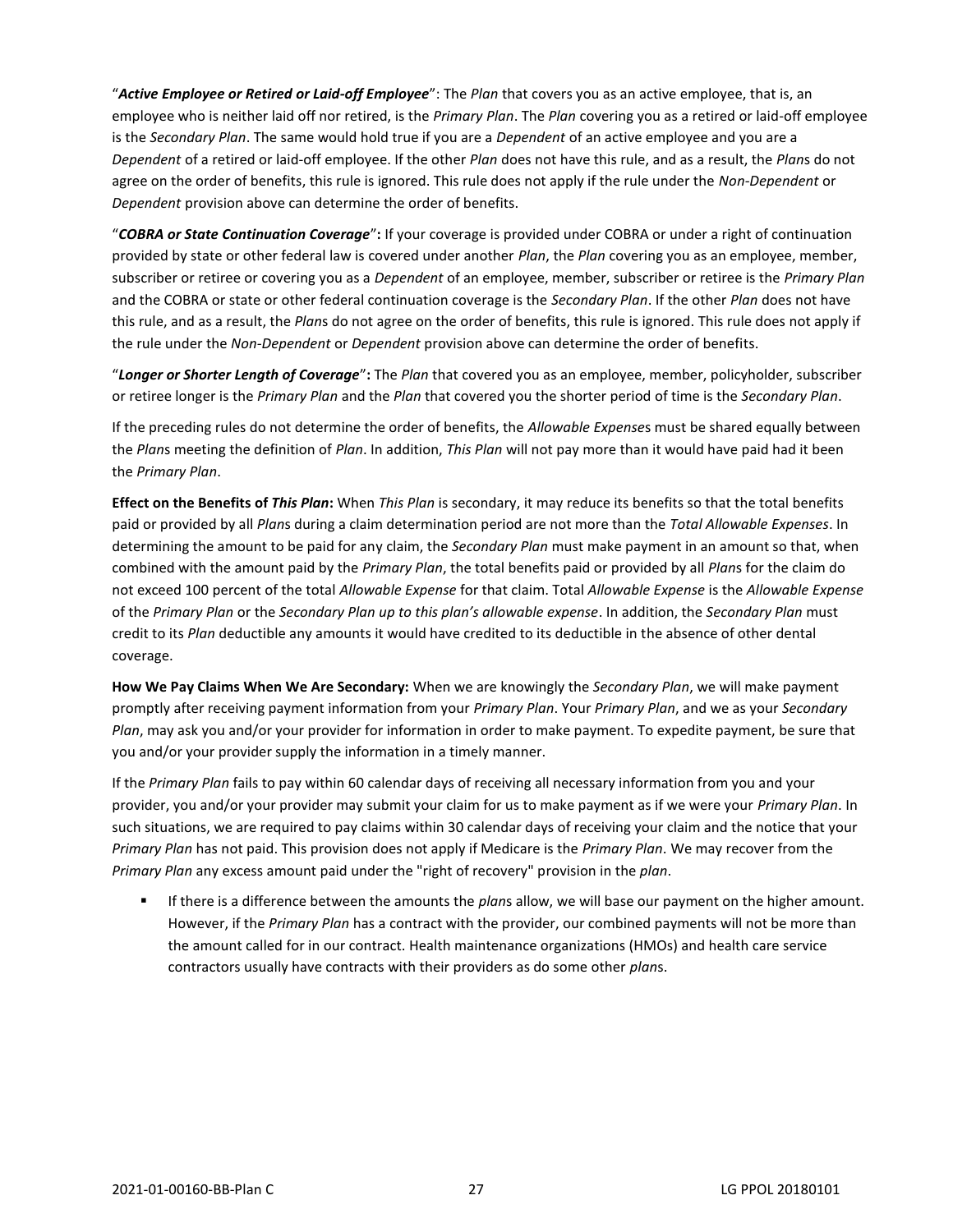▪ We will determine our payment by subtracting the amount paid by the *Primary Plan* from the amount we would have paid if we had been primary. We must make payment in an amount so that, when combined with the amount paid by the *Primary Plan*, the total benefits paid or provided by all *plan*s for the claim does not exceed one hundred percent of the total allowable expense (the highest of the amounts allowed under each Plan involved) for your claim. We are not required to pay an amount in excess of our maximum benefit plus any accrued savings. If your provider negotiates reimbursement amounts with the *plan*(s) for the service provided, your provider may not bill you for any excess amounts once he/she has received payment for the highest of the negotiated amounts. When our deductible is fully credited, we will place any remaining amounts in a savings account to cover future claims which might not otherwise have been paid.

**Right to Receive and Release Needed Information:** Certain facts about dental coverage and services are needed to apply these COB rules and to determine benefits payable under *This Plan* and other *Plan*s. The Company may get the facts it needs from or give them to other organizations or persons for the purpose of applying these rules and determining benefits payable under *This Plan* and other *Plan*s covering you. The Company need not tell, or get the consent of, any person to do this. To claim benefits under *This Plan* you must give the Company any facts it needs to apply those rules and determine benefits payable.

**Facility of Payment:** If payments that should have been made under *This Plan* are made by another *Plan*, the Company has the right, at its discretion, to remit to the other *Plan* the amount the Company determines appropriate to satisfy the intent of this provision. The amounts paid to the other *Plan* are considered benefits paid under *This Plan*. To the extent of such payments, the Company is fully discharged from liability under *This Plan*.

**Right of Recovery:** The Company has the right to recover excess payment whenever it has paid *Allowable Expense*s in excess of the maximum amount of payment necessary to satisfy the intent of this provision. The Company may recover excess payment from any person to whom or for whom payment was made or any other Company or *Plan*s.

**Notice to Covered Persons** If you are covered by more than one health benefit *Plan*, and you do not know which is your *Primary Plan*, you or your provider should contact any one of the health *Plan*s to verify which *Plan* is primary. The health *Plan* you contact is responsible for working with the other health *Plan* to determine which is primary and will let you know within 30 calendar days.

**CAUTION:** All health *Plan*s have timely claim filing requirements. If you, or your provider, fail to submit your claim to a secondary health *Plan* within the *Plan*'s claim filing time limit, the *Plan* can deny the claim. If you experience delays in the processing of your claim by the primary health *Plan*, you or your provider will need to submit your claim to the secondary health *Plan* within its claim filing time limit to prevent a denial of the claim.

To avoid delays in claims processing, if you are covered by more than one *Plan* you should promptly report to your providers and *Plan*s any changes in your coverage.

# <span id="page-31-0"></span>**Subrogation**

If we pay benefits under this policy, and you are paid by someone else for the same procedures we pay for, we have the right to recover what we paid from the excess received by you, after full compensation for your loss is received. Any legal fees for recovery will be pro-rated between the parties based on the percentage of the recovery received. You have to sign and deliver to us any documents relating to the recovery that we reasonably request.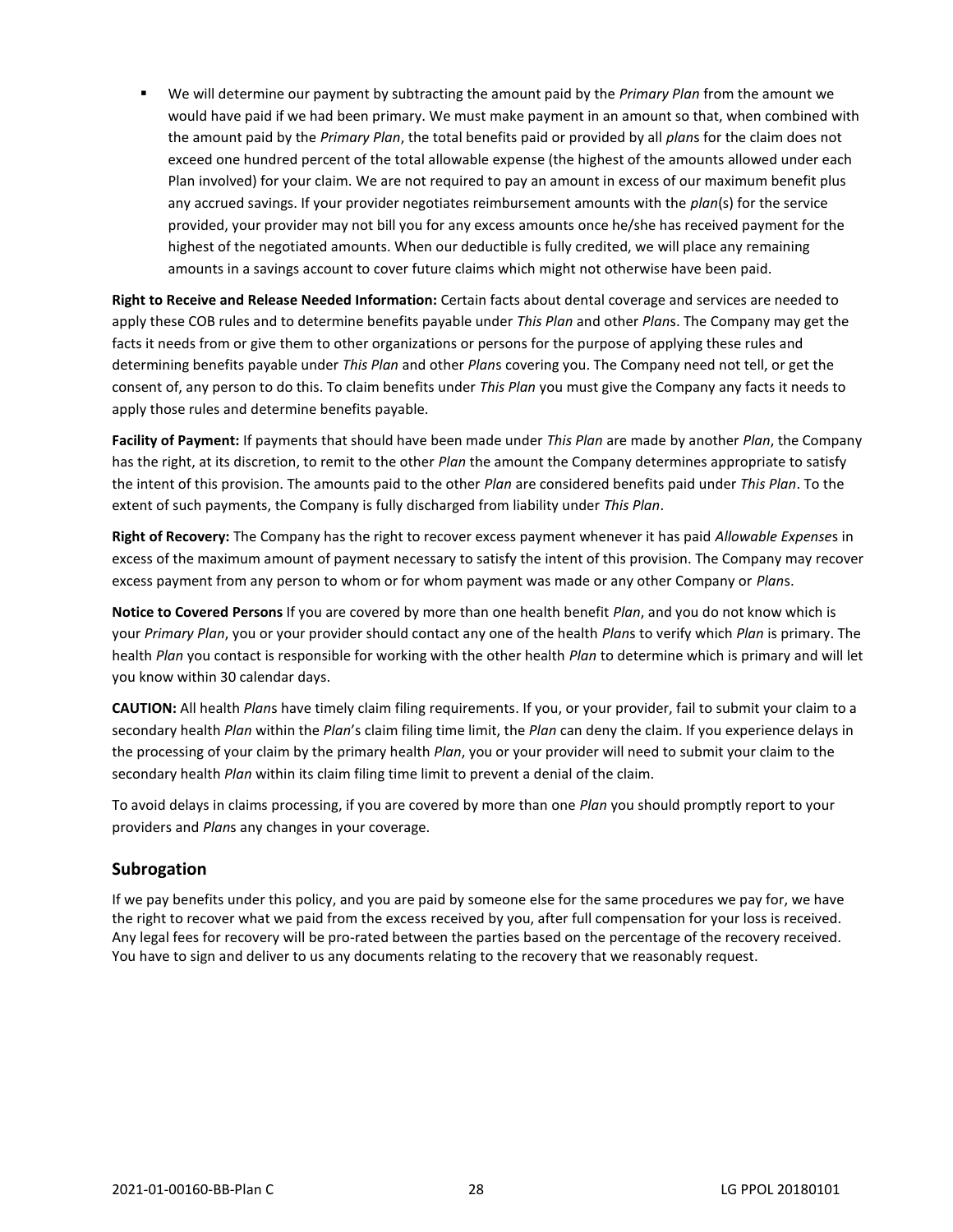# **Section F - Resources**

# <span id="page-32-1"></span><span id="page-32-0"></span>**Frequently Asked Questions about Your Dental Benefits**

#### **What is a Delta Dental "Participating Dentist"?**

A Delta Dental Participating Dentist is a dentist who has signed an agreement with Delta Dental stipulating that he or she will provide dental treatment to subscribers and their dependents who are covered by DDWA's group dental care plans. Delta Dental Participating Dentists submit claims directly to DDWA for their patients.

#### **Can I choose my own dentist?**

See the "Choosing a Dentist" section for more information.

#### **How can I obtain a list of Delta Dental Participating Dentists?**

You can obtain a current list of Delta Dental Participating Dentists by going to our website at www.DeltaDentalWA.com. You may also call us at 800-554-1907.

#### **How can I get claim forms?**

You can obtain American Dental Association-approved claim forms from your dentist. You can also obtain a copy of the approved claim form from our website at www.DeltaDentalWA.com or by calling our Customer Service Number at 800- 554-1907. Note: If your dentist is a Delta Dental Participating Dentist, he or she will complete and submit claim forms for you.

#### **What is the mailing address for DDWA claim forms?**

If you see a Delta Dental Participating Dentist, the dental office will submit your claims for you. If your dentist is not a Participating Dentist, it will be up to you to ensure that the dental office submits your claims to Delta Dental of Washington at P.O. Box 75983, Seattle, WA 98175-0983.

#### **Who do I call if I have questions about my dental plan?**

If you have questions about your dental benefits, call DDWA's Customer Service Department at 800-554-1907. Questions can also be addressed via e-mail at CService@DeltaDentalWA.com.

#### **Does DDWA cover tooth colored filings on my back teeth?**

It is your group's choice to cover posterior composite fillings (tooth colored fillings on your back teeth), or only allow posterior amalgam fillings (silver fillings on your back teeth). Please see the "Benefits Covered by Your Plan" section to determine which election your Group has made. You may also log on to the "MySmile® Personal Benefits Center" on our website, www.DeltaDentalWA.com, or call us at 800-554-1907 for assistance in determining whether or not your Plan covers posterior composite fillings.

#### **Do I have to get an "estimate" before having dental treatment done?**

You are not required to get an estimate before having treatment, but you may wish to do so. You may ask your dentist to complete and submit a request for an estimate, called a Confirmation of Treatment and Cost. The estimate will provide you with estimated cost for your procedure, but is not a guarantee of payment.

#### **Who is Delta Dental?**

Delta Dental Plans Association is a national organization made up of local, nonprofit Delta Dental plans that provide dental benefits coverage. DDWA is a member of the Delta Dental Plans Association.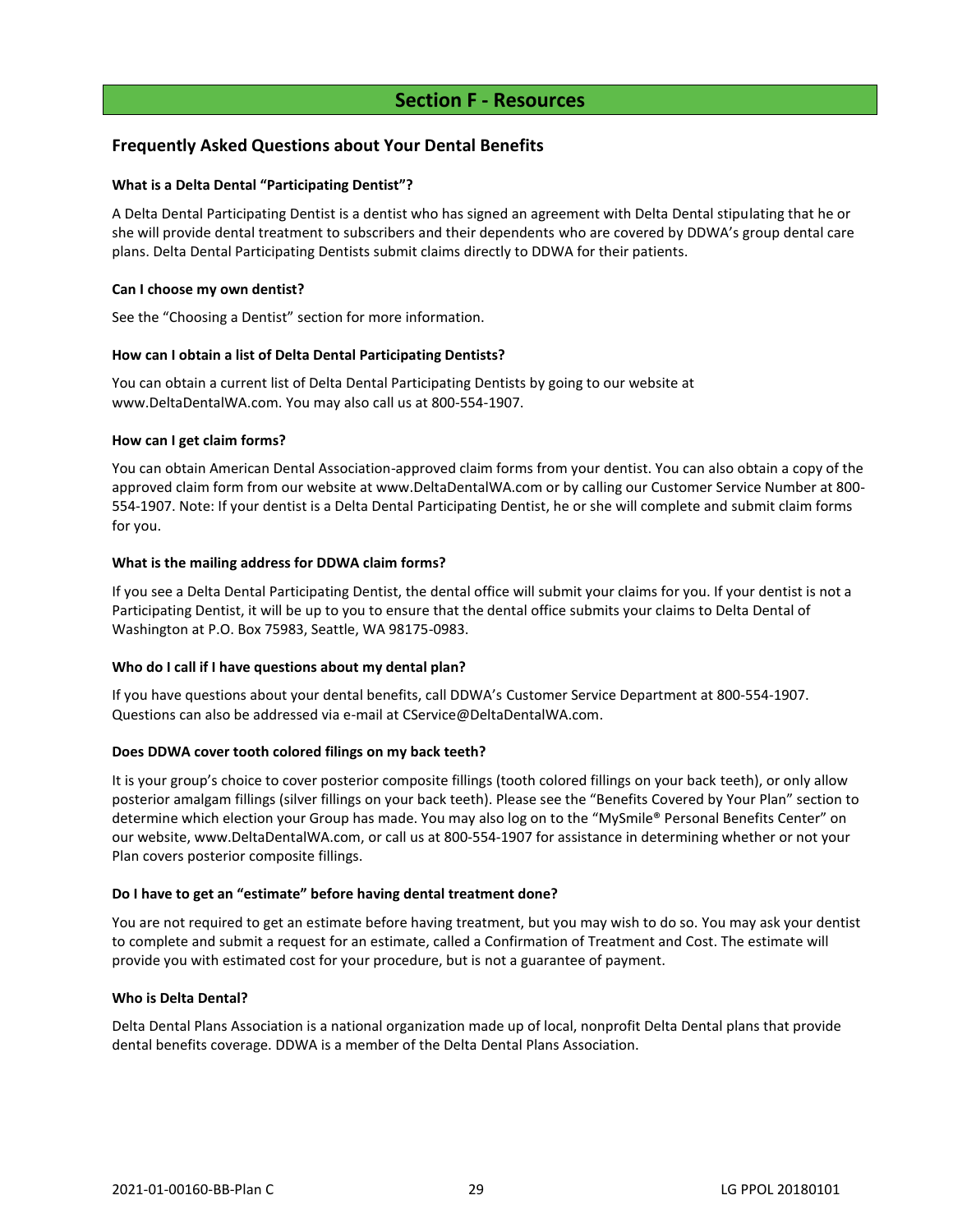# <span id="page-33-0"></span>**Glossary**

# **Alveolar**

Pertaining to the ridge, crest or process of bone that projects from the upper and lower jaw and supports the roots of the teeth.

#### **Amalgam**

A mostly silver filling often used to restore decayed teeth.

#### **Apicoectomy**

Surgery on the root of the tooth.

#### **Appeal**

An oral or written communication by a subscriber or their authorized representative requesting the reconsideration of the resolution of a previously submitted complaint or, in the case of claim determination, the determination to deny, modify, reduce, or terminate payment, coverage authorization, or provision of health care services or benefits.

#### **Bitewing X-ray**

An X-ray picture that shows, simultaneously, the portions of the upper and lower back teeth that extend above the gum line, as well as a portion of the roots and supporting structures of these teeth.

#### **Bridge**

Also known as a fixed partial denture. See "Fixed Partial Denture".

#### **Certificate of Coverage**

The benefits booklet which describes in summary form the essential features of the contract coverage, and to or for whom the benefits hereunder are payable.

#### **Caries**

Decay. A disease process initiated by bacterially produced acids on the tooth surface.

#### **Complaint**

An oral or written report by a subscriber or authorized representative regarding dissatisfaction with customer service or the availability of a health service.

#### **Comprehensive Oral Evaluation**

Typically used by a general dentist and/or specialist when evaluating a patient comprehensively. It is a thorough evaluation and recording of the extraoral and intraoral hard and soft tissues.

#### **Contract**

This agreement between DDWA and Group. The Contract constitutes the entire Contract between the parties and supersedes any prior agreement, understanding or negotiation between the parties.

#### **Coping**

A thin thimble of a crown with no anatomic features. It is placed on teeth prior to the placement of either an overdenture or a large span bridge. The purpose of a coping is to allow the removal and modification of the bridge without requiring a major remake of the bridgework, if the tooth is lost.

#### **Covered Dental Benefits**

Those dental services that are covered under this Contract, subject to the limitations set forth in Benefits Covered by Your Plan.

#### **Crown**

A restoration that replaces the entire surface of the visible portion of tooth.

#### **DDWA**

Delta Dental of Washington, a nonprofit corporation incorporated in Washington State. DDWA is a member of the Delta Dental Plans Association.

#### **Delivery Date**

The date a prosthetic appliance is permanently cemented into place.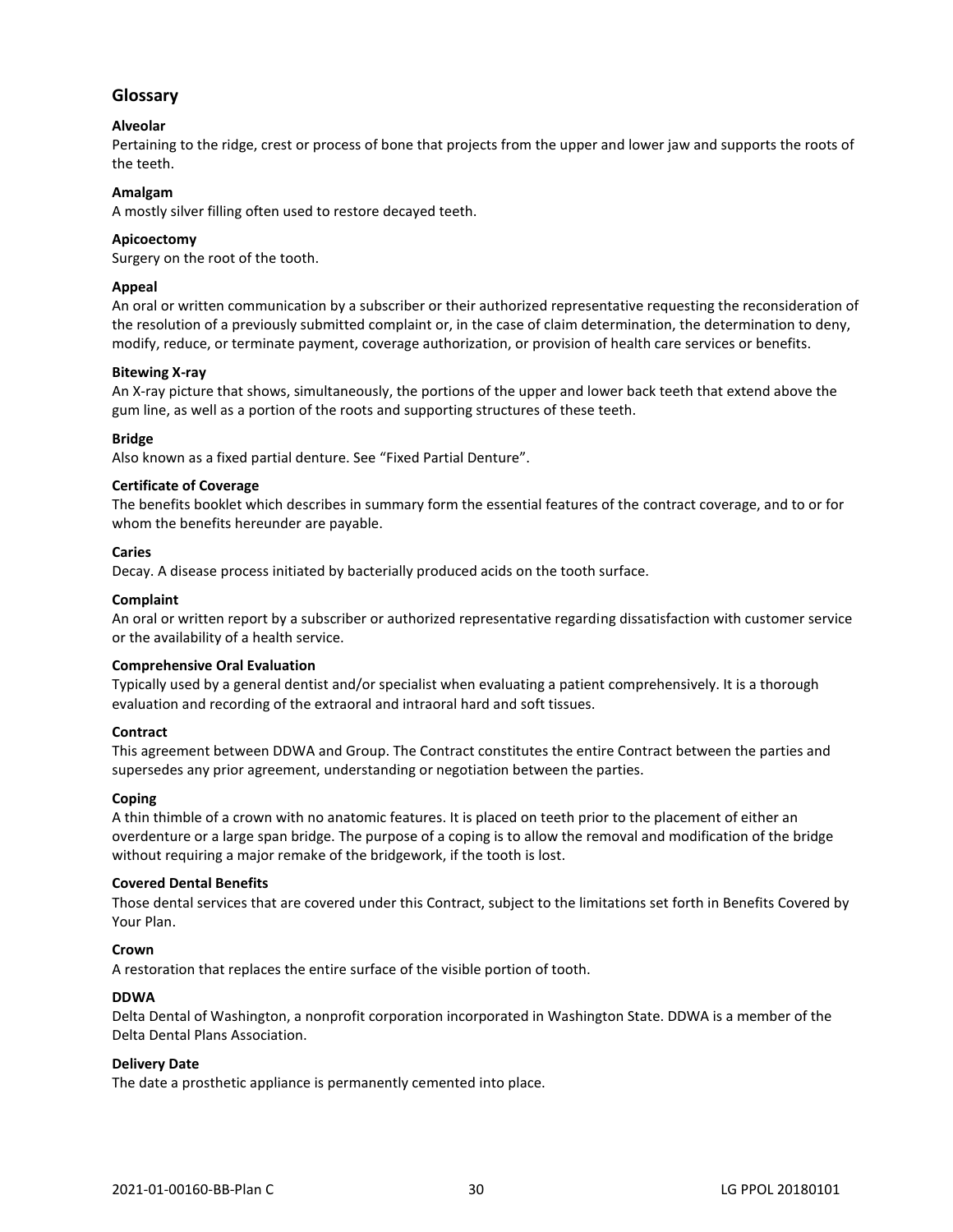#### **Delta Dental**

Delta Dental Plans Association, which is a nationwide nonprofit organization of health care service plans, which offers a range of group dental benefit plans.

#### **Delta Dental PPO Dentist**

A Participating Dentist who has agreed to render services and receive payment in accordance with the terms and conditions of a written Delta Dental PPO agreement, which includes looking solely to Delta Dental for payment for covered services.

#### **Delta Dental Participating Dentist**

A licensed dentist who has agreed to render services and receive payment in accordance with the terms and conditions of a written agreement between Delta Dental and such Dentist, which includes looking solely to Delta Dental for payment for covered services.

#### **Dentist**

A licensed dentist legally authorized to practice dentistry at the time and in the place services are performed. This Plan provides for covered services only if those services are performed by or under direction of a licensed Dentist or other Licensed Professional operating within the scope of their license.

#### **Denture**

A removable prosthesis that replaces missing teeth. A complete (or "full") denture replaces all of the upper or lower teeth. A partial denture replaces one to several missing upper or lower teeth.

#### **Eligibility Date**

The date on which an Eligible Person becomes eligible to enroll in the Plan.

#### **Eligible Dependent**

Any dependent of an Eligible Employee who meets the conditions of eligibility set forth in "Dependent Eligibility, Enrollment and Termination."

#### **Eligible Employee**

Any employee who meets the conditions of eligibility set forth in "Employee Eligibility, Enrollment and Termination."

#### **Eligible Person**

An Eligible Employee or an Eligible Dependent.

#### **Emergency Dental Condition**

The emergent and acute onset of a symptom or symptoms, including severe pain, that would lead a prudent layperson acting reasonably to believe that a dental condition exists that requires immediate dental attention, if failure to provide dental attention would result in serious impairment to oral functions or serious dysfunction of the mouth or teeth, or would place the person's oral health in serious jeopardy.

#### **Emergency Examination**

Also known as a "limited oral evaluation – problem focused." Otherwise covered dental care services medically necessary to evaluate and treat an Emergency Dental Condition.

#### **Endodontics**

The diagnosis and treatment of dental diseases, including root canal treatment, affecting dental nerves and blood vessels.

#### **Enrolled Dependent, Enrolled Employee, Enrolled Person**

Any Eligible Dependent, Eligible Employee or Eligible Person, as applicable, who has completed the enrollment process and for whom Group has submitted the monthly Premium to DDWA.

#### **Exclusions**

Those dental services that are not contract benefits set forth in your "Benefits Covered by Your Plan" section and all other services not specifically included as a Covered Dental Benefit set forth in Benefits Covered by Your Plan.

#### **Filed Fees**

Approved fees that participating Delta Dental Participating Dentists have agreed to accept as the total fees for the specific services performed.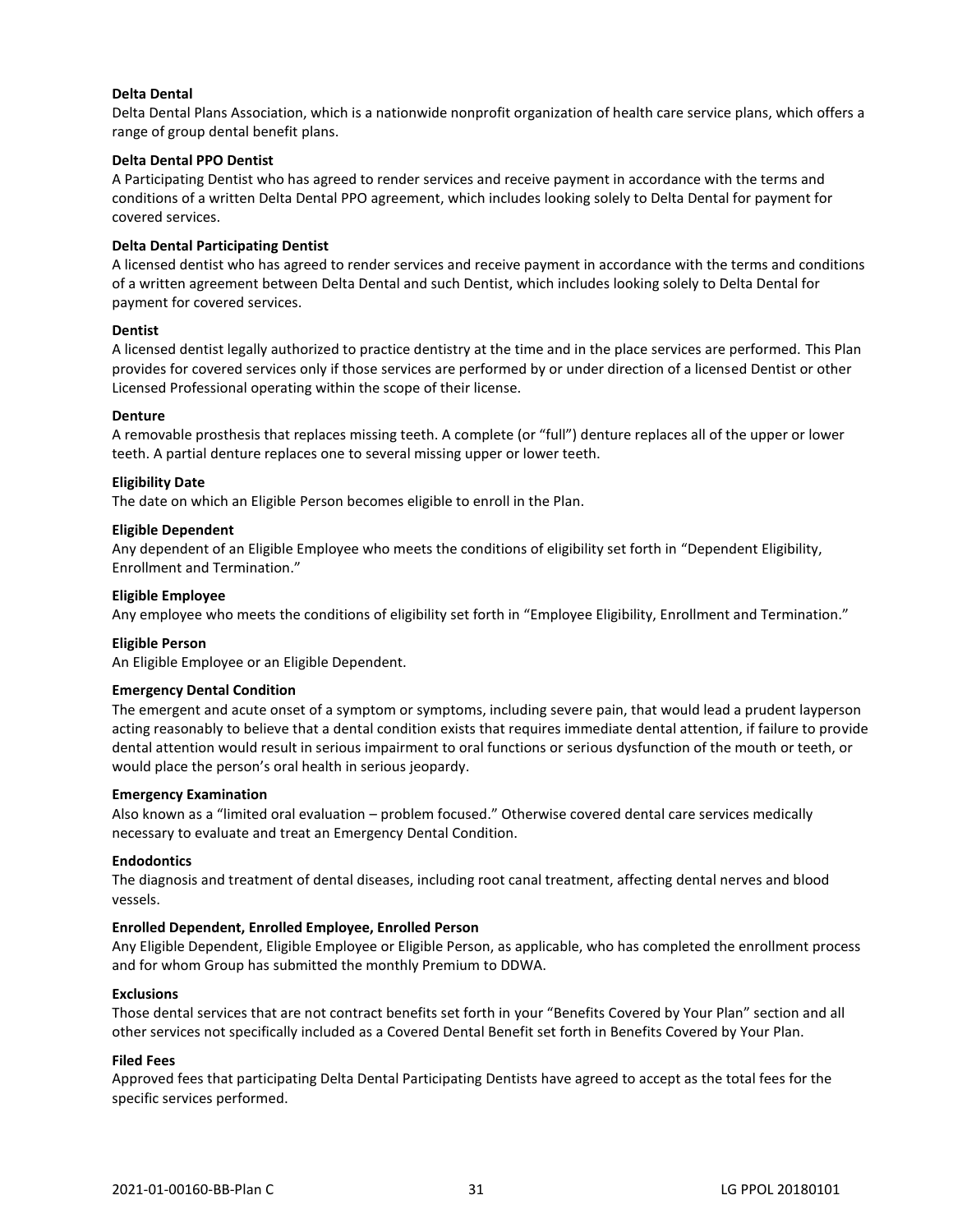#### **Filled Resin**

Tooth colored plastic materials that contain varying amounts of special glass like particles that add strength and wear resistance.

#### **Fixed Partial Denture**

A replacement for a missing tooth or teeth. The fixed partial denture consists of the artificial tooth (pontic) and attachments to the adjoining abutment teeth (retainers). They are cemented (fixed) in place and therefore are not removable.

#### **Fluoride**

A chemical agent used to strengthen teeth to prevent cavities.

#### **Fluoride Varnish**

A fluoride treatment contained in a varnish base that is applied to the teeth to reduce acid damage from the bacteria that causes tooth decay. It remains on the teeth longer than regular fluoride and is typically more effective than other fluoride delivery systems.

#### **General Anesthesia**

A drug or gas that produces unconsciousness and insensibility to pain.

#### **Group**

The employer or entity that is contracting for the dental benefits described in this benefit booklet for its employees.

#### **Implant**

A device specifically designed to be placed surgically within the jawbone as a means of providing an anchor for an artificial tooth or denture.

#### **Inlay**

A dental filling shaped to the form of a cavity and then inserted and secured with cement.

#### **Intraoral X-rays Complete Series (including bitewings)**

A series of radiographs which display the tooth and coronal portions of all the teeth in the mouth.

#### **Intravenous (I.V.) Sedation**

A form of sedation whereby the patient experiences a lowered level of consciousness, but is still awake and can respond.

#### **Licensed Professional**

An individual legally authorized to perform services as defined in his or her license. Licensed professionals include, but are not limited to, denturist, hygienist and radiology technician. Benefits under this Contract will not be denied for any health care service performed by a registered nurse licensed to practice under chapter 18.88 RCW, if first, the service performed was within the lawful scope of such nurse's license, and second, this contract would have provided benefits if such service had been performed by a doctor of medicine licensed to practice under chapter 18.71 RCW.

#### **Lifetime Maximum**

The maximum amount DDWA will pay in the specified covered dental benefit class for an insured individual during the time that individual is on this Plan or any other Plan offered by this Employer.

#### **Limitations**

An exception or condition of coverage for a particular Covered Dental Benefit.

#### **Localized Delivery of Antimicrobial Agents**

Treating isolated areas of advanced gum disease by placing antibiotics or other germ-killing drugs into the gum pocket. This therapy is viewed as an alternative to gum surgery when conditions are favorable.

#### **Maximum Allowable Fees**

The maximum dollar amount that will be allowed toward the reimbursement for any service provided for a covered dental benefit.

**Nightguard**

See "Occlusal Guard."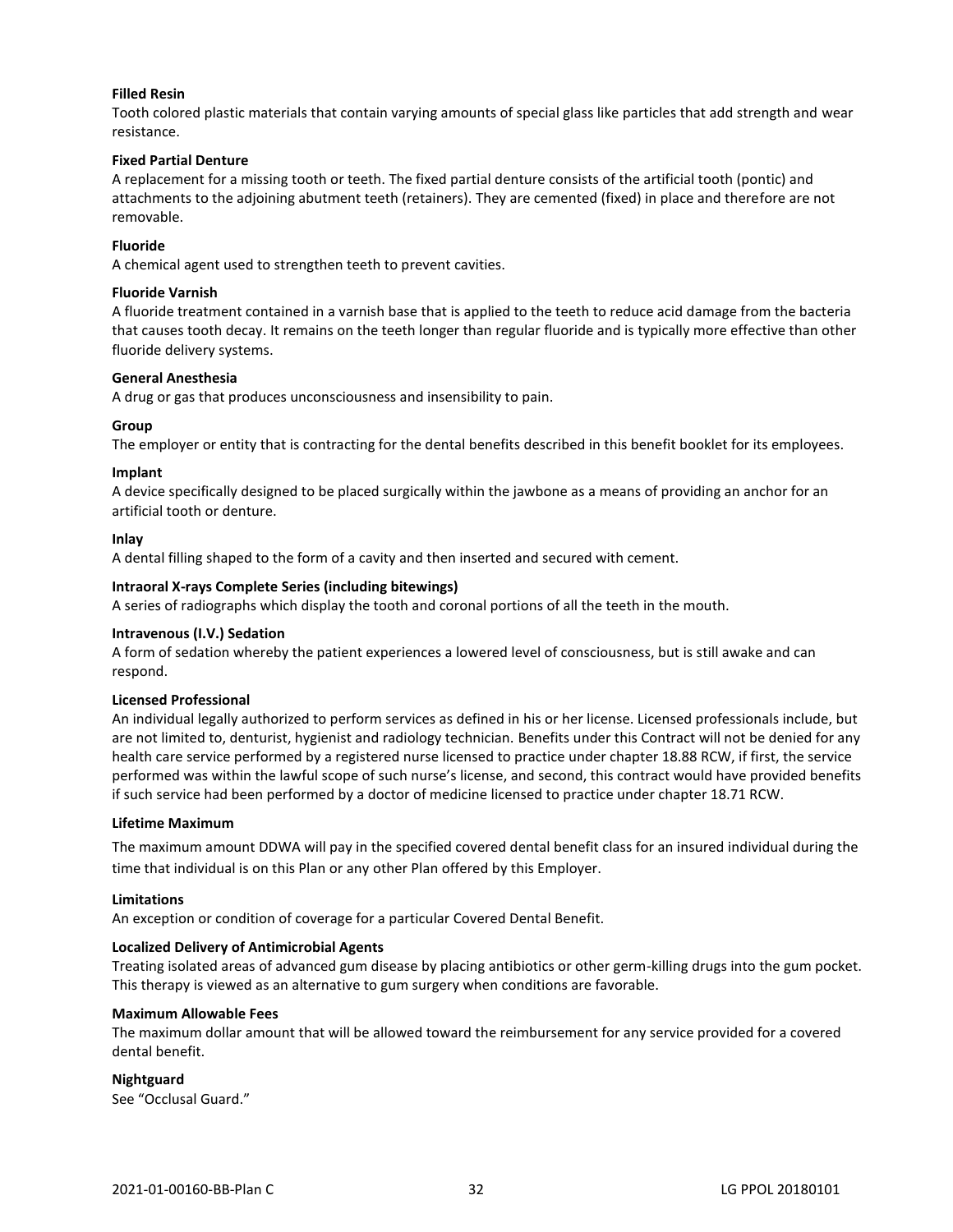#### **Non-Participating Dentist**

A licensed dentist who has not agreed to render services and receive payment in accordance with the terms and conditions of a written Member Dentist Agreement between a member of the Delta Dental Plans Association and such Dentist.

#### **Not a paid Covered Dental Benefit**

Any dental procedure that, under some circumstances, would be covered by DDWA, but is not covered under other conditions. Examples are listed in the "Benefits Covered by Your Plan" section.

#### **Occlusal Adjustment**

Modification of the occluding surfaces of opposing teeth to develop harmonious relationships between the teeth themselves and neuromuscular mechanism, the temporomandibular joints and the structure supporting the teeth.

#### **Occlusal Guard**

A removable dental appliance – sometimes called a nightguard – that is designed to minimize the effects of gnashing or grinding of the teeth (bruxism). An occlusal guard (nightguard) is typically used at night.

#### **Onlay**

A restoration of the contact surface of the tooth that covers the entire surface.

#### **Open Enrollment Period**

The annual period in which subscribers can select benefits plans and add or delete Eligible Dependents.

#### **Orthodontics**

Diagnosis, prevention, and treatment of irregularities in tooth and jaw alignment and function, frequently involving braces.

#### **Overdenture**

A removable denture constructed over existing natural teeth or implanted studs.

#### **Palliative Treatment**

Services provided for emergency relief of dental pain.

#### **Panoramic X-ray**

An X-ray, taken from outside the mouth that shows the upper and lower teeth and the associated structures in a single picture.

#### **Participating Plan**

Delta Dental of Washington, and any other member of the Delta Dental Plans Association with which Delta Dental contracts to assist in administering the benefits described in this Benefits Booklet.

#### **Payment Level**

The applicable percentage of Maximum Allowable Fees for Covered Dental Benefits that shall be paid by DDWA as set forth in the Summary of Benefits and Reimbursement Levels sections of this Benefits Booklet.

#### **Periodic Oral Evaluation – (Routine Examination)**

An evaluation performed on a patient of record to determine any changes in the patient's dental and medical health status following a previous comprehensive or periodic evaluation.

#### **Periodontics**

The diagnosis, prevention, and treatment of diseases of gums and the bone that supports teeth.

#### **Plan**

The dental benefits as provided and described in this Benefits Booklet and its accompanying Contract. Any other booklet or contract that provides dental benefits and meets the definition of a "Plan" in the "Coordination of Benefits" section of the Certificate of Coverage is a Plan for the purpose of coordination of benefits.

#### **Pocket Depth**

An internal measurement from the top of the gum tissue to its attachment on the root of a tooth.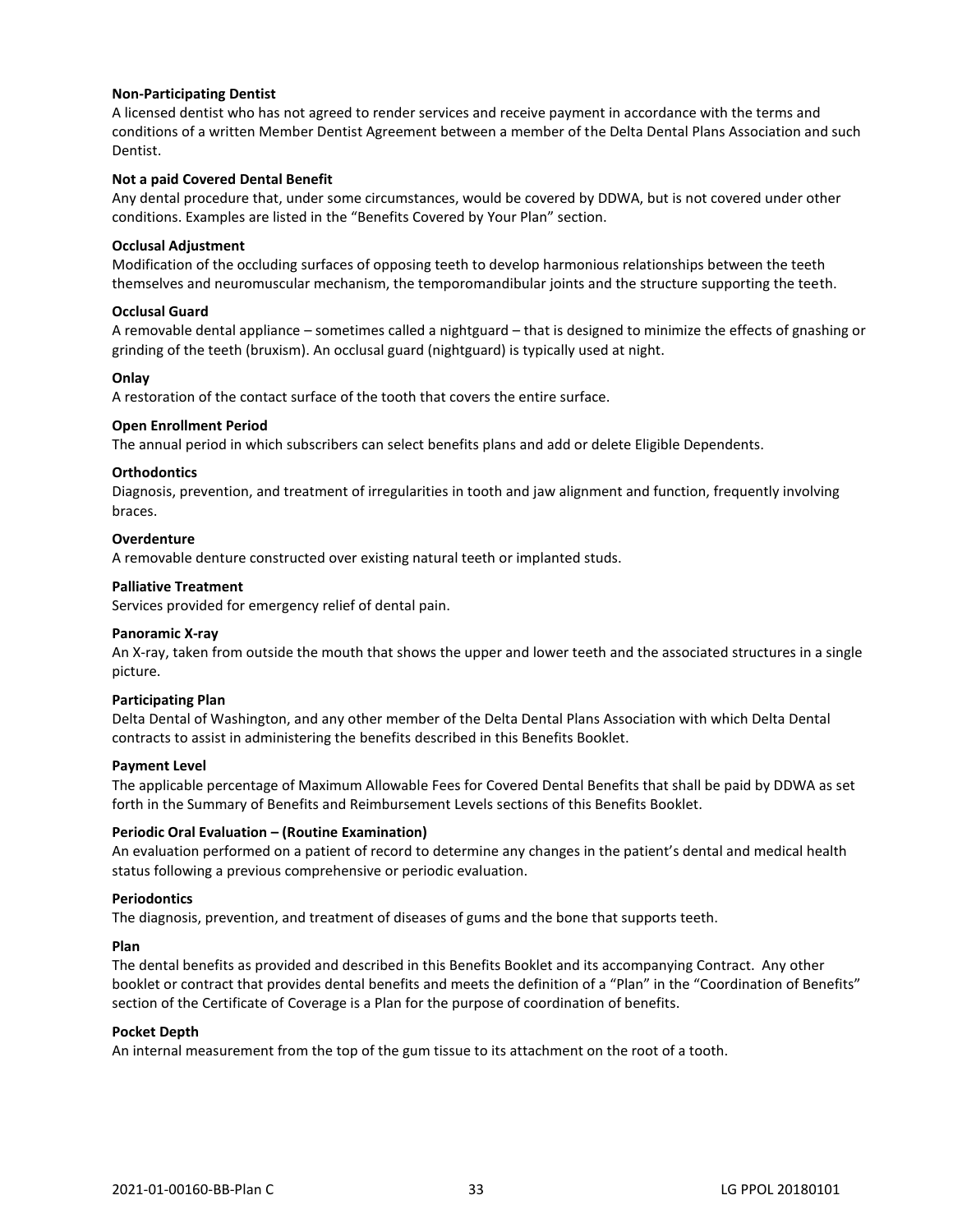#### **Premium**

The monthly amount payable to DDWA by Group, and/or by an Enrolled Employee to Group, as designated in the Contract.

#### **Prophylaxis**

Cleaning and polishing of teeth.

#### **Prosthodontics**

The replacement of missing teeth by artificial means such as bridges and dentures.

#### **Pulpotomy**

The removal of nerve tissue from the crown portion of a tooth.

#### **Qualified Medical Child Support Order (QMCSO)**

An order issued by a court under which an employee must provide medical coverage for a dependent child. QMSCO's are often issued, for example, following a divorce or legal separation.

#### **Resin-Based Composite**

A tooth colored filling, made of a combination of materials, used to restore teeth.

#### **Restorative**

Replacing portions of lost or diseased tooth structures with a filling or crown to restore proper dental function.

#### **Root Planing**

A procedure done to smooth roughened root surfaces.

#### **Sealants**

A material applied to teeth to seal surface irregularities and prevent tooth decay.

#### **Seat Date**

The date a crown, veneer, inlay, or onlay is permanently cemented into place on the tooth.

#### **Specialist**

A licensed dentist who has successfully completed an educational program accredited by the Commission of Dental Accreditation, two or more years in length, as specified by the Council on Dental Education or holds a diploma from an American Dental Association recognized certifying board.

#### **Temporomandibular Joint**

The joint just ahead of the ear, upon which the lower jaw swings open and shut, and can also slide forward.

#### **Veneer**

A layer of tooth-colored material, usually porcelain or acrylic resin, attached to the surface by direct fusion, cementation, or mechanical retention.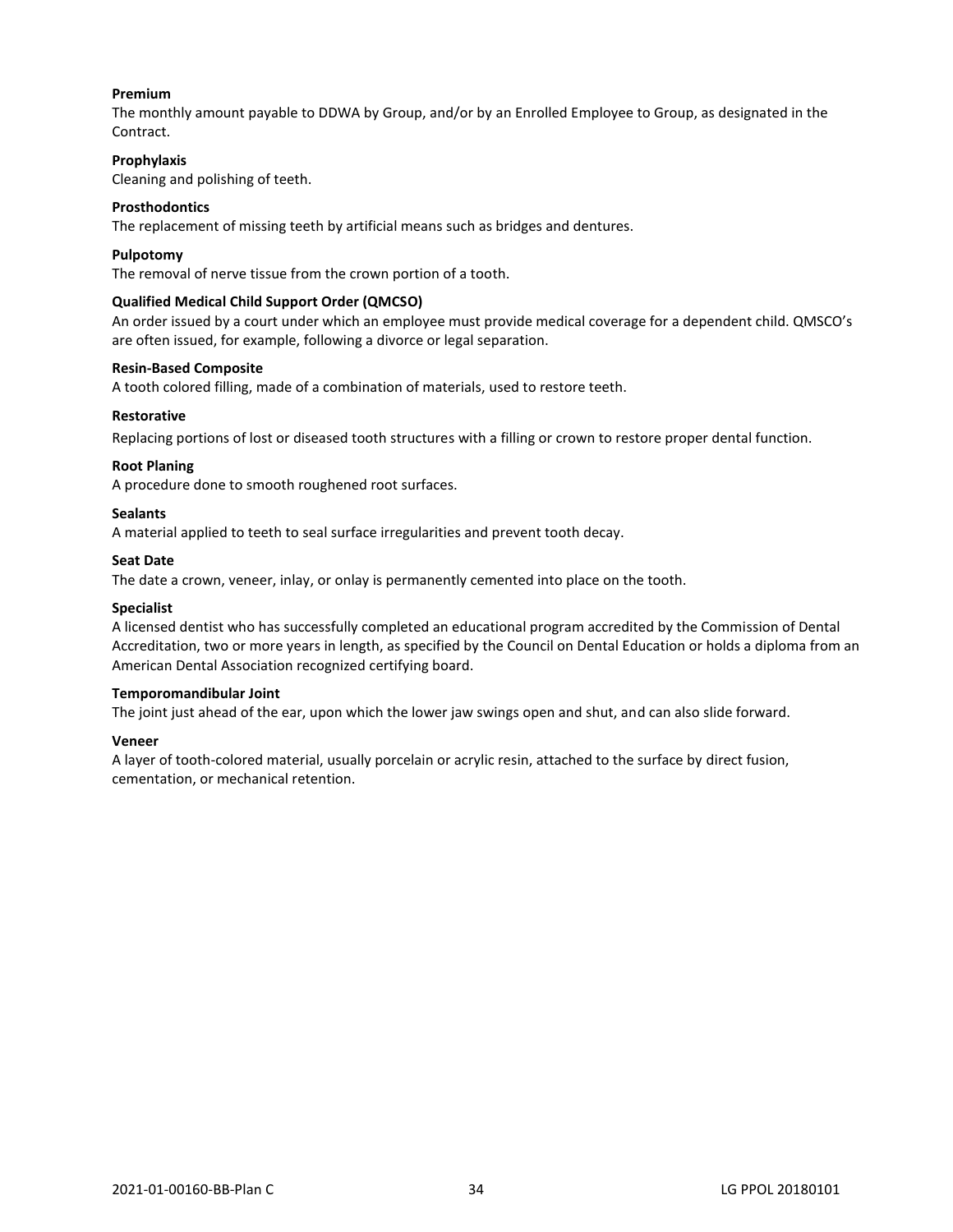# **Nondiscrimination and Language Assistance Services**

Delta Dental of Washington complies with applicable Federal civil rights laws and does not discriminate on the basis of race, color, national origin, age, disability, or sex.

Delta Dental of Washington does not exclude people or treat them differently because of race, color, national origin, age, disability, or sex.

We will provide free aids and services to people with disabilities to assist in communicating effectively with DDWA staff, such as:

- Qualified sign language interpreters
- Written information in other formats (large print, audio, accessible electronic formats, other formats)

We will provide free language and services to assist in communicating effectively with DDWA staff for people whose primary language is not English, such as:

- Qualified interpreters
- $\bullet$  Information written in other languages

If you need these services, contact Delta Dental of Washington's Customer Service at: 800-554-1907. If you need translation or interpreter assistance at your dental provider's office, please contact their staff. The cost for translations and interpreter services for communication between you and your provider are not covered by DDWA.

If you believe that Delta Dental of Washington has failed to provide these services or discriminated in another way on the basis of race, color, national origin, age, disability, or sex, you can file a grievance with our Compliance/Privacy Officer who may be reached as follows: PO Box 75983 Seattle, WA 98175, Ph: 800-554-1907, TTY: 800-833-6384, Fx: 206 729-5512 or by email at: Compliance@DeltaDentalWA.com. You can file a grievance in person or by mail, fax or email. If you need help filing a grievance, our Compliance/Privacy Officer is available to help you. You can also file a civil rights complaint with the U.S. Department of Health and Human Services, Office for Civil Rights electronically through the Office for Civil Rights Complaint Portal, available at https://ocrportal.hhs.gov/ocr/portal/lobby.jsf, or by mail or phone at: U.S. Department of Health and Human Services, 200 Independence Avenue SW., Room 509F, HHH Building, Washington DC 20201, 800-868-1019, 800-537-7697 (TDD). Complaint forms are available at http://www.hhs.gov/ocr/office/file/index.html.

| <b>Taglines</b>                                                                                                                                                                                                            |
|----------------------------------------------------------------------------------------------------------------------------------------------------------------------------------------------------------------------------|
| <b>Amharic</b>                                                                                                                                                                                                             |
| እርስዎ፣ ወይም ሌላ እየረዱት ያለ ሰው፣ ስለ Delta Dental of Washington ጥያቄ ካላችሁ፣ በራሳችሁ ቋንቋ ያለምንም ክፍያ<br>እርዳታ እና መረጃ የማግኘት መብት አላችሁ። ከአስተርጓሚ ጋር ለማውራት፣ በ 800-554-1907 ይደውሉ።                                                                |
| <b>Arabic</b>                                                                                                                                                                                                              |
| إذا كانت لديك أو لدى أي شخص آخر تساعده أسئلة حول Delta Dental of Washington، فلك الحق في طلب المساعدة والمعلومات بلغتك<br>دون أن تتحمل أي تكلّفةً. للتحدث إلى مترجم، يُرجى الاتصال على الرقم 1907-554-800.                 |
| Cambodian (Mon-Khmer)                                                                                                                                                                                                      |
| ប្រសិនបើអ្នក ឬនរណាម្នាក់ដែលអ្នកកំពុងដួយ មានសំណួរអំពីកម្មវិធី Delta Dental of Washington អ្នកមានសិទ្ធិ<br>ទទួលបានជំនួយ និងព័ត៌មានជាភាសារបស់អ្នកដោយឥតគិតថ្លៃ។ ដើម្បីនិយាយទៅកាន់អ្នកបក់ប្រែ<br>សូមទូរស័ព្ទទៅលេខ 800-554-1907។ |
| <b>Chinese</b>                                                                                                                                                                                                             |
| 如果您或您正在帮助的人对 Delta Dental of Washington 有任何疑问,您有权免费以您的语言获得帮助和信                                                                                                                                                             |
| 息。要想联系翻译员,请致电 800-554-1907。                                                                                                                                                                                                |
| Cushite (Oromo)                                                                                                                                                                                                            |
| Ati yookaan namni ati gargaaraa jirtu waa'ee Delta Dental of Washington gaaffilee yoo qabaattan kaffaltii malee                                                                                                            |

afaan keetiin gargaarsaa fi odeeffannoo argachuu ni dandeessa. Nama afaan sii hiiku dubbisuuf lakk. 800-554- 1907tiin bilbili.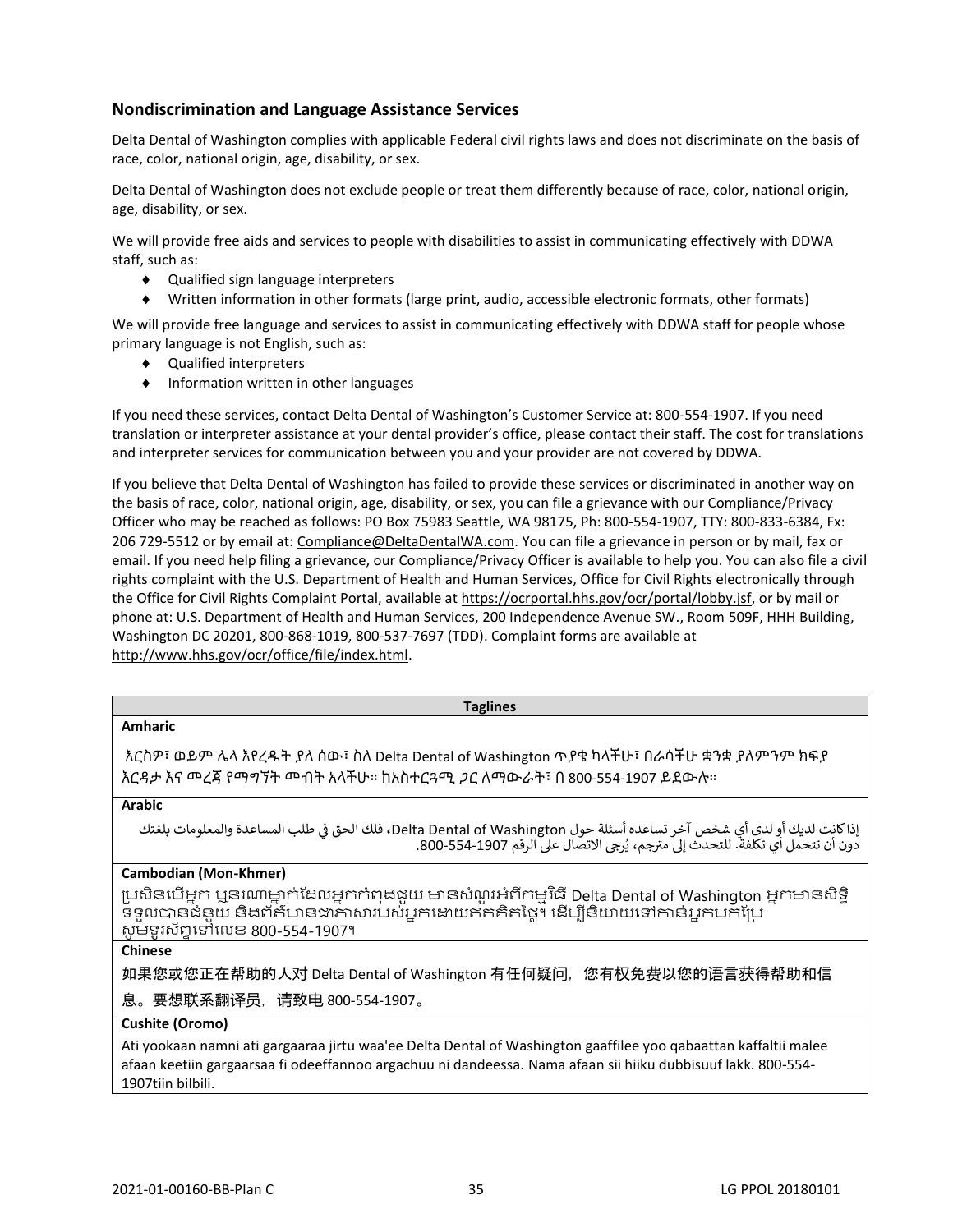#### **Taglines**

#### **French**

Si vous, ou quelqu'un à qui vous apportez votre aide, avez des questions à propos de Delta Dental of Washington, vous avez le droit d'obtenir gratuitement de l'aide et des informations dans votre langue. Pour parler à un interprète, appelez le 800-554-1907.

#### **German**

Falls Sie oder jemand, dem Sie helfen, Fragen zu Delta Dental of Washington haben, sind Sie berechtigt, kostenlos Hilfe und Informationen in Ihrer Sprache zu erhalten. Um mit einem Dolmetscher zu sprechen, rufen Sie bitte die Nummer 800-554-1907 an.

#### **Japanese**

ご本人様、またはお客様の身寄りの方でもDelta Dental of Washingtonについてご質問がございましたら、ご 希望の言語でサポートを受けたり、情報を入手したりすることができます。料金はかかりません。通訳と お話される場合 800-554-1907までお電話ください。

#### **Korean**

귀하 또는 귀하가 돕고 있는 누군가에게 Delta Dental of Washington에 대한 질문이 있을 경우, 귀하는 무료로 귀하의 언어로 도움을 제공받을 권리가 있습니다. 통역사와 통화를 원하시면 800-554-1907로 전화하십시오.

# **Laotian**

ຖ້າທ່ານ ຫຼື ບຸກຄົນໃດໜຶ່ງທີ່ທ່ານກໍາລັງໃຫ້ການຊ່ວຍເຫຼືອມີຄໍາຖາມກ່ຽວກັບ Delta Dental of Washington, ທ່ານມີສິດໄດ້ຮັບຄວາມຊ່ວຍເຫຼືອ ແລະ ຂໍ້ມູນເປັນພາສາຂອງທ່ານໂດຍບໍ່ເສຍຄ່າ. ເພື່ອລົມກັບຜູ້ແປພາສາ, ໂທ 800-554-1907.

#### **Persian (Farsi)**

دارد، این حق را دارید که اطلاعات مورد نیازتان را به Delta Dental of Washingtonاگر شما، یا شخصی که به وی کمک میکنید، سؤالی دربارهی رست کے بعد سوم شماره کرنامہ شمار کردیا۔<br>تماس بگیرید. 1907-554-800 جهت صحبت با یک مترجم شفاهی، با شماره زبان خود و بدون هیچ هزینهای دریافت کنید.

#### **Punjabi**

ਜੇ ਤੁਹਾਡੇ ਜਾਂ ਜਿਸ ਦੀ ਤੁਸੀਂ ਸਹਾਇਤਾ ਕਰ ਰਹੇ ਹੋ ਉਸ ਦੇ, Delta Dental of Washington ਬਾਰੇ ਕੋਈ ਪ੍ਰਸ਼ਨ ਹਨ, ਤਾਂ ਤੁਹਾਨੂੰ ਬਿਨਾਂ ਕਿਸੇ ਕੀਮਤ ਦੇ ਆਪਣੀ ਭਾਸ਼ਾ ਵਿਚ ਸਹਾਇਤਾ ਅਤੇ ਜਾਣਕਾਰੀ ਪਾਪਤ ਕਰਨ ਦਾ ਅਧਿਕਾਰ ਹੈ। ਦਭਾਸ਼ੀਏ ਨਾਲ ਗੱਲ ਕਰਨ ਲਈ, 800-554-1907 'ਤੇ ਕਾਲ ਕਰੋ।

#### **Romanian**

Dacă dumneavoastră sau o persoană pe care o asistați aveți întrebări despre Delta Dental of Washington, aveți dreptul de a obține gratuit ajutor și informații în limba dumneavoastră. Pentru a vorbi cu un interpret, sunați la 800- 554-1907.

#### **Russian**

Если у Вас или у лица, которому Вы помогаете, имеются вопросы относительно Delta Dental of Washington, то Вы имеете право на получение бесплатной помощи и информации на Вашем языке. Чтобы поговорить с переводчиком, позвоните по номеру 800-554-1907.

#### **Serbo-Croatian**

Ako vi, ili osoba kojoj pomažete, imate pitanja o kompaniji Delta Dental of Washington, imate pravo da potražite besplatnu pomoć i informacije na svom jeziku. Pozovite 800-554-1907 da razgovarate s prevodiocem.

#### **Spanish**

Si usted, o alguien a quien usted está ayudando, tiene preguntas acerca de Delta Dental of Washington, tiene derecho a obtener ayuda e información en su idioma sin costo alguno. Para hablar con un intérprete, llame al 800- 554-1907.

#### **Sudan (Fulfulde)**

To onon, mala mo je on mballata, don mari emmmolji do Delta Dental of Washington, on mari jarfuye keɓɓugo wallende be matinolji be wolde moɗon mere. Ngam wolwugo be lornowo, ewne 800-554-1907.

#### **Tagalog**

Kung ikaw, o isang taong tinutulungan mo, ay may mga katanungan tungkol sa Delta Dental of Washington, mayroon kang karapatan humingi ng tulong at impormasyon sa iyong wika nang walang bayad. Upang makipag-usap sa isang tagasalin-wika, tumawag sa 800-554-1907.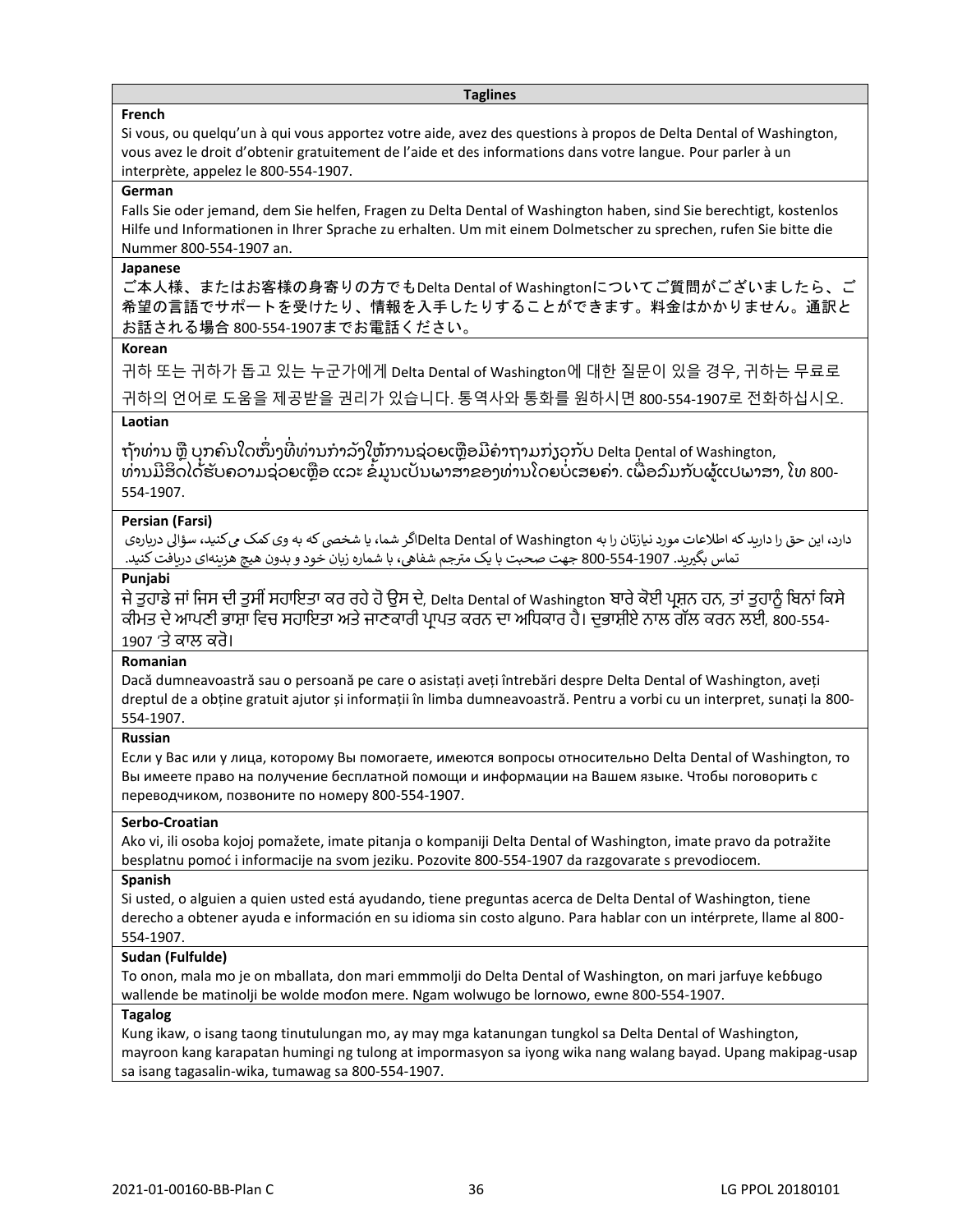#### **Taglines**

# **Ukrainian**

Якщо у Вас або у когось, кому Ви допомагаєте, є запитання щодо Delta Dental of Washington, Ви маєте право безкоштовно отримати допомогу та інформацію Вашою мовою. Щоб поговорити з перекладачем, телефонуйте за номером 800-554-1907.

# **Vietnamese**

Nếu quý vị, hoặc ai đó mà quý vị đang giúp đỡ, có thắc mắc về Delta Dental of Washington, quý vị có quyền được nhận trợ giúp và thông tin bằng ngôn ngữ của mình miễn phí. Để nói chuyện với thông dịch viên, hãy gọi 800-554- 1907.